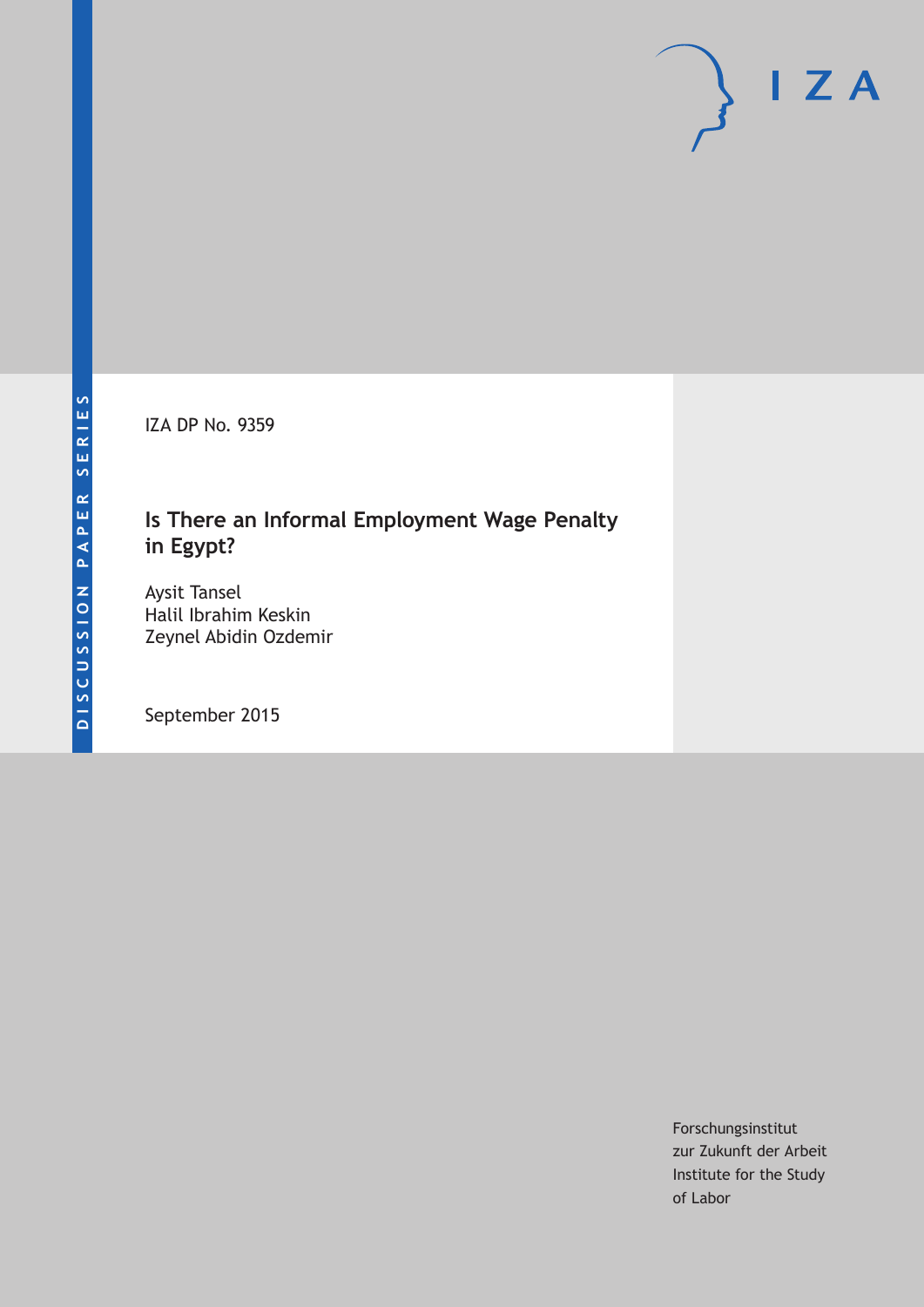# **Is There an Informal Employment Wage Penalty in Egypt?**

### **Aysit Tansel**

*Middle East Technical University, IZA and ERF* 

### **Halil Ibrahim Keskin**

*Gazi Unversity* 

### **Zeynel Abidin Ozdemir**

*Gazi Unversity and ERF*

Discussion Paper No. 9359 September 2015

IZA

P.O. Box 7240 53072 Bonn **Germany** 

Phone: +49-228-3894-0 Fax: +49-228-3894-180 E-mail: iza@iza.org

Any opinions expressed here are those of the author(s) and not those of IZA. Research published in this series may include views on policy, but the institute itself takes no institutional policy positions. The IZA research network is committed to the IZA Guiding Principles of Research Integrity.

The Institute for the Study of Labor (IZA) in Bonn is a local and virtual international research center and a place of communication between science, politics and business. IZA is an independent nonprofit organization supported by Deutsche Post Foundation. The center is associated with the University of Bonn and offers a stimulating research environment through its international network, workshops and conferences, data service, project support, research visits and doctoral program. IZA engages in (i) original and internationally competitive research in all fields of labor economics, (ii) development of policy concepts, and (iii) dissemination of research results and concepts to the interested public.

IZA Discussion Papers often represent preliminary work and are circulated to encourage discussion. Citation of such a paper should account for its provisional character. A revised version may be available directly from the author.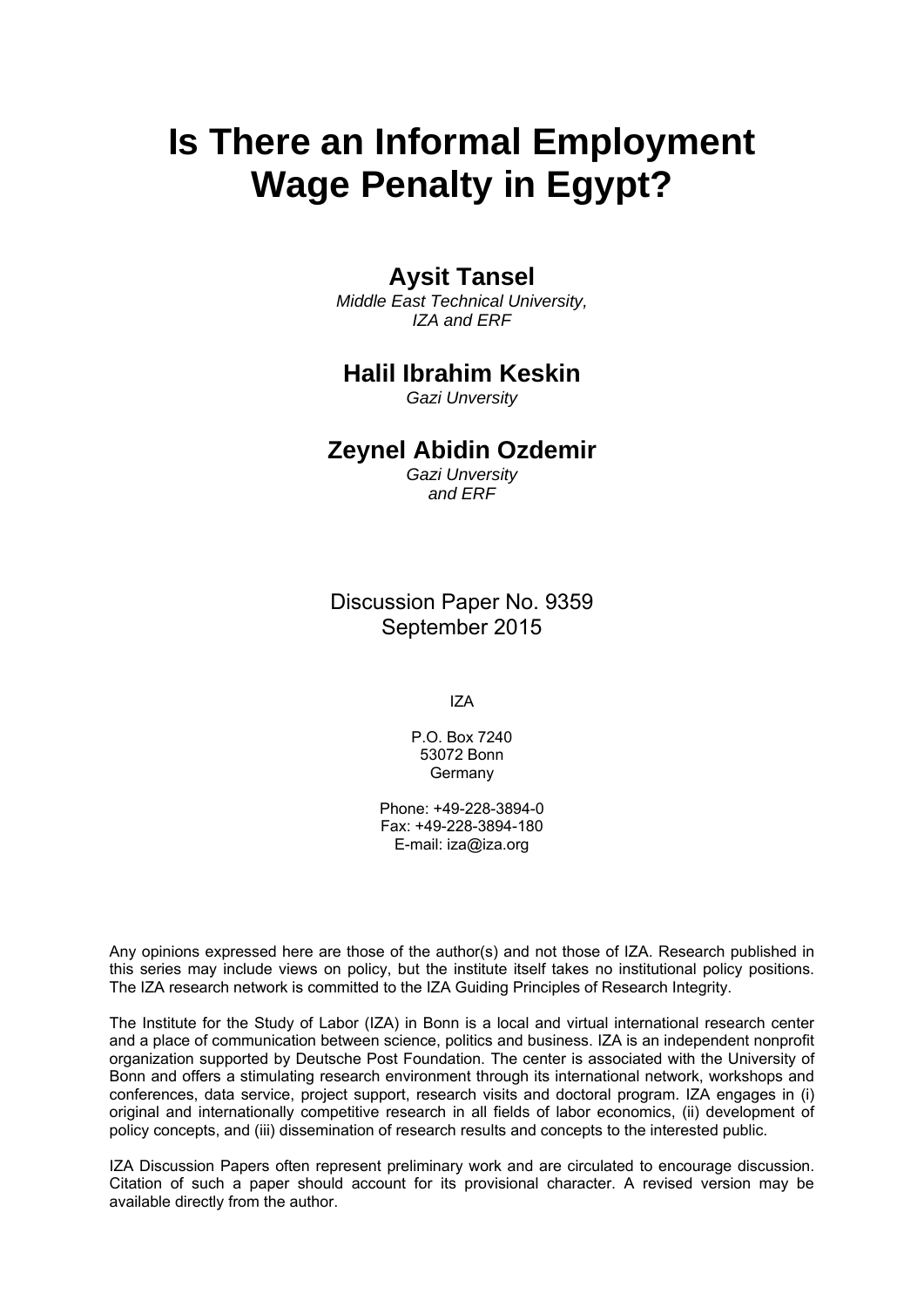IZA Discussion Paper No. 9359 September 2015

# **ABSTRACT**

# **Is There an Informal Employment Wage Penalty in Egypt?\***

This paper considers the private sector wage earners in Egypt and examine their wage distribution during 1998-2012 using Egyptian Labor Market Panel Survey. We first estimate Mincer wage equations both at the mean and at different quantiles of the wage distribution taking into account observable characteristics. Then we make use of the panel feature of the data and estimate models taking into account unobservable characteristics. We also consider the possibility of nonlinearity in covariate effects and estimate a variant of matching models. In all cases we find a persistent informal wage penalty in the face of extensive sensitivity checks. It is smaller when unobserved heterogeneity is taken into account and larger at the top than at the bottom of the conditional wage distribution. We also examine the informal wage penalty over time during the study period and in different groups according to experience and education. The informal wage penalty has increased recently over time and is larger for the better educated but smaller for the more experienced.

JEL Classification: J21, J31, J40, O17

Keywords: formal and informal wage gap, formal and informal employment, panel data, Egypt

Corresponding author:

 $\overline{a}$ 

Aysit Tansel Department of Economics Middle East Technical University 06531 Ankara **Turkey** E-mail: atansel@metu.edu.tr

<sup>\*</sup> We are grateful to Caroline Krafft for her kind help and many suggestions while preparing the Egypt Labor Market Panel Survey data set. We would like to thank Christophe J. Nordman for valuable discussions. An earlier version of this paper is presented at the EconAnadolu Conference in Eskişehir Turkey, 10-12 June 2015. Any errors are our own.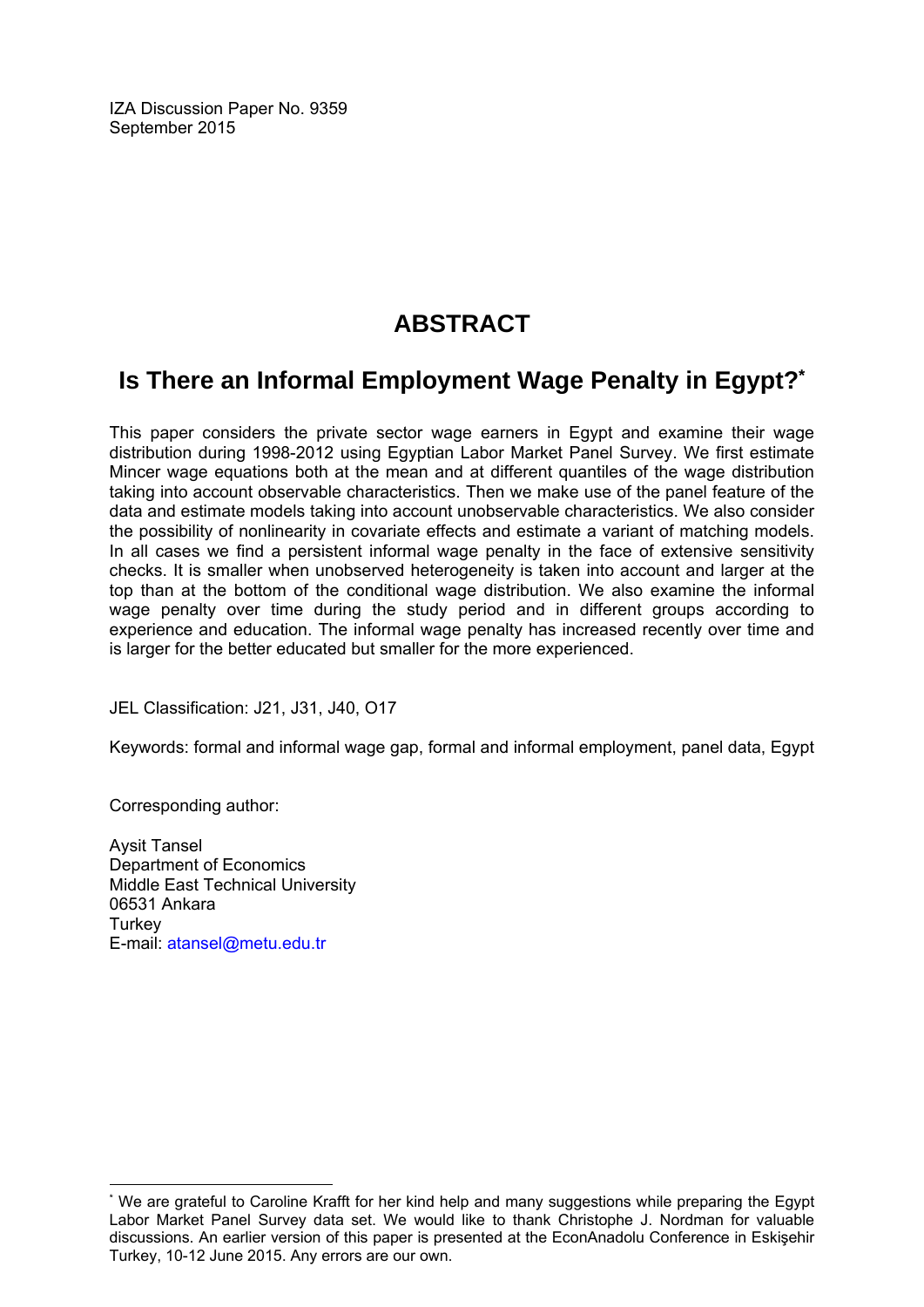### **I. Introduction**

Informal employment is an important characteristic of developing country labor markets. Egypt is not an exception with her quiet large informal sector. In fact, presence of large informal sector is one of the main differentiating characteristic of the developed and developing country labor markets. Recent estimates provided by Gatti et al. (2014) put the informality rate, measured as the percent of labor force not contributing to social security, at 67 percent in the Middle East and North Africa (MENA), 61 percent in Latin America, 39 percent in Europe and Central Asia, 91 percent in South Asia and 95 percent in Sub-Saharan Africa. Further, according to the same source there has been a rapid increase in informality in the entire developing world. Perry et al. (2007) reported an increase in informality during the 1990s in several Latin American countries. Informality may have adverse effects on growth and social well-being meriting its closer examination. Understanding the informal sector of employment is crucial for understanding the functioning of the labor markets as well as the structure of economic activities. Large informal sector has important implications for the efficiency of the allocation of labor. Grasping the nature, character and functioning of the informal sector is essential for understanding the income inequality, persistent poverty and labor market inefficiencies in these countries.

The concept of informal sector was first introduced by Hart (1971). However, it is only during the last two decades more attention is devoted to understanding the informal sector both by academicians and the policy makers. Currently, there is a large amount of empirical evidence for many developing and transition countries. Loayza (1996) and De Soto (1989) provide a detailed characterization of informal labor markets in developing countries. Several definitions are used to characterize informal employment. Some studies consider self-employment and employment in small or micro firms as informal. However, most frequently, informal employment is associated with workers being unregistered, not having a contract, not paying taxes, and not subject to labor market regulations such as minimum wage, employment protection, unemployment insurance and health and safety regulations and retirement benefits. Thus, it is often argued that informal employment is characterized not only by low earnings and inferior working conditions but also lack of several fringe benefits. Thus, from a social welfare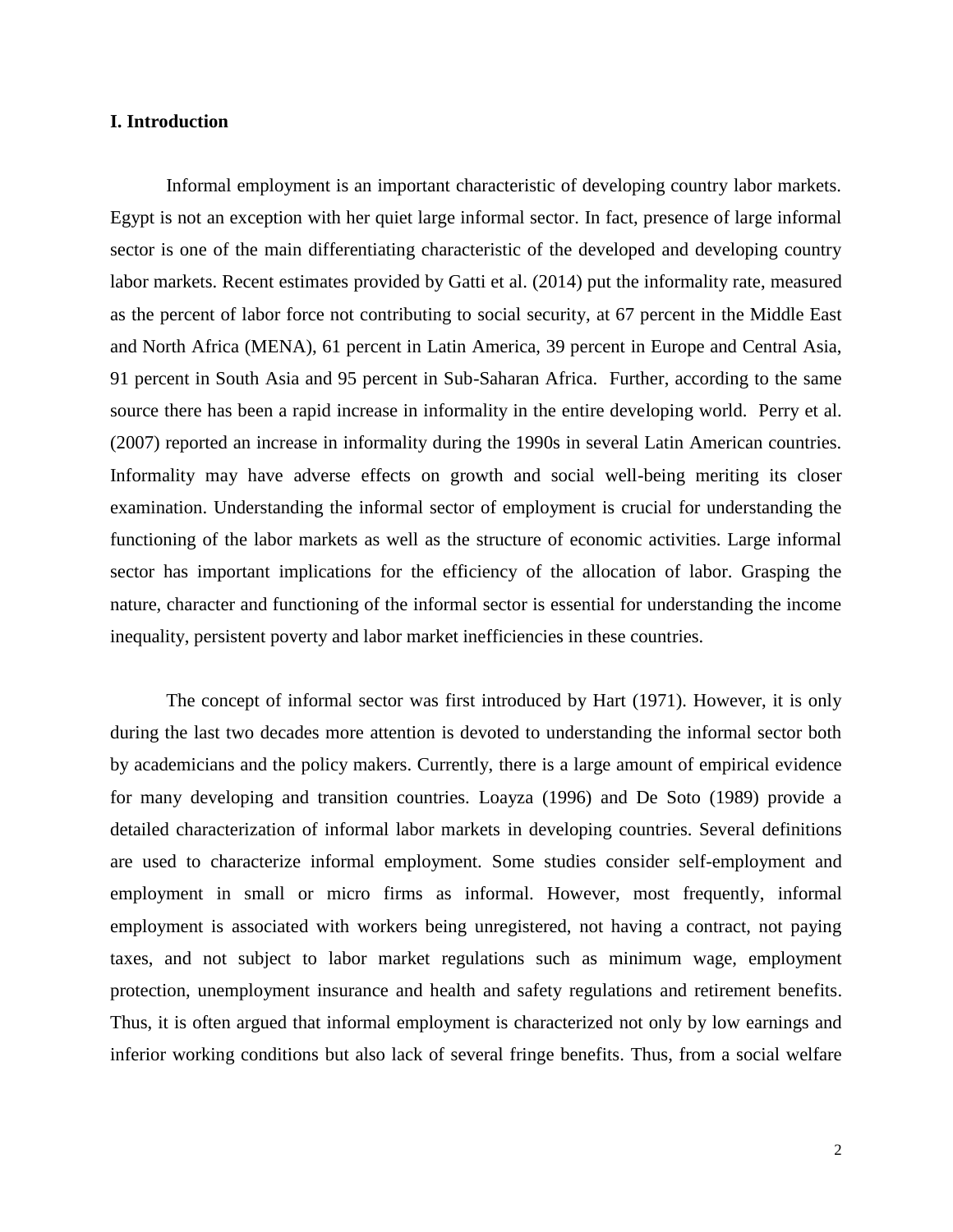point of view informal sector is seen as undesirable. However this view is challenged as elaborated below.

There are two competing views of the developing country labor markets with large informal sector. The traditional view espoused for instance by Fields (1975) and Dickens and Lang (1985) implies that the labor market is segmented along formal informal lines and that workers enter informal employment in order to escape unemployment because they are rationed out of the regulated formal sector. They earn less than the identical workers in the formal sector. The presence of trade unions and regulations such as minimum wages and collective bargaining and efficiency wage considerations keep formal sector wages above market clearing levels In contrast, more recent writings support the competitive view of the labor market where presence of any wage gaps between formal and informal sectors could be attributed to compensating differentials prevailing in one sector or the other.

Rosen (1986) proposed a model of a frictionless labor market with homogenous workers. In such a model the average earnings is higher in the informal sector to compensate for the lack of non-pecuniary benefits which are assumed to have nonnegative value. In such an economy if there is a formal sector wage premium arbitrage will sweep away this wage differential. Persistence of formal sector wage premium suggests existence of barriers to entry into the formal sector jobs so that the labor market is deemed segmented. However, in the presence of heterogeneous workers a wage gap does not implying segmentation. Roy (1951) stressed the possibility of self-selection into the sector where the worker is most productive. Tokman (1982) suggested that workers with lower human capital are more likely to sort into informal sector. In this case the wage gap would be the results of productivity differentials. Heterogeneity of workers would be due to differences in individual observable and unobservable characteristics.

Persistent and significant formal sector wage premium after controlling for observable and unobservable individual characteristics indicates barriers to perfect mobility between formal and informal sectors and that formal jobs are rationed. Formal sector wages do not clear the market due to minimum wage laws, unions or other labor market regulations and efficiency wage considerations. This implies that the labor market is segmented as proposed in the mainstream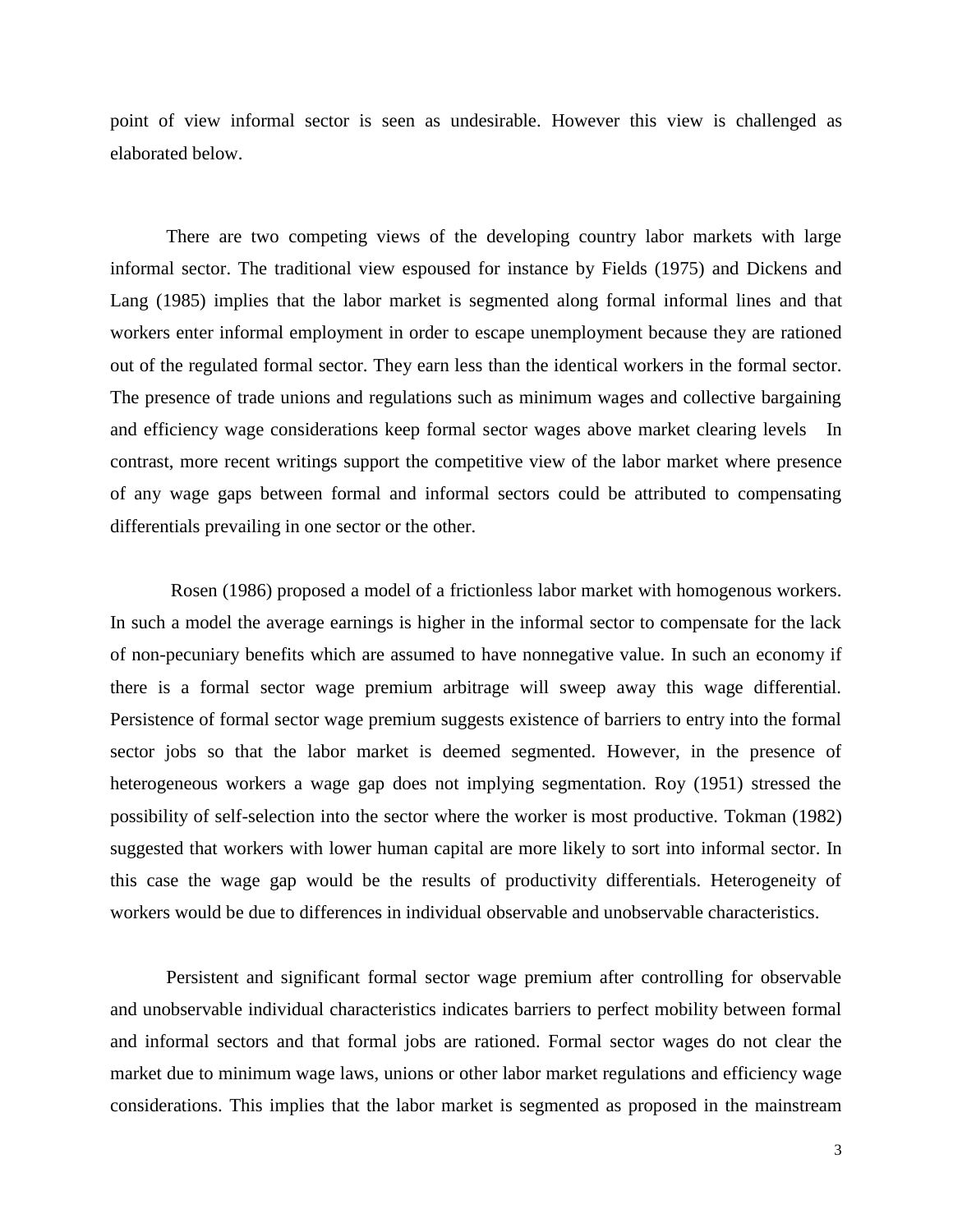view. Maloney (2004) points out the above mentioned possibility of self-selection into the informal sector. Informal sector may be a desirable alternative to formal sector jobs while providing flexibility at work hours and location and tax savings. These are referred to as compensating differentials of the informal sector. For many women such differentials may offer a better balance between home and work responsibilities and closer location. It is also possible that the costs of social security and other benefit contributions and taxes may be more than their value perceived by the worker. Thus, the possibility of workers sorting themselves into the informal sector supports the competitive view of the labor market.

In addition to these two polar views, recently a third view emphasized the highly heterogenous nature of the informal sector as it is observed in many countries. Fields (1990) provided a theoretical framework and empirical evidence for a heterogeneous informal sector consisting of an upper-tier of those who are voluntarily informal and a lower-tier of those who cannot afford to be unemployed but rationed out of a formal job. In such a setting, the commonly accepted assumption is that the upper-tier often corresponds to self-employment, whereas the lower-tier segment consists mostly of informal wage workers. It is often suggested that the upper tier corresponds to competitive and the lower tier corresponds to segmented market structure. Several authors provided evidence for the two tier structure including Fields (1990), Cunningham and Maloney (2001) in Mexico, Tannuri-Pianto and Pianto (2002), Henley et al. (2009) and Botelho and Ponczek (2011) in Brazil and Gunther and Launow (2006).

In this paper we consider the private sector wage earners and examine the wage distribution in the Egyptian labor market during 1998-2012. The main questions asked are as follows. Is there a wage penalty for informal wage earners vis-à-vis formal wage earners? Does the wage penalty persist even after controlling for observable and unobservable characteristics? How does the informal wage penalty vary across different points of the wage distribution? In order to answer these questions we first estimate Mincer wage equations both at the mean and at different quantiles of the wage distribution taking into account observable characteristics. Then we make use of the panel feature of the Egyptian labor market data and estimate models taking into account unobservable characteristics. We also consider the possibility of nonlinearity in covariate effects and estimate a variant of matching models. In all cases we find a persistent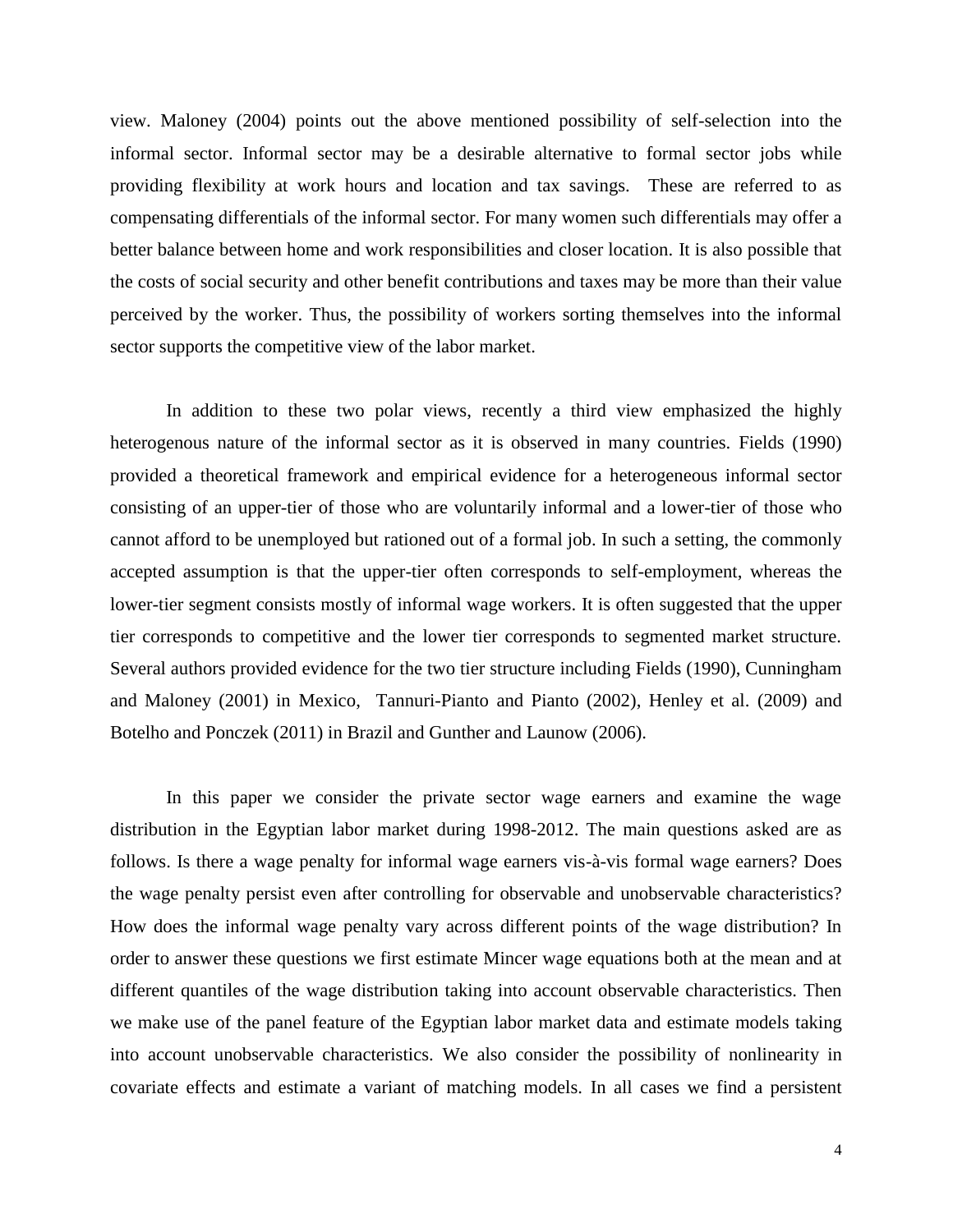informal wage penalty which is robust to several sensitivity checks. It is smaller when unobserved heterogeneity is taken into account. It is larger at the top than at the bottom of the conditional wage distribution. We also examine the informal wage penalty over time during the study period and in different groups according to experience and education. The informal wage penalty has increased recently over time and it is larger for the better educated but smaller for the more experienced.

The organization of this paper is as follows. Following the introduction Section 2 gives a brief review of literature. Section 3 provides a brief background on Egyptian labor market. Section 4 explains the data used and the descriptive evidence. The methodology and the empirical strategy followed are described in Section 5. Empirical results are presented in Section 6. Concluding remarks appear in Section 7.

### **2. Review of Literature**

There is a wide literature on measuring the wage gap between similar workers in the formal and informal sectors. A comprehensive survey of this literature in developing countries is given by Leontaridi (1998), Perry et al (2007) and Ruffer and Knight (2007). The overview in this section is not meant to be exhaustive. We review the papers which influenced our line of thinking in this area.

It is traditionally assumed and empirically widely shown that informal sector workers earn less than their formal sector counterparts. This is verified in particular early writings in the literature such as Mazumdar (1975), Heckman and Hotz (1986), Pradhan and van Soest (1995), Tansel (1997), Gong and van Soest (2002), Badaoui et al. (2008), Arias and Khamis (2008) and Blunch (2015) among other writers. The observed differences in the wage distributions may be due to a nonrandom selection process. In such a case the observed differences between the wage distributions do not have causal interpretation. There may be unobservable characteristics of workers that may determine simultaneously the sector choice and the earnings. This will render the sector choice endogenous producing biased and inconsistent estimates. Thus, one widely used empirical strategy employed cross-section data explicitly correcting for the possibility of self-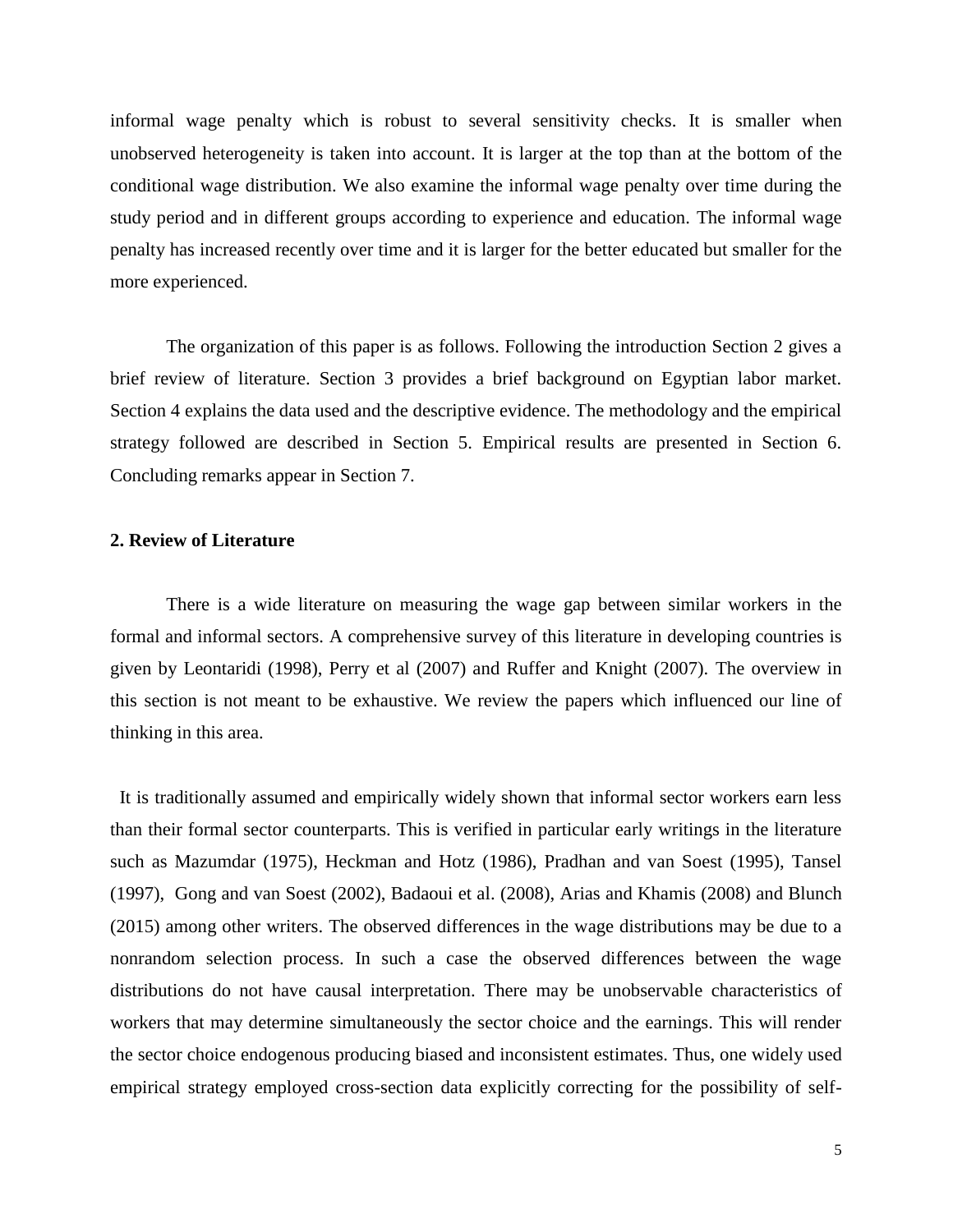selection of workers into formal and informal sectors. They employ Heckman two-stage procedure. In this procedure in the first stage a sectoral choice equation is estimated and in the second stage wage equations augmented by the correction term are estimated. In this process, identification requires presence of relevant variables that will determine the sector choice but excluded from the wage equation and orthogonal to the errors of the wage equation. Some studies which use this procedure could be questioned on the use of suitable instruments for the identification purposes. Further, ignoring unobservable characteristics causes omitted variable bias in such cross-section studies. Tansel (1997, 2000 and 2002) are examples of this approach. She uses cross-section data and corrects for self-selection. She finds evidence that the labor market in Turkey is segmented along formal informal lines. This implies that workers in the informal sector queue for the formal jobs. In contrast, Magnac (1991) in Colombia, Carneiro and Henley (2001) in Brazil, Gong and van Soest (2002) in Mexico and Arias and Khamis (2008) in Argentina employ a similar approach and find evidence against segmented labor markets in these countries. This implies that workers choose a sector depending on their expected wage and a cost-benefit analysis in each sector as well as their observable and unobservable characteristics.

Recent availability of panel data in many developing countries enabled researchers to deal with the sector of work selection and other estimation problems by using alternative methodologies. With the panel data wage variations are observed while the same individual switches between formal and informal sectors over time. In particular, with the use of the panel data estimation of fixed effect (FE) models and purging of the effect of unobservables became possible and a number of researchers followed this route. The FE estimation deals with both issues of self-selection and unobservable characteristics providing consistent estimates provided that unobserved characteristics are time invariant. Such studies include Badaoui et al. (2008) in South Africa, Pratap and Quintin (2006) in Argentina, Botelho and Ponczek (2011) in Brazil, Tansel and Kan (2012) in Turkey, Nguyen et al. (2013) in Vietnam and Bargain, Kwenda (2014) in Brazil, Mexico and South Africa used FE estimation exploiting panel feature of the data. A common finding is that the informal sector penalty either gets smaller or disappears in these countries when unobservable worker characteristics are controlled for with FE estimation. Pratap and Quintin in Argentina and Badaoui et al. in South Africa are among those who find disappearing penalty when controlling for worker heterogeneity,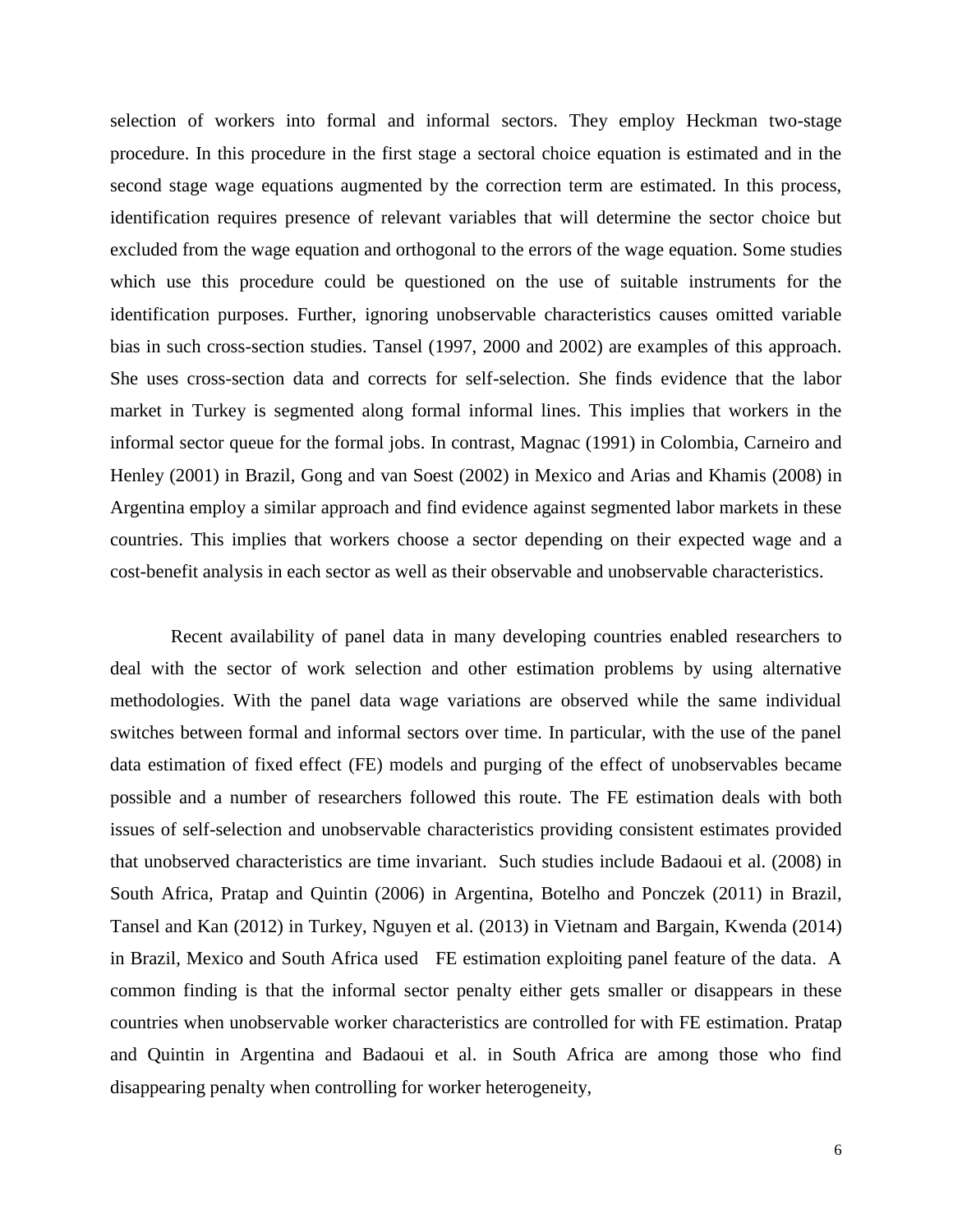Most of the earlier studies in the literature focused on estimation at the mean of the earnings distribution. Limiting the estimation to the mean of the wage distribution may conceals important differentials that may exist along the earnings distribution due to intrinsic heterogeneity in jobs. For instance, Funkhouser (1997) in El Salvador, Gong and van Soest (2002) in Mexico, Pratap and Quintin (2006) in Argentina, Badaoui et al. (2008) in South Africa focused on estimation at the mean. However, recently several researchers addressed the heterogeneity that may exist along the earnings distribution by using quantile regression (QR) technique. Botelho and Ponczek (2011) in Brazil provided estimates along the earnings distribution. However, it is difficult to address estimation problems such as unobserved heterogeneity or sector selection while employing QR estimation. This is due to difficulties in the empirical implementation such techniques although they are theoretically well developed and available. There are there studies that attempt to overcome these difficulties. Tannuri-Pianto and Pianto (2008) adopt QR technique corrected for selection using instrumental variables (IV) in a cross-sectional data set in Brazil. Nguyen et al. (2013) in Vietnam and Bargain and Kwenda (2014) in Brazil, Mexico and South Africa adopt a fixed effect model estimation with QR technique (FEQR). Staneva and Arabsheibani (2014) use a QR decomposition technique taking into account self-selection of individuals into formal and informal employment types in Tajikistan. They find a significant informal employment wage premium across the earnings distribution. Lehmann and Zaiceva (2013) find wage penalty in Russia in the lower part of the wage distribution which disappears at the upper part implying a two tier informal labor market.

There is also a strand of literature that use IV techniques often in conjunction with other methodologies in order to address various econometric issues such as measurement errors. Such studies include Marcouiller et al. (1997) in El Salvador, Mexico and Peru, Carneiro and Henley (2001), Kingdon and Knight (2004) in South Africa, Tannuri-Pianto and Pianto (2008) in Brazil, Botelho and Ponczek (2011) and Falco et al. (2011) in Ghana and Tanzania.

More recently, several studies used various versions of propensity score matching (PSM) or propensity score weighting (PSW) techniques in order to secure formal and informal workers only with comparable observable and time-invariant unobservable characteristics for a better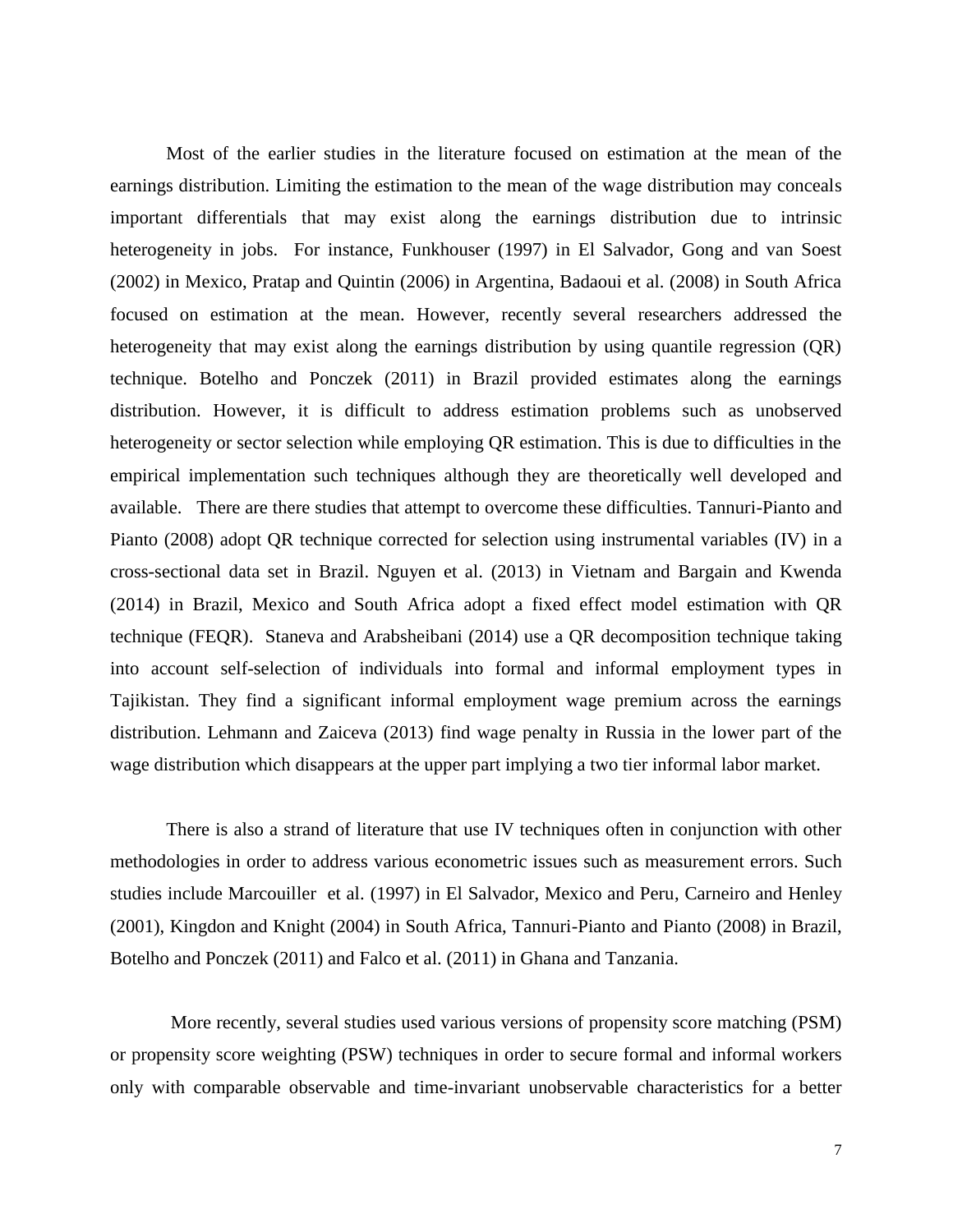comparison of their wages (Smith and Todd, 2005). Such techniques also address the issue of misspecifications that may occur due to linearity assumption on the covariates. Therefore, this procedure is used by Calderon-Madrid (1999) in Mexico, Pratap and Quintin (2006) in Argentina and Badaoui et al. (2008) in South Africa in order to estimate the wage gap at the mean. Botelho and Ponczek (2011) and Bargain and Kwenda (2014) use PSW technique in combination with QR in order to provide estimates along the quantiles.

Informal sector in the MENA countries has been the topic of investigation in several recent studies such as Alloush et al. (2013) and Gatti et al. (2014). Similarly there has been some recent studies investigating informal sector in Egypt such as Wahba (2009) and Tansel and Ozdemir (2014). However little is known about the informal sector earnings structure compared to that of the formal sector in Egypt. Gatti et al. (2014) is an exception but provide only cross section evidence in 2006 from Egypt as well as from several other MENA countries. We extend this analysis by taking unobserved characteristics into account and including estimating across the conditional wage distribution.

### **3. The Background on Egyptian Labor Market**

In this study we define informal employment to include those wage earners who are not covered by social security or who do not have a contract. Several studies indicate existence of a rather large informal sector in Egypt. The labor force not contributing to social security was an average of 45 percent during 2000-2007 and an average of 35 percent of GDP during 1999-2007 was undeclared (Gatti et al. 2014). This is comparable to what is observed in Mexico which is 43% when social security definition is used (Marcoullier et al., 1997). Tansel and Ozdemir (2014) include an extensive recent review of the Egyptian economy and the labor market. For this reason, here we will provide only a brief summary of the Egyptian labor market.

According to the ELMPS 2012, formal, informal and irregular wage workers are about 10, 15 and 15 percent respectively of the male sample and around 2, 2 and 0.62 percent respectively of the female sample and the government employment is about 24 percent among men and 12 percent among women however, about 10 percent of men and 72 percent of women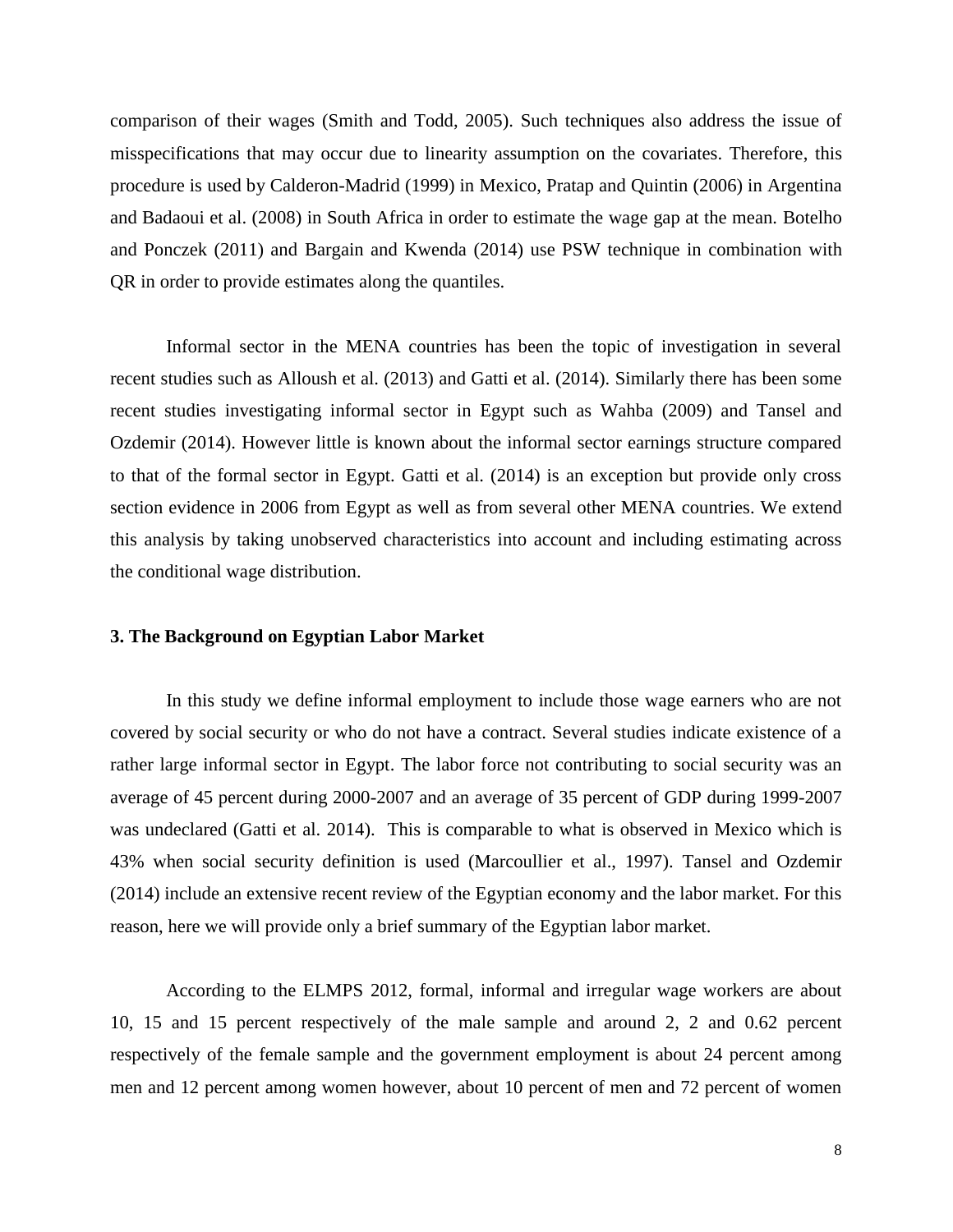are out of labor force (Tansel and Ozdemir, 2014). Currently, public sector employs 27 percent of all workers and 44 percent of the wage earners (Amin, 2014). The government employment opportunities have been declining during the past two decades. During the 2006-2012 period public administration lost about 40000 jobs (World Bank, 2014). In spite of this decline, government employment share is still rather high and it remains a more attractive option in particular for women than private sector jobs. Individual self employment and employment in household enterprises constituted more than a third of overall employment in 2006. Nearly half of private sector wage employment was in micro enterprises of fewer than five workers (Said, 2009).

Female labor force participation is very low as it is in most MENA countries and has been declining over 2006-2012 while that of male has increased slightly. The labor force participation rate was 23.1 percent for females and 80.2 percent for males in 2012 (Assaad and Krafft, 2013). Less than a quarter of the total labor force is 15-29 years of age. Unemployment rate was over 13 percent in 2013 (9.8 for males and 24.2 for females) (CAPMAS, 2014). Unemployment is a problem among young people. Over three-quarters of the unemployed was aged 15-29 years. The unemployment rate is also rather high among the highly educated. The secondary or above educated account about 75 percent of unemployed males and 90 percent of unemployed females (Assaad and Kraft, 2013). Thus, although unemployment rates of women and young are very high their labor force participations are very low.

According to Said (2009) inequality in earnings declined from 1988 to 1998 but increased from 1998 to 2006. The 90 to 10 percentile ratio was about 5.80 in earnings in 2006.The Gini coefficient in earnings was 39 percent in 1988, 37 percent in 1998 and 55 percent in 2006. The Gini coefficient for the private sector was 40 percent in 1988, 38 percent in 1998 and 45 percent in 2006.

Labor Law enforcement remains weak in Egypt (Lohmann, 2010). Further, labor legislation predominantly effects small number of wage and salary workers in the private formal sector, civil servants and public sector. Roushdy and Salwaness (2015) note that employers must contribute 41 percent of employees' basic wage as social security contribution which makes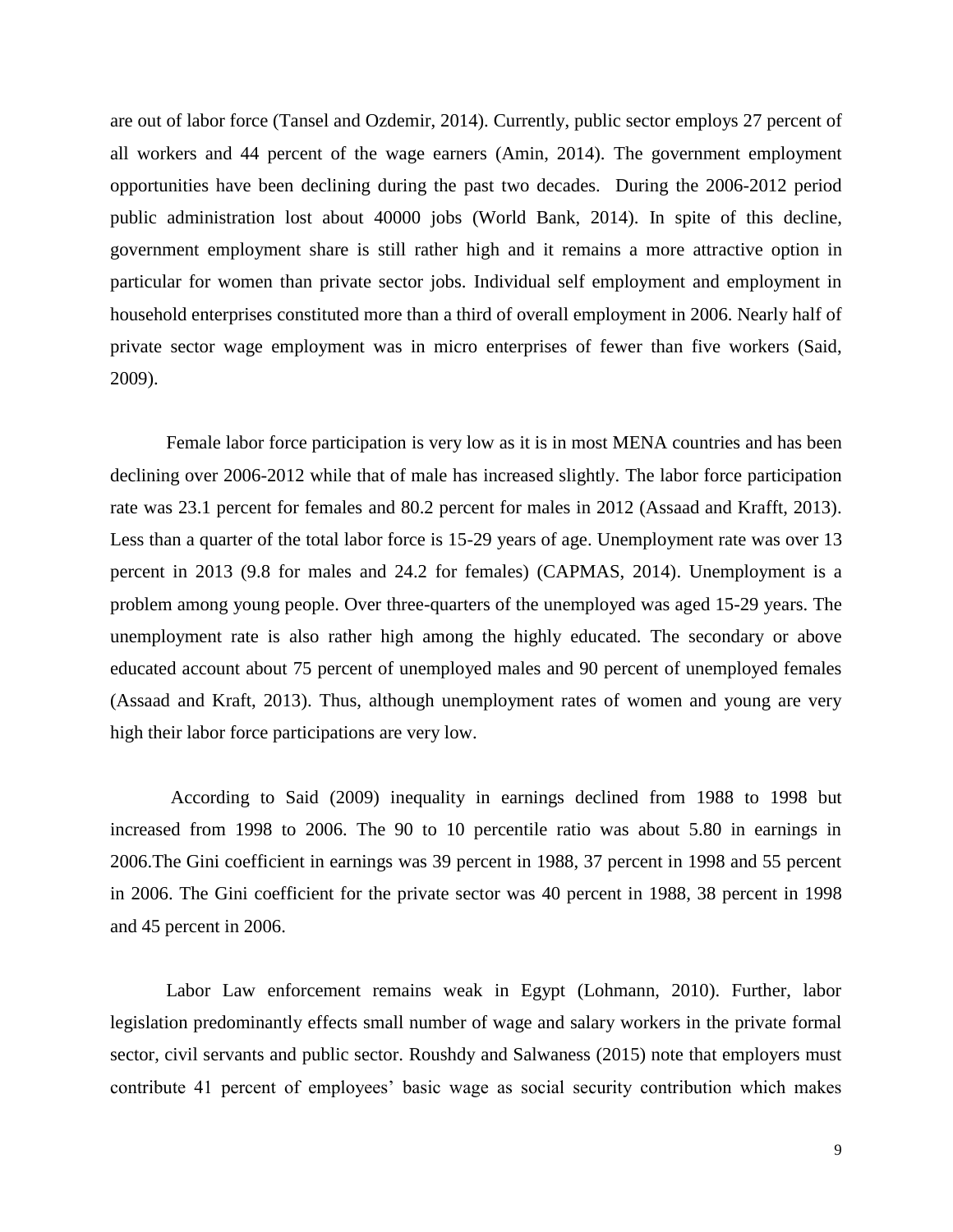microenterprises to formalize highly costly. Labor law in Egypt might be considered rigid de jure, especially concerning employment protection, hiring and termination, by international standards but, they are not enforced and widely evaded de facto and does not reach informal sector (Angel-Urdinola and Kuddo, 2011). Various practices allow avoiding the compliance with firing regulations by the employers. The trade union membership is weak due to restrictions on the rights to establish one and become a member (Angel-Urdinola and Kuddo, 2011). The trade union density rate in 2007 is as a proportion of total employment is 16.1 and as a proportion of wage and salary earners is 26.1 compared to 14.6 and 25.1 respectively in Turkey and 71.5 and 99.2 respectively in Denmark (Hayter et al., 2011). There is little scope for collective bargaining in the private sector. The collective bargaining coverage rate as a proportion of total employment is 2.1 and as a proportion of wage and salary earners 3.4 compared to 95.6 in Denmark as a proportion of total employment (Hayter et al., 2011). In 20012 the minimum wage is adjusted for the first time since the 1980's and increased to 700 and in 2014 to 1200 Egyptian Pounds  $(EP)^{1}$ . This is effective only in the public sector.

In 1998, 57 percent of all employment was informal and increased to 61 percent by 2006 although there was a trend toward greater formalization in private wage employment (Said, 2009). This increase is believed to be due to the privatization and the introduction of the 2003 Labor Law. The decline in public sector employment opportunities during the past two decades contributed to an increase in informalization of the labor market. The 2003 Labor Law 3 brought more flexibility in formal employment relations. It allowed temporary contracts and easier firing of workers. This is believed to contribute to an increase informal employment yet at the same time brought a certain degree of formalization since then according to Wahba and Assaad (2015). However, the World Bank (2014) notes that there has been a recent increase in informality nearly across every industry and at all education categories for men.

Two areas of concern are noted by several authors such as Assaad (2009) and Said (2009). One is the high unemployment rate among the university graduates and the other is the declining rates of participation among educated females who are discouraged that they cannot find government employment and drop out of the labor force. However, present authors believe

<sup>&</sup>lt;sup>1</sup> The US dolar exchange rate was equal to 6.04 EP in May 2012 and it was an average of 7.05 in 2014. Thus, 700 EP was 116 US dolars and 1200 EP was 170 US dolars.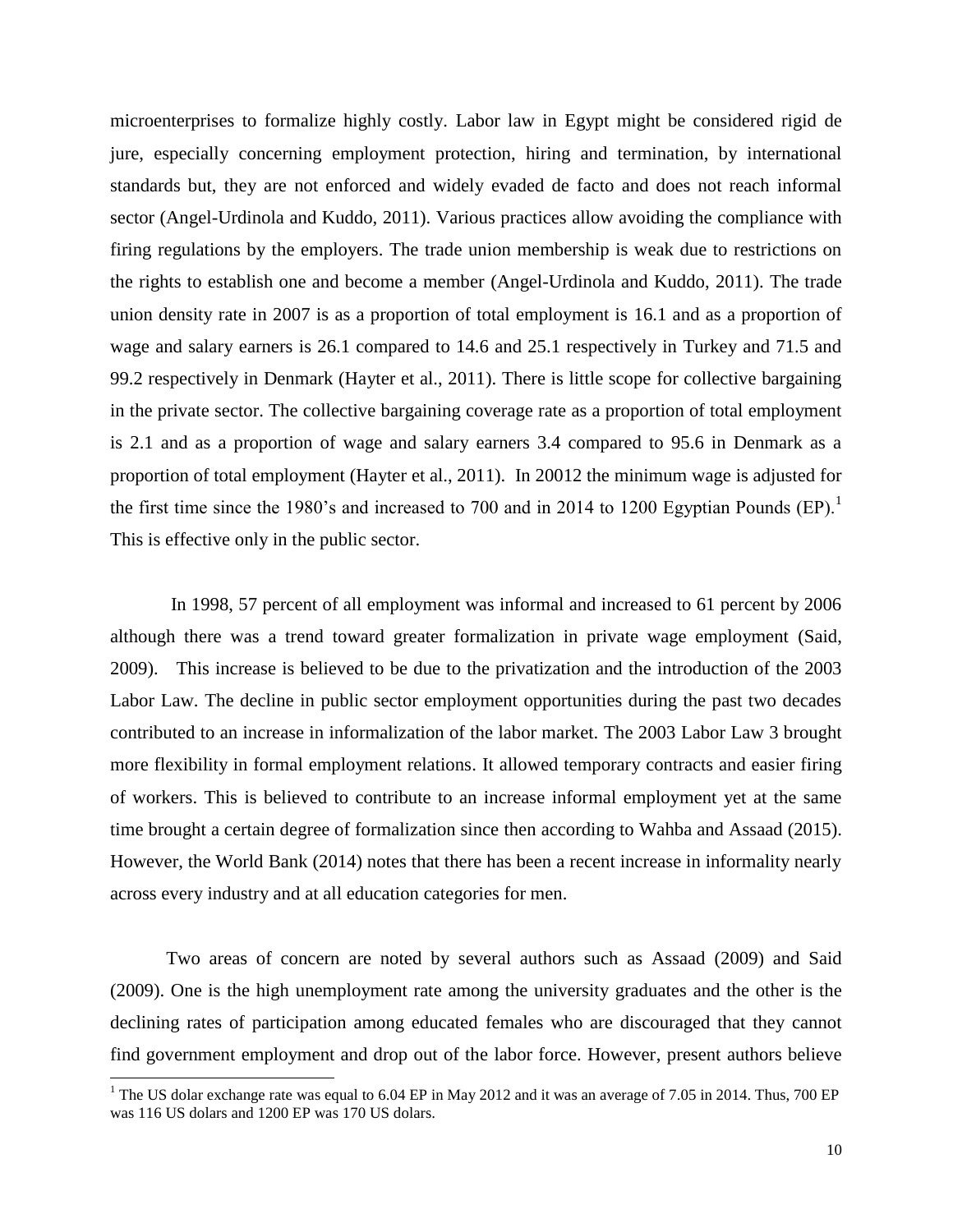that none of these should be as large a concern as the presence of large informal sector with low wages.

### **4. The Data and Descriptive Evidence**

 $\overline{a}$ 

This study is based on the Egypt Labor Market Panel Survey (ELMPS) which is a longitudinal survey carried out in 1998, 2006 and 2012. It was conducted by the Economic Research Forum (ERF) in cooperation with Egypt's Central Agency for Public Mobilization and Statistics (CAPMAS). ELMPS is a nationally representative panel survey that covers a widerange of topics, ranging from individual, demographic and labor market characteristics to parental background, housing, time use, fertility and other topics. The data and their documentation are provided in the ERF web page. The 1998 round of the ELMPS includes a nationally representative sample of 4,816 households with 23,997 individuals. Similar numbers in the 2006 round are 8,351 households with 37,140 individuals and in the 2012 round are 12,060 households and 49,186 individuals. Attrition rate was substantial both at the household and individual level. We use the weights to adjust for attrition in the descriptive statistics table we provide. The attrition issue is discussed by Assaad and Krafft (2014) extensively.

We create a panel of observations that are seven years and five years apart in which workers are observed only twice or three times. These are two-year panels of 1998-2006 and 2006-2012 and a three year panel of 1998-2006-2012. We focus only on the private sector wage earners. Those who are employed by the government are excluded since the wage determination mechanisms differ vastly across public and private sectors.<sup>2</sup> We restrict the sample to 15-65 years old male wage earners who are not in education or training. We exclude unpaid family workers (UFW) as there is no information on their imputable earnings. Self-employed are excluded because the ELMPS does not have information on earnings of the self-employed at the time of preparation of this paper. We focus on private sector, full-time non-agricultural wageearners. Further we trim the upper and lower one percent of the observation in order to exclude outliers. The real hourly wages are reported in the data set and computed as the monthly wages per hour of work in the primary and secondary jobs deflated by the CPI in terms of 2012 prices.

<sup>&</sup>lt;sup>2</sup> For an analysis of the public versus private formal wage gap in Egypt see Tansel et al. (2015a).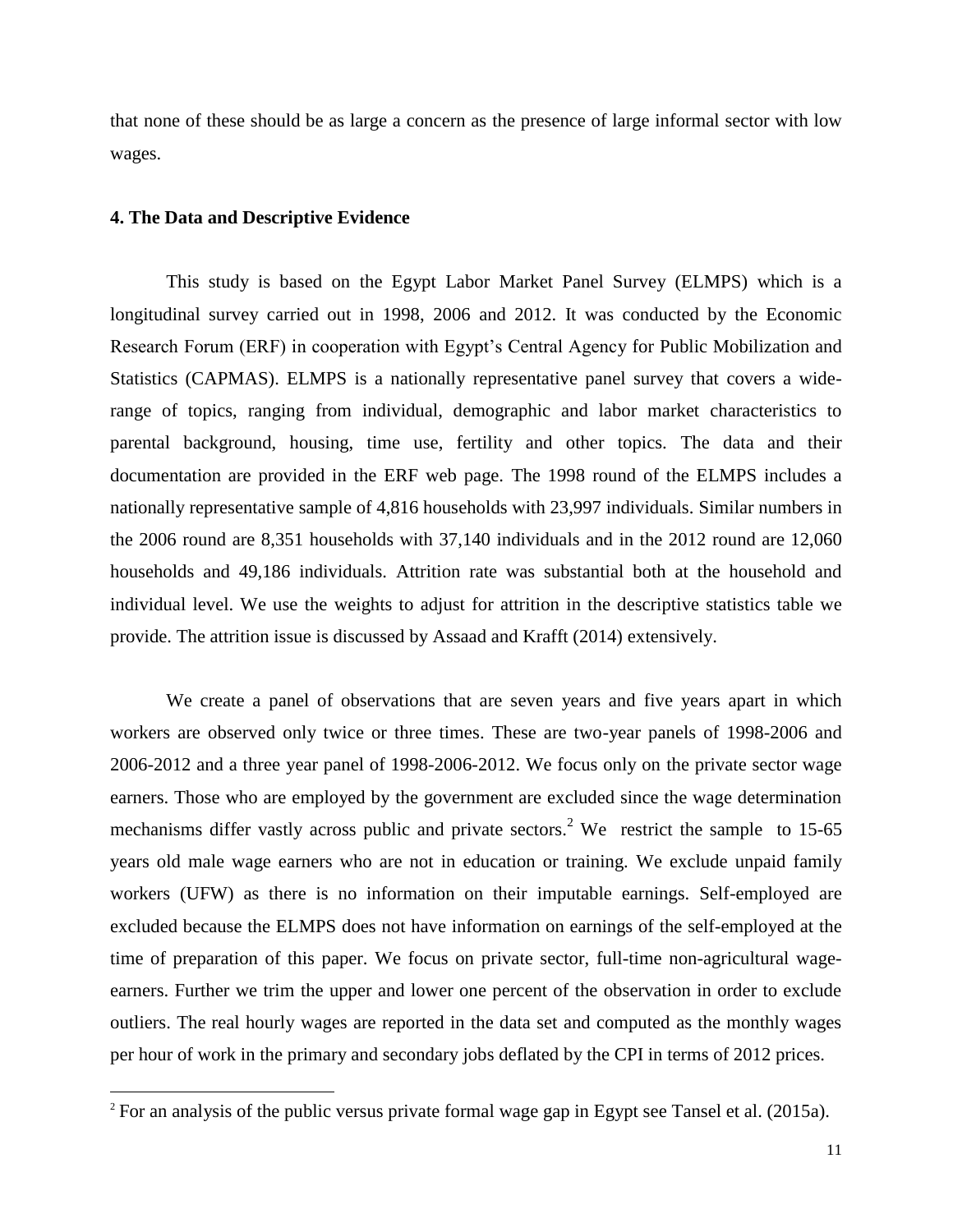In the recent literature there is a move towards using benefit-based definition of informality from other definitions based on type of employment or firm size. The International Conference of Labor Statisticians accepted in 2003 the benefit-based definition of informality as their official definition. Therefore accordingly, in this study we define informal employment as those wage earners who are not covered by social security through their employment and or do not have an employment contract. We conduct a separate analysis of the male and female samples. However, the labor force participation of women in Egypt is very low and most of them are either inactive or work as unpaid family worker (Tansel and Ozdemir, 2014) and we do not address the issue of women's selection into employment since selection within the QR framework is a nonstandard econometric procedure. Further, the number of observations is small in the female sample. Therefore, in this paper we focus only on male wage earners. We comment on the results for the female wage earners at the last part of the section on estimation results.

Table 1 shows the descriptive statistics for the male and female samples of formal and informal wage earners. We observe that 66 percent of the male sample and 46 percent of the female sample are informal. Thus, informality is higher among men than among women. Table 1 also shows that log hourly (real) wage is larger in the formal than in the informal employment for both males and females. The informal wage gap in the female sample (77 percent) is larger than in the male sample (33 percent). There is greater inequality in wages in the formal sector than in the informal sector implying that the formal jobs are more heterogenous than the informal ones. Informal wage earners work more hours per week than the formal wage earners in both the male and female samples. Formal wage earners are more experienced (older) and more educated than the informal wage earners in both the male and female samples. Women are better educated than men in both the formal and informal employment. In the male sample formal employment is dominated by manufacturing activities while informal employment is dominated by construction. In the female sample formal employment is primarily a service sector activity while informal employment is dominated by manufacturing. In both the male and female samples small firms are concentrated in the informal sector. Close to four fifths of the informal male and close half of the informal female wage earners work in firms with less than 10 workers. In contrast, about two fifths of the male and a third of the female formal wage earners work in firms with over 100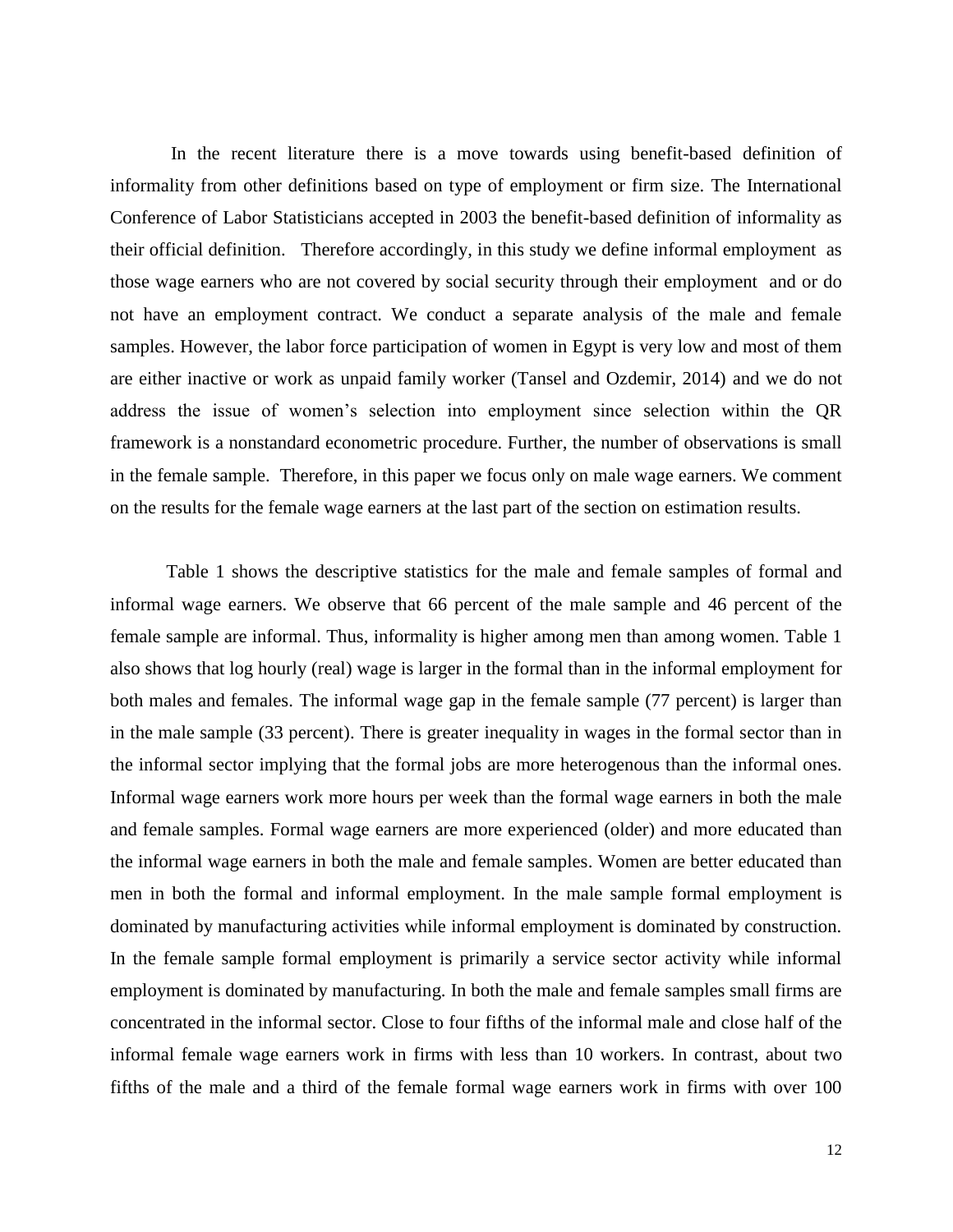workers. Formal employment is concentrated in Greater Cairo informal employment is concentrated in Rural Lower for the males. Formal and informal female wage work is mostly observed in Greater Cairo. Over half of the formal and informal female employment is in this region.

### $#$  Insert Table 1 About Here  $#$

Table A1 provides the marginal effects of the covariates from a probit model estimation of propensity to be in the informal sector. There is a U-shaped relationship between age and informality. The probability of being informal is higher for the young and the elderly in the male sample. It may be a point of entry to the labor market for the young as well as an option for the older workers who lack skills or physical capital. However, informality is not related to age in the female sample. The probability of being formal increases with education in both the male and female sample. Married are less likely to be informal. For men the highest probability of being informal is observed in the construction sector relative to manufacturing. Transportation has a lower probability of being informal relative to manufacturing. Each of the regions have higher probability of informal employment compared to Greater Cairo while highest such probability is observed for Urban Lower and Urban Upper. Finally, the probability of informality did not change from 1998 to 2006 but increased significantly from 1998 to 2012. This is consistent with the observation that recent public sector retrenchment and the flexibility in employment relations introduced after the 2003 Labor Law contributed to an increase in informal employment.

### **5. Econometric Methodology**

We estimate Mincer wage equations including a dummy variable for the private informal employment the coefficient of which captures the conditional wage penalty/premium for the informal sector. We use Ordinary Least Square (OLS), Quantile Regression (QR) and Fixed Effects Quantile Regression (FEQR) techniques. The OLS model is estimated on a sample pooled panel observations. It is as follows:

$$
y_{it} = \delta I_{it} + x_{it}' \beta + \varepsilon_{it}
$$
 (1)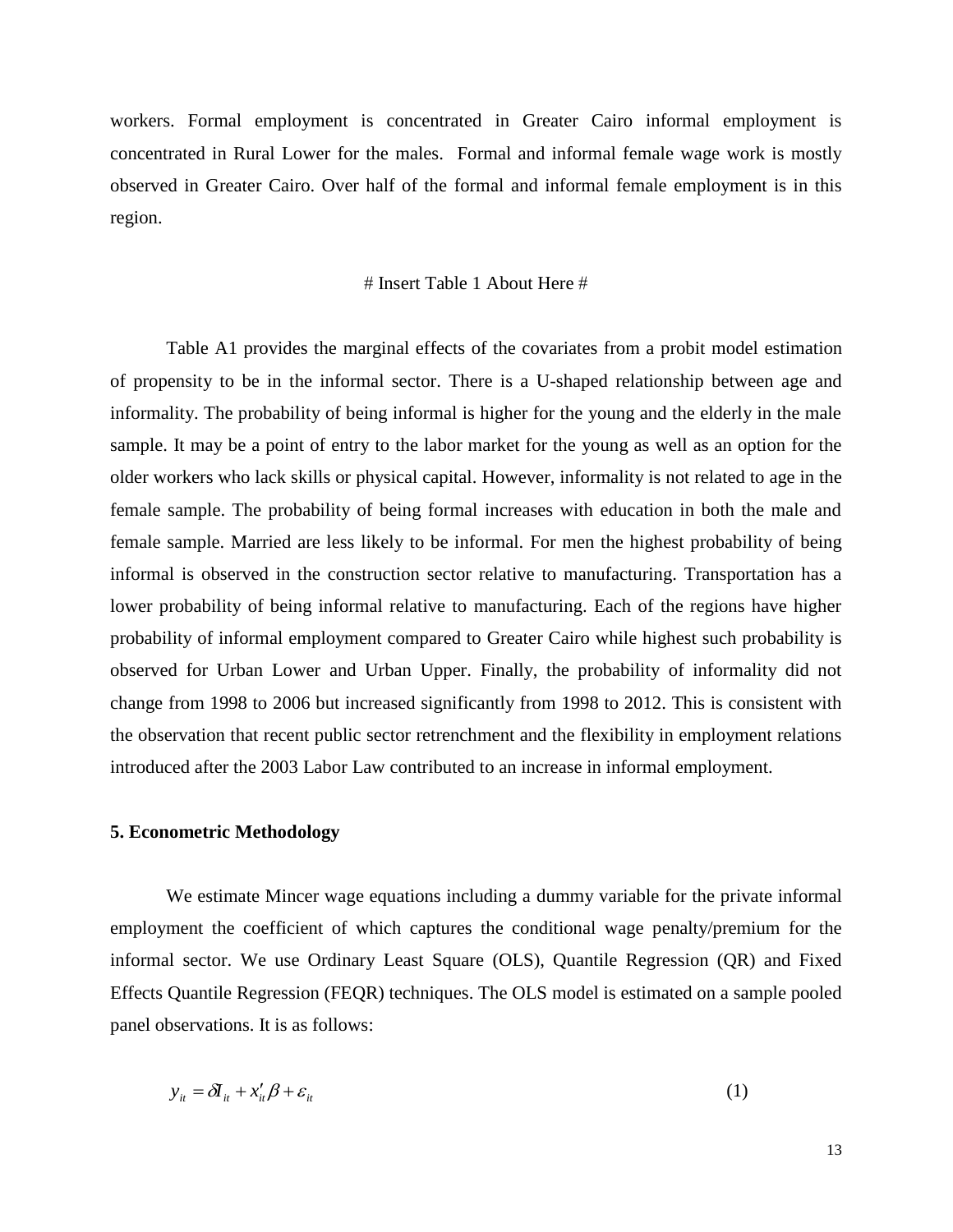Next we estimate the FE model where we use panel feature of the data and control for timeinvariant unobserved individual heterogeneity. The fixed effect estimator is consistent as long as unobserved characteristics are constant over time. The FE model can be written as follows

$$
y_{it} = \delta I_{it} + x_{it}' \beta + \alpha_i + \varepsilon_{it}
$$
 (2)

Where in models (1) and (2)  $y_i$  is log hourly wages,  $x_i$  is the vector of control variables for individual *i* at time *t* including a constant,  $I_{ii}$  is a dummy variable taking a value one if the wage earner is informal at time *t*. The formal wage workers is the base category.  $\alpha_i$  in model (2) is the individual fixed effect.  $\varepsilon_{it}$  is a normally, independently and identically distributed stochastic error term with zero conditional mean. The estimated  $\delta$  measures the informal employment penalty/premium.

Next, we go one step further and investigate the informal employment wage penalty/premium along the conditional wage distribution using QR. Finally, we extend the standard QR method to using panel data and estimate the FEQR model. Estimating the QR models are especially important since the conditional earnings differentials across different quantiles proxy for unobservable earnings potential. The QR and FEQR models can be written as in equations (3) and (4) as follows.

$$
q_{\tau}(y_{it}) = \delta(\tau)I_{it} + \lambda(\tau)G_{it} + x_{it}'\beta(\tau) + \varepsilon_{it}, \quad \forall \tau \in [0,1]
$$
\n(3)

$$
q_{\tau}(y_{it}) = \delta(\tau)I_{it} + x_{it}'\beta(\tau) + \alpha_i + \varepsilon_{it}, \quad \forall \tau \in [0,1]
$$
\n
$$
\tag{4}
$$

Where  $q_r(y_i)$  is the  $\tau^{th}$  quantile of the log hourly wages.  $\alpha_i$  are the individual fixed effects that shift the location of the conditional quantiles of the log hourly wages in the same manner across the quantiles. However, the effects of the explanatory variables differ by the quantiles of interest. The vector of estimated coefficients  $\beta(\tau)$  provide the estimated rates of return to the different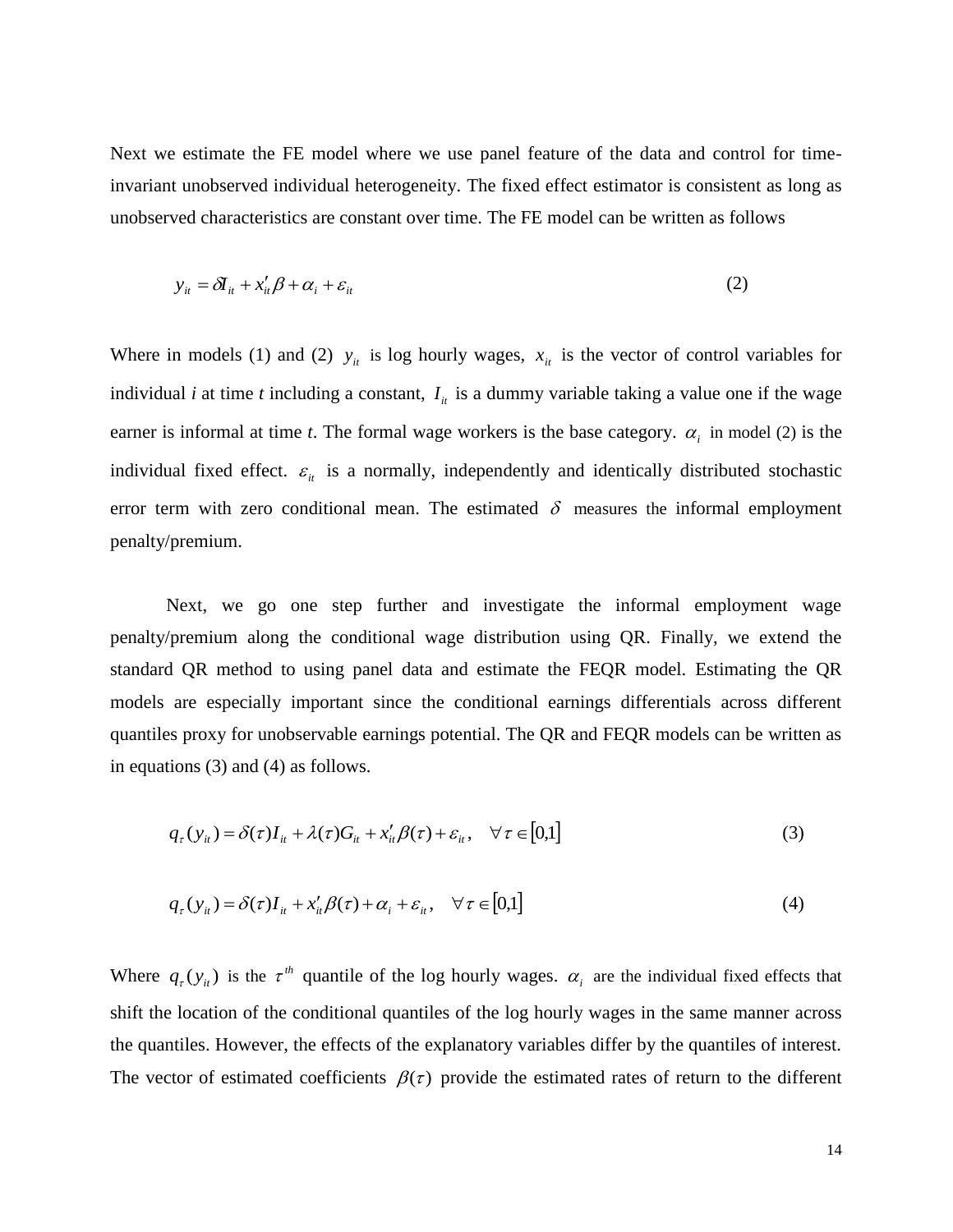covariates at the  $\tau$  %th quantile of the log earnings distribution and the estimated coefficient  $\delta(\tau)$  represents informal employment earnings penalty/premium respectively at the various quantiles. Koenker (2004) was the first to suggest FEQR technique, as a direct extension of the standard QR method. Canay (2011) suggested a simple two-step approach to FEQR estimation. In the first step the individual effects which are pure location shifters are estimated by traditional mean estimations such as FE estimation. Then predicted individual effects are used to correct earnings as in  $\hat{y}_i = y_i - \hat{\alpha}_i$ . The corrected earnings are then used in the traditional QR estimation.

In the empirical specification of the models given above we use the following control variables. Age, age squared, years of education, marital status, presence of children, sectors of economic activity, regions of location. Two indicators of time, for 2006 and 2012 are included to control for the effect of macroeconomic environment on wages over time. The base year is 1998. There are nine sectors of economic activity are included to take into account the effect of differences in the structure of sectors on wages. They are manufacturing (including mining and electricity), construction, trade, transportation, and services (including finance). The base industry is manufacturing. There are six regions of location. They are Greater Cairo, Alexandria and Suveysh, Urban Lower, Urban Upper, Rural Lower and Rural Upper. The base region is Greater Cairo.

### **6. Estimation Results**

### **6.1. Main Results**

The main estimation results are reported in Figure 1. Figure 1 Panel A reports the raw (unconditional) informal log wage gap. Panels B and C report the estimated coefficient  $\delta$  of the informal sector dummy (I) in the equations presented in the previous section. Panel B reports conditional informal log wage gap at the mean (OLS, horizontal solid line) and at the different quantiles (QR, solid curve). Similarly, Panel C reports the conditional informal log wage gap controlling for unobserved individual heterogeneity at the mean (FE, horizontal solid line) and at the different quantiles (FEQR, solid curve). The 95 percent confidence intervals are indicated by dashed lines for OLS and FE estimates and by the shaded areas for QR, FEQR and IPW-FEQR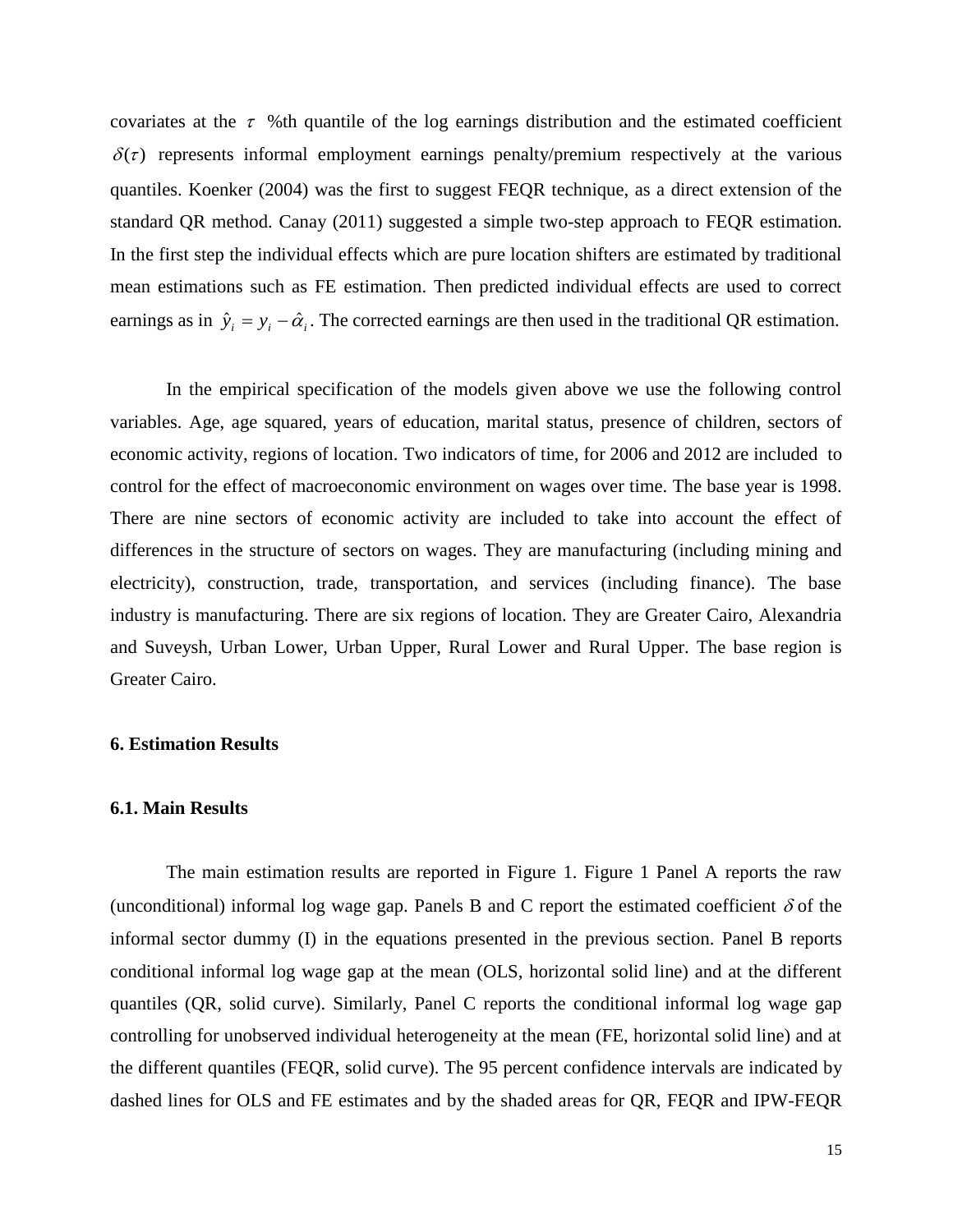estimates. The confidence intervals are based on robust standard errors for the OLS and FE estimates and on bootstrapped standard errors for the QR, FEQR and IPW-FEQR estimates. The estimation results in Figure 1 are based on Model (2) in Table A2-A3 for males in the Appendix.<sup>3</sup> A summary of the results for informal log wage penalty appear in Table 2. The unobserved characteristics may include not only preferences, tastes, and innate ability and talents, risk aversion and school quality but also differentials in access to social, personal or professional networking, unionization rates and bargaining power.

### $#$  Insert Figure 1 About Here  $#$

The Kernel density estimates of the log hourly wages in the formal and informal sectors are provided in Figure 2 for the three years in our sample. The graphs indicate that the Kernel density curves for the informal sector lie to the left of those for the formal sector indicating that the informal sector wage distribution is dominated by the formal sector wage distribution and that informal wages are lower than the formal wages. Further, in the 2012 sample only 15 percent of the formal workers and 32 percent of the informal workers earn less than the minimum wage of 700 effective in the public sector. Therefore employment above the minimum wage (which is effective in the public sector) is large indicating that this is could not be a cause of informality in Egypt. The Figure 1 Panel A shows the raw (unconditional) wage gap. We observe an informal wage penalty of 27 percent at the mean. The raw informal wage penalty increases across the wage distribution and reaches 34 percent at the highest quantile. Kernel density distributions and the figures for raw wage gap do not take into account the differences in observable or unobservable characteristics between the formal and informal sectors which are best considered in a regression analysis framework as discussed below.

 $3$  Estimation results reported in the Appendix tables (based on Model (2)) indicate the following. The wage returns to experience (as proxied by age) are positive and exhibit a quadratic relationship. The wage returns to experience decreases as one moves to higher quantiles in the QR estimation while there is no discernable pattern across the quantiles in the FEQR estimation. The returns to education is quite low, 1.5 percent at the mean and increase smoothly across quantiles and about 2 percent at the highest quantiles (insignificant at the lowest quantiles). Largest returns are attained at the construction sector compared to manufacturing which is the sector with most concentration of informality. The wage returns in the construction sector is highest at the lowest quantile and decrease across quantiles. Assaad (1997) finds segmentation within the construction sector itself. The wage returns are higher both at the mean and across quantiles when unobserved heterogeneity is taken into account. The wage returns are lower in the trade and service sectors of economic activity compared to manufacturing. The wage returns are higher in Greater Cairo than in all of the other regions. Finally, the wage returns are significantly higher in 2006 and 2012 than in 1998.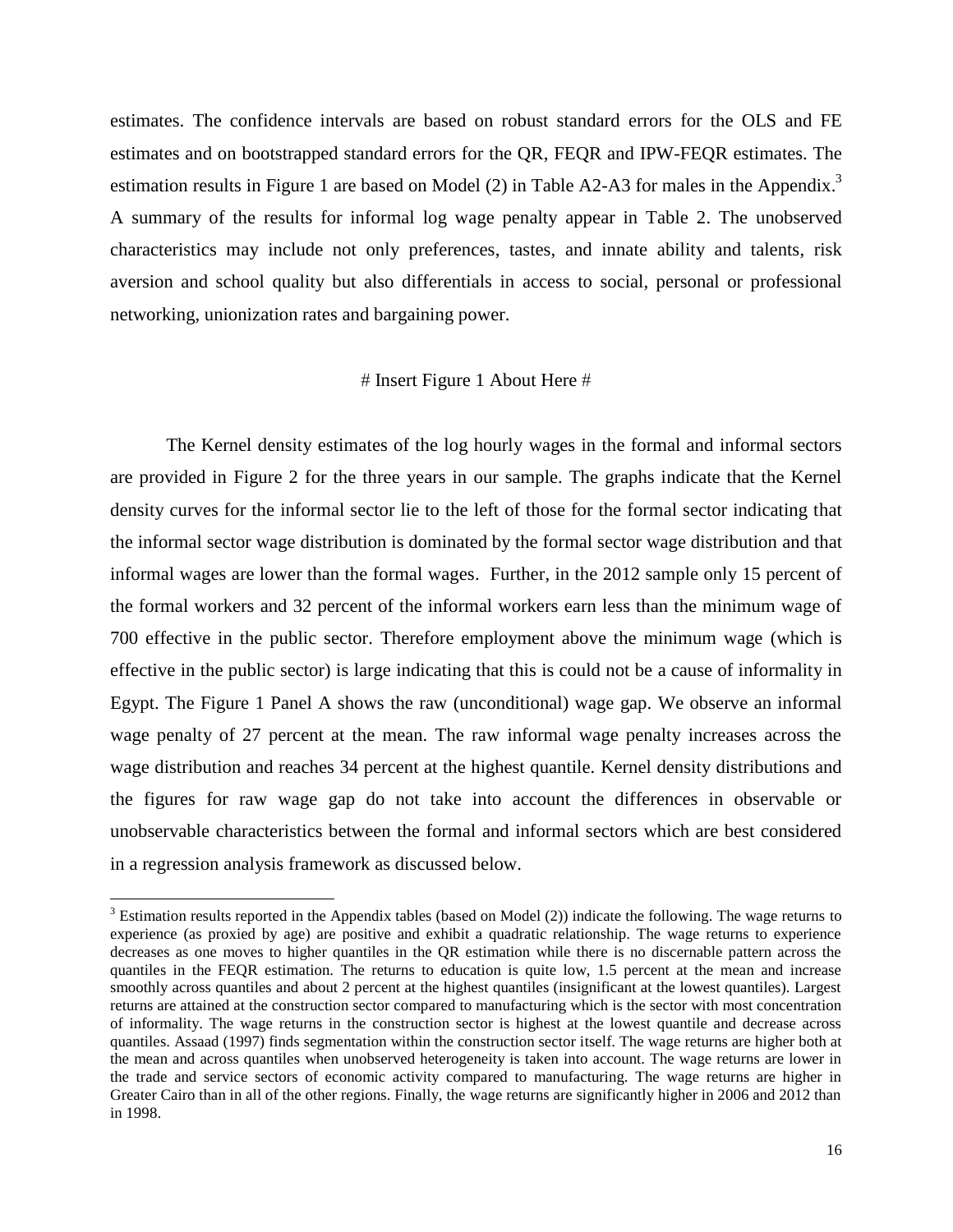### $#$  Insert Figure 2 About Here  $#$

When we perform OLS estimation with controls for observable characteristics Figure 1 Panel B indicates a mean informal wage penalty of 18 percent for the entire sample. It is about 18 percent in the lowest quantile, decreases in the middle quantiles and increases to about 20 percent at the top quantile. This is 9 percentage points smaller than the mean raw wage penalty. This indicates that higher levels of education and experience in the formal than in the informal sector play a significant role in reducing the wage gap and they account for almost 33 percent of the raw wage gap. However OLS do not control for unobserved heterogeneity and the informal wage penalty may be driven by such omitted factors. When time-invariant unobservable factors are controlled for as in the FE estimation using panel feature of the data, given in Panel C, the mean informal wage penalty decreases to about 15 percent implying important role for unobserved heterogeneity. This is consistent with the hypothesis that informal sector dummy is negatively correlated with unobserved skills meaning lower unobserved skills in the informal sector and that workers negatively select into informal employment. Falco et al. (2011) find in Ghana and Tanzania that unobserved characteristics are much more important than observed human capital in explaining formal and informal wage gap. Therefore, there is an informal wage penalty even after controlling for observable and unobservable individual characteristics.

The QR results in the Panel B when controlling for observable characteristics confirm the informal wage penalty at each of the conditional quantiles and range from 18 percent at the bottom to 20 percent at the top of the distribution and they do not differ significantly across the quantiles. The FEQR results in Panel C further control for time-invariant unobservable heterogeneity and also confirm the informal wage penalty at each of the quantiles. In this case the penalties at each of the quantiles are lower than in case of QR estimates and range between 9 percent at the bottom and 17 percent at the top of the distribution. An F-test indicates that conditional informal wage penalty do not differ significantly across the quantiles. We have also tested for the statistically significance of the pairwise difference in the penalties observed in successive quantiles. Out of such four possible differences none of them are statistically significant in the QR and only one of them (q50-q25) is statistically significant at the 10 percent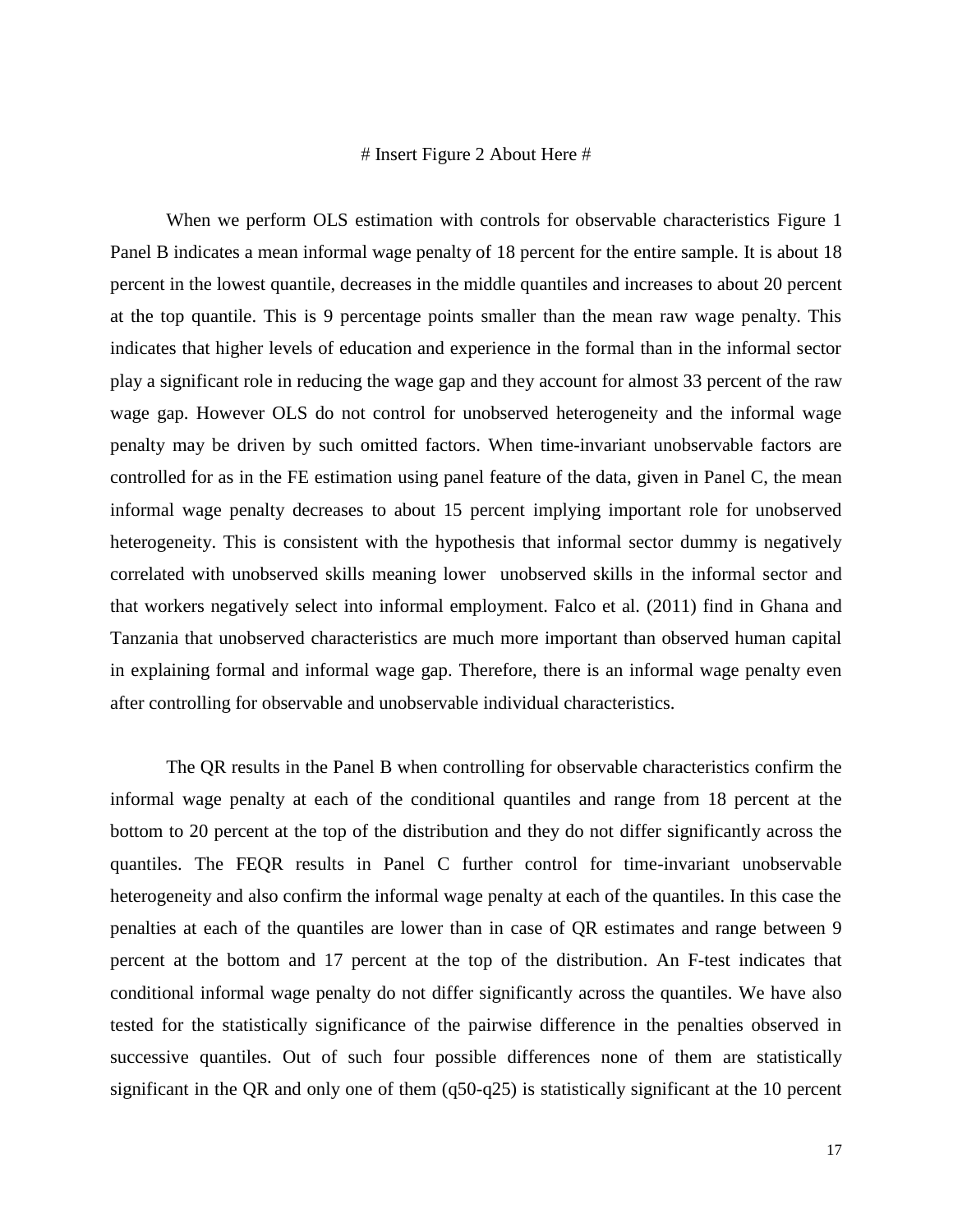level in the FEQR estimation. The larger informal penalty at the top than at the bottom of the distribution as we find in Egypt is also observed in Dominican Republic (Perry et al., 2007).

Above results indicate that the conditional informal wage penalty both at the mean and at different quantiles is lower when time-invariant unobserved individual heterogeneity is taken into account. These results imply that unobserved characteristics are better among the formal wage earners and that the observed and unobserved attributes are positively related in the sense that they are both better in the formal than in the informal sector.

The results indicate that informal wage penalty remains implying that formal wage earners are better off than the informal ones, even after controlling for observable and unobserved individual heterogeneity. There may be a number of factors responsible for this. It could be due to segmentation or exclusion restriction. It could be also due to differences in the firm level observed characteristics such as firm sizes between formal and informal sectors or other job attributes such as unobserved firm level factors such as risk independence and in-kind-rewards which we did not control for in this study but some of which may have been controlled for by the firm size variable we use. On this confer the discussion below in the section on sensitivity exercises.

The informal wage penalty of about 19 percent found in this study when controlling observable characteristics is comparable to that of 12 percent found by Gatti et al. (2014) in Egypt in 2006 also with observable controls. The penalties found for Egypt (15 percent) when both observable and unobservable characteristics are taken into account are modest and comparable to those found for Brazil (5 percent), Mexico (9 percent) and South Africa (19 percent) by Bargain and Kwenda (2004) and for Vietnam (11 percent) by Nguyen et al. (2013). Bargain and Kwenda (2004) also observe that unobservable characteristics play a larger role in South Africa than in Brazil and Mexico. Further, Bargain and Kwenda (2004) in Brazil, Mexico and South Africa, Tannuri-Pianto and Pianto (2008) in Brazil, Nguyen et al. (2013) in Vietnam and Lehman and Zeiceva (2013) in Russia found decreasing penalties over the quantiles which disappear in some cases at the top of the distribution such as in Russia. In contrast, we found that informal sector wage penalties increase across quantiles in Egypt. They are largest at the bottom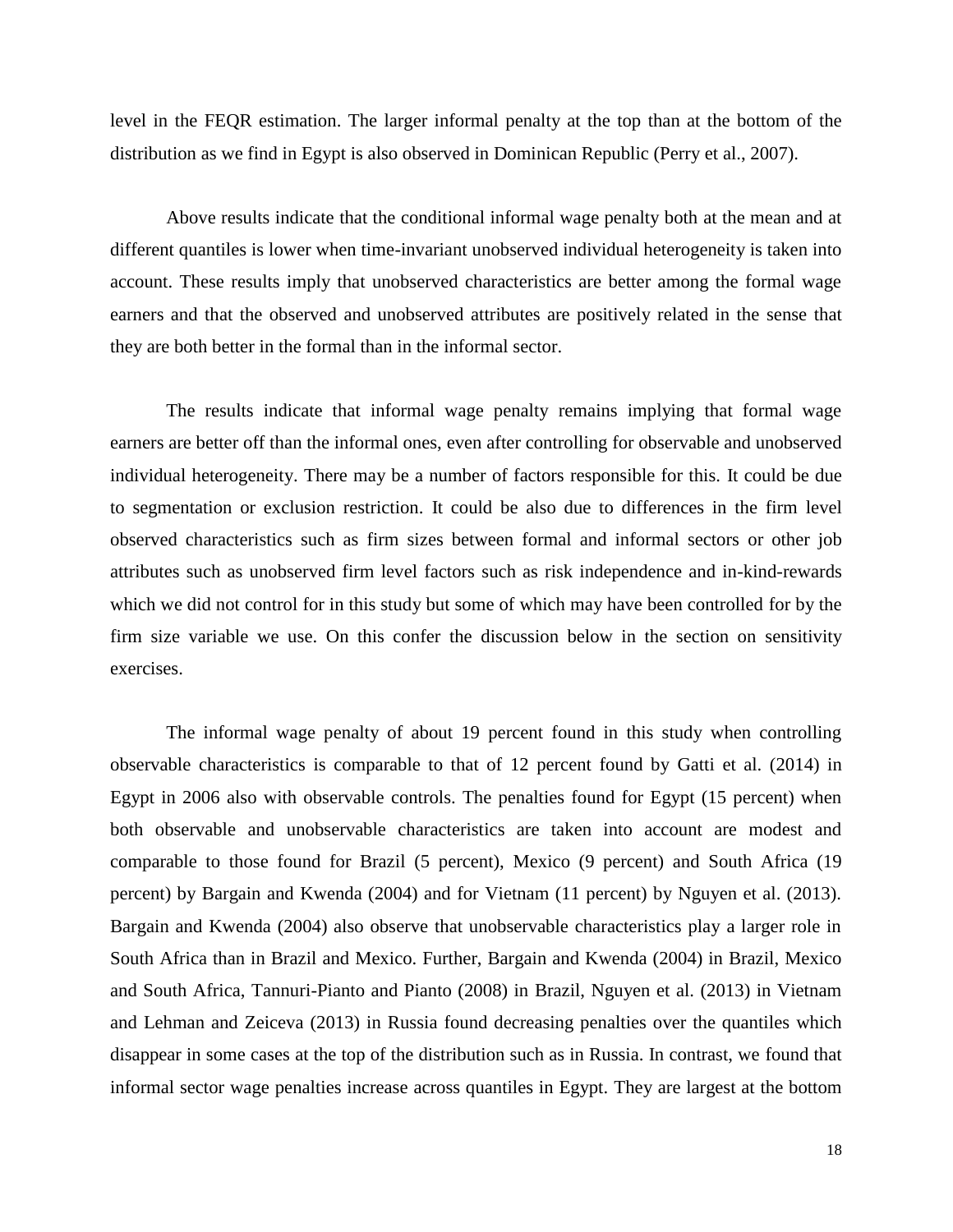of the wage distribution than at the top. There are also several studies which found evidence for informal sector wage premium such as Marcouiller et al. (1997) and Maloney (199) in Mexico and Staneva and Arabsheibani (2014) in Tajikistan. The latter study also found that informal employment wage premium in Tajikistan is larger at the lower end of the conditional wage distribution than at the top. Informal wage premium could be a compensation for the fringe benefits that are not available in the informal sector.

### **6.2. Sensitivity Analysis**

### **6.2.1 Inverse Probability Weighted Fixed Effect Quantiles Regression Estimation (IPW-FEQR)**

The QR estimation assumes linearity of the effects of covariates. However, the distribution of covariates between formal and informal sectors may differ. This can be accounted for using matching techniques. Matching techniques enable a comparison of wage outcomes for formal and informal workers only with comparable characteristics. This deals with the lack of common support in OLS where we may be comparing very dissimilar workers. They provide consistent estimates even if the relationship between the dependent variable and the covariates are non-linear (Fortin, et al., 2011). Pratap and Quintin (2006) and Badaoui et al. (2006) used a combination of difference in differences and PSM approach at the mean. Botelho and Ponczek (2011) and Bargain and Kwenda (2014) extended this approach to quantile estimations by combining IPW and FEQR techniques as suggested by Firpo (2007). This procedure is in particular valuable because as shown by Smith and Todd (2005) it allows for selection on observable as well as selection on time-invariant unobservable characteristics. In this procedure observations are weighted by the inverse propensity scores of being in the formal and informal sectors. The propensity scores of being in the formal and informal sectors are estimated via a probit model of sector selection given in Table A1 in the Appendix. The conditional independence assumption required to hold in order to have unbiased estimates is likely to be satisfied since a large number of factors which determine both selection and earnings are considered. The resulting distributions of the derived propensity scores are shown in Figure A1. First, a mean FE, then a FEQR estimation is carried out on the inverse probability weighted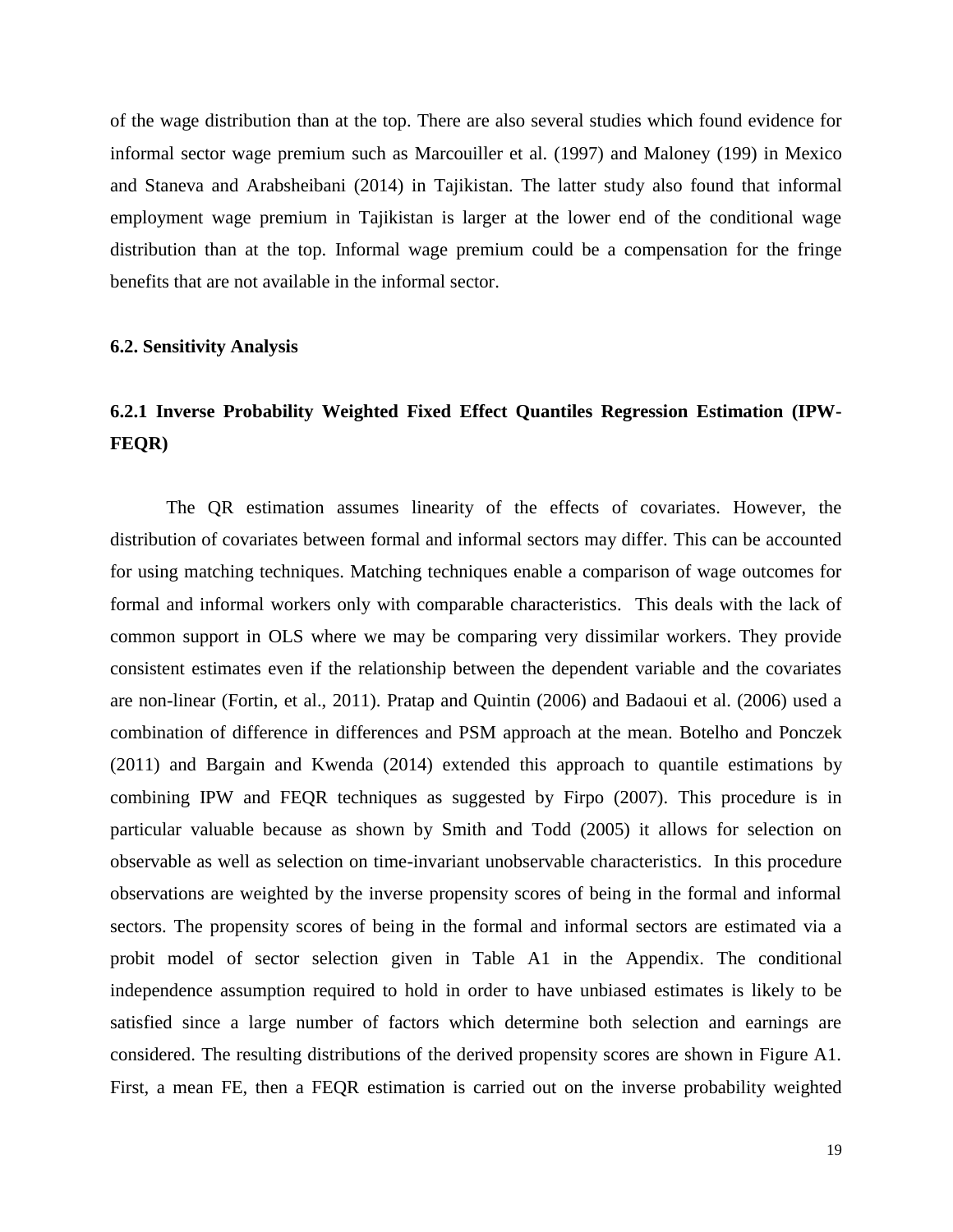observations. The results are reported in Figure 2, Panel D and Table 2. These results are very similar to the FEQR estimates. Therefore, our conclusions of modest but increasing informal wage penalty across the quantiles of the conditional wage distributions are upheld.

 $#$  Insert Table 2 About Here  $#$ 

### **6.2.2 Effect of Firm Size**

We now investigate the role of one important job attribute namely the firm size as an additional control variable in the baseline specification. In both the developed and developing countries larger firms pay higher wages on average. Oi and Idson (1999) provide a survey on this. Söderbom et al. (2005) show that this is not a result of employing high ability individuals. Bulow and Summers (1986) and Ringuede (1998) suggest high monitoring costs in large firms and Bertola and Garibaldi (2001) suggest job matching and search costs in large firms as possible reasons. Brown and Medoff (1989) and Arai (2003) find sizable firm size effect even after controlling for individual heterogeneity. Stroble and Thornton (2004) find that the firm size effect in developing countries is larger than in developed countries. At the same time larger firms are more likely to be formal since because of their visibility they experience larger risk of being caught defaulting on regulations. Thus, formal wages will appear to be higher if firm size is not taken into account. Several authors such as Badaoui et al. (2010) draw attention to the observation that larger firms pay higher wages and that informal wage penalty may be a result of firm size effect.

First we note some observations on informality and firm size in our sample. The negative correlation coefficient of 67 percent between informal sector dummy and firm size indicates that as firm size increases informality decreases. Indeed, in our sample, within firms with less than 10 workers about 85 percent of the wage earners are informal while within firms with more than 100 workers only about 16 percent are informal. Thus, even the largest firms hire about one out of seven workers informally. Further, the distribution of the firm size across quantiles of the wage distribution indicate that in the bottom quantile 72 percent of wage earners work in firms with less than 10 workers while only 10 percent work in firms with more than 100 workers. Conversely, in the top quantile 55 percent of wage earners work in firms with less than 10 workers while 25 percent work in firms with more than 100 workers. Thus, firms with less than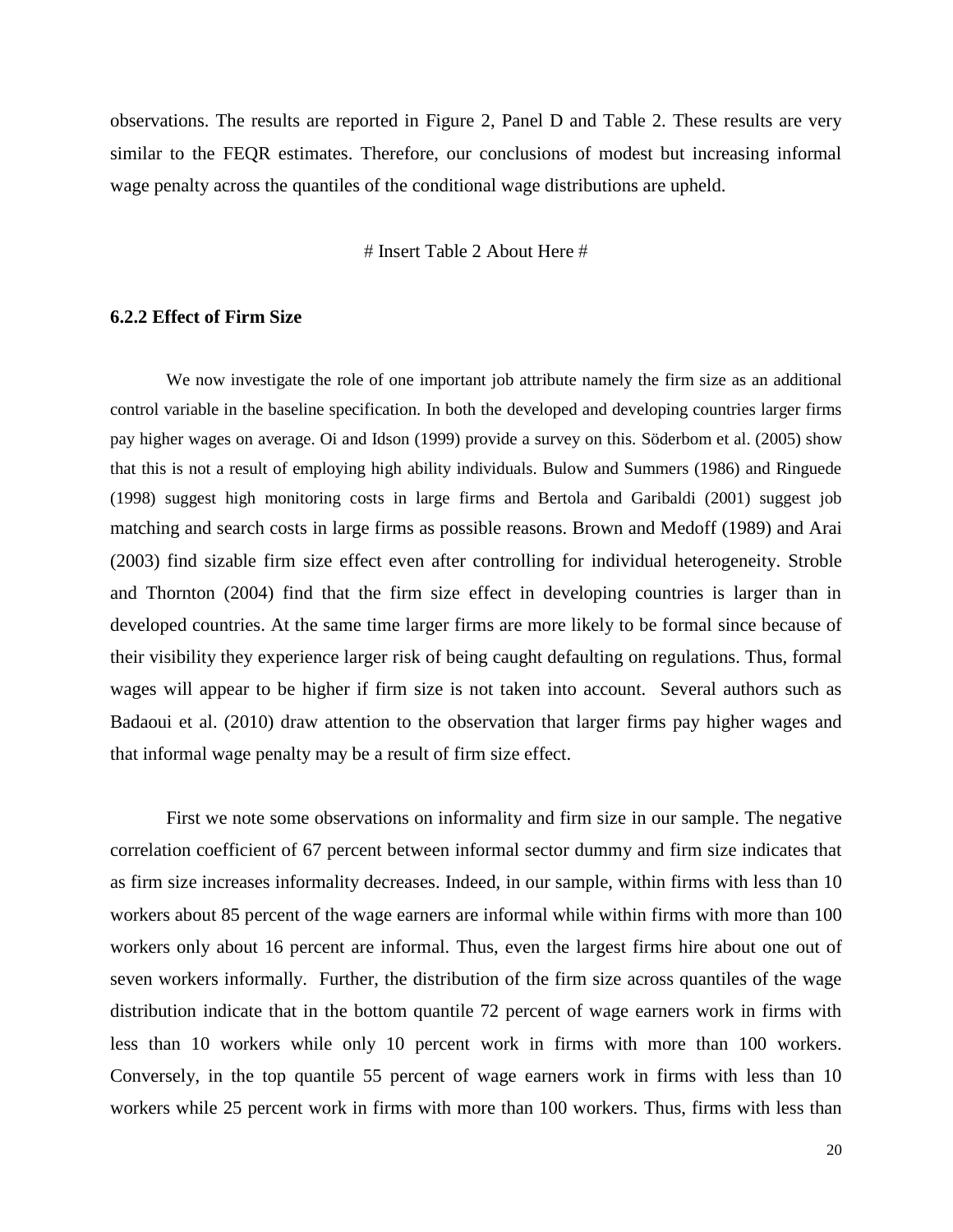10 workers are concentrated in the bottom quantile while firms with more than 100 workers are concentrated in the top quantile. In light of these we conclude that informality decreases as firm size increases and that informality is higher among small firms but it is less common among the large firms. Further, firm size increases as one moves across the quantiles.

Therefore, we re-estimate the models by adding dummy variables for different firm sizes. The results are reported in Table A2. Controlling for the firm size reduces the coefficient estimate of the informal wage penalty in both the OLS and FE estimations as expected given the above mentioned high correlation between informal sector dummy and the firm size. In particular, when firm size controlled for the penalty in the FE estimation is reduced from 15 to 14 percent both of which are strongly statistically significant. Therefore, the penalty itself decreases somewhat but does not disappear indicating that our results are not driven by the firm size effect.

### **6.2.3 Measurement Errors**

We found in the previous sections that FE estimates are lower than their OLS counterparts both at the mean and at the conditional quantiles of the wage distribution. Grıliches and Hausman (1986) proposed the measurement error bias as an explanation for this finding since FE estimators can be seriously biased if measurement errors are present. It is possible that formal/informal sector status is incorrectly reported. If so, there will be measurement errors in the indicator of informal sector dummy. As it is well known this will lead to an attention bias in its coefficient estimate. Under classical measurement errors assumptions the First Difference (FD) estimator has a larger bias than the FE estimator which in turn has a larger bias than the OLS. Therefore, comparing the estimates from the FE and FD methods will give an idea about the importance of the measurement errors bias. Table 2 reports the FE and FD estimates of the informal wage penalty at the mean. We observe that these two estimates are essentially the same implying that possible measurement error due to incorrect reporting of the sector status is not a concern for our results.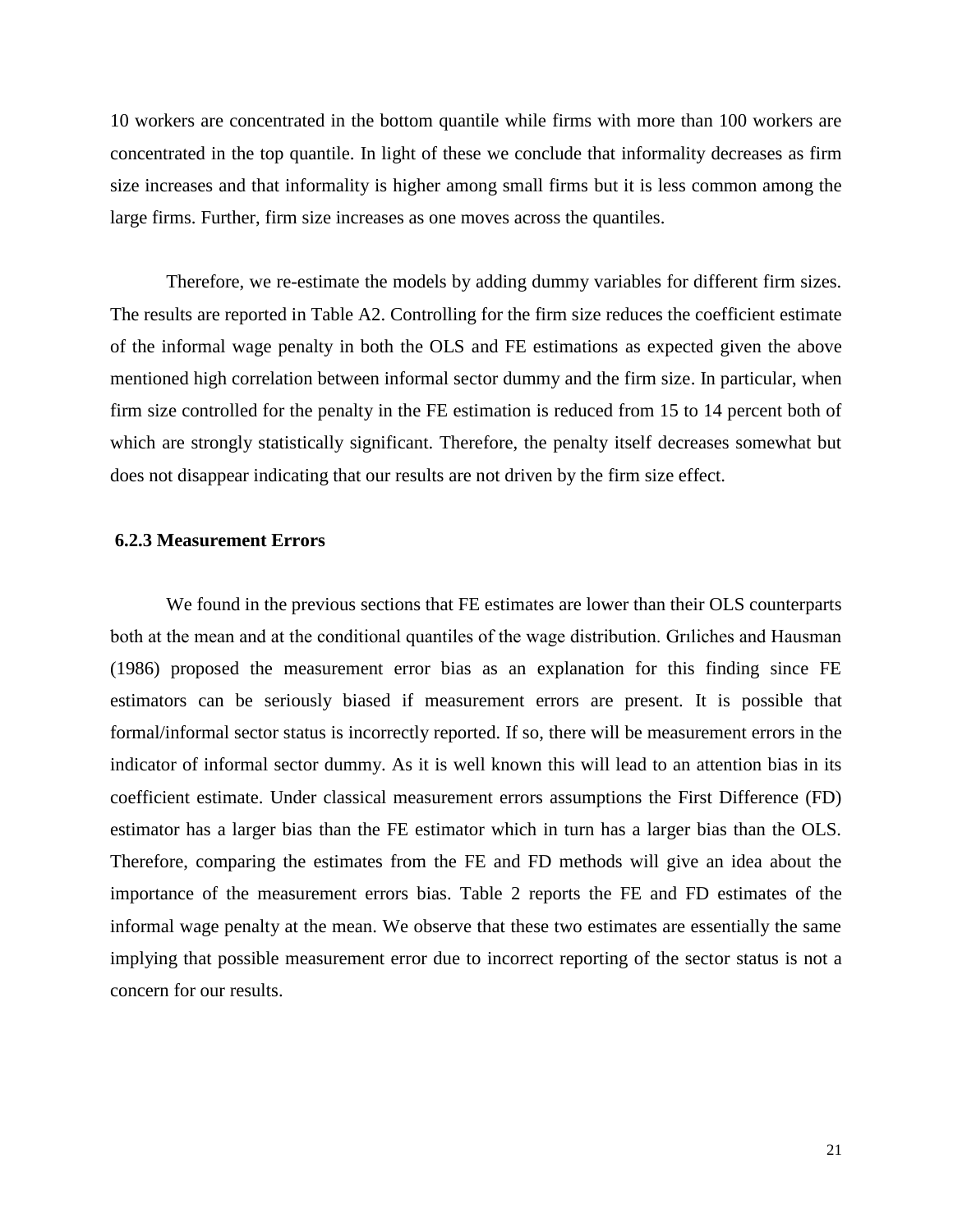#### **6.2.4 Comparing Movers between Formal and Informal Sectors**

The identification of the informal wage gap in our empirical strategy depends on the presence of substantial number of movers between the formal and informal sectors in both directions. If this is not the case the data would reduce to a cross-section sample where FE estimation will not be feasible. This is not a concern in our data for the following reasons.<sup>4</sup> We note that about 22 percent of the sample in 1998 moved in either direction between 1998-2006 and about 23 percent of the sample in 2006 moved in either direction between 2006-2012. Next, we note that the movers across sectors are also substantial at different quantiles. This is shown in Figure A2 in the Appendix for the two time periods. The figure shows the informal movers as percentage of the base period informal observations and the formal to informal movers as percentage of the base period formal observations. These computations are done at different quantiles of the base period wages for the two time periods. We observe that during both of the time periods formal to informal transitions are more frequent at the bottom and informal to formal transitions are more frequent at the top of the wage distribution. Nevertheless there are substantial numbers of transitions either direction at all quantiles of the wage distribution validating the identification strategy in our estimations.

Further, the identification of the informal wage gap also depends on the assumption that the informal wage penalty for those who move from the formal to informal sector is the same as the penalty for those who move in the opposite direction. That is, the movers must change states randomly. This issue becomes a problem in FE estimation if unobserved heterogeneity varies over time due to a shock on individual or job characteristics resulting in transitions between sectors. In recent years evidence has accumulated that individual or macroeconomic shocks or socioeconomic conditions may trigger changes in unobserved characteristics. For instance, Dohmen et al. (2015) reported a fall in willingness to take risks during the Great Recession in Germany and Ukraine with consequences about labor market dynamics and outcomes. <sup>5</sup> This will render formal informal sector choice endogenous and the FE estimator inconsistent (Botelho and Ponczek, 2013, Nguyen et al., 2013 and Bargain and Kwenda, 2014). In such case, wage penalty or premium associated with these transitions may differ. Since formal sector jobs are viewed better, the penalty for those moving from formal to informal sector would be larger than the penalty for those moving in the opposite direction.

<sup>&</sup>lt;sup>4</sup> Further, the transition probabilities between sectors provided by Tansel and Ozdemir (2014) indicate substantial movements. They find that the transition probability from formal to informal wage work is 16 percent from 2006 to 2012 while the same probability is about 12 percent for the transition in the opposite direction for the male wage earners.

<sup>&</sup>lt;sup>5</sup> In recent years evidence has accumulated that individual or macroeconomic shocks or socioeconomic conditions may trigger changes in unobserved characteristics. For instance, Dohmen et al. (2015) reported a fall in willingness to take risks during the Great Recession in Germany and Ukraine with consequences about labor market dynamics and outcomes.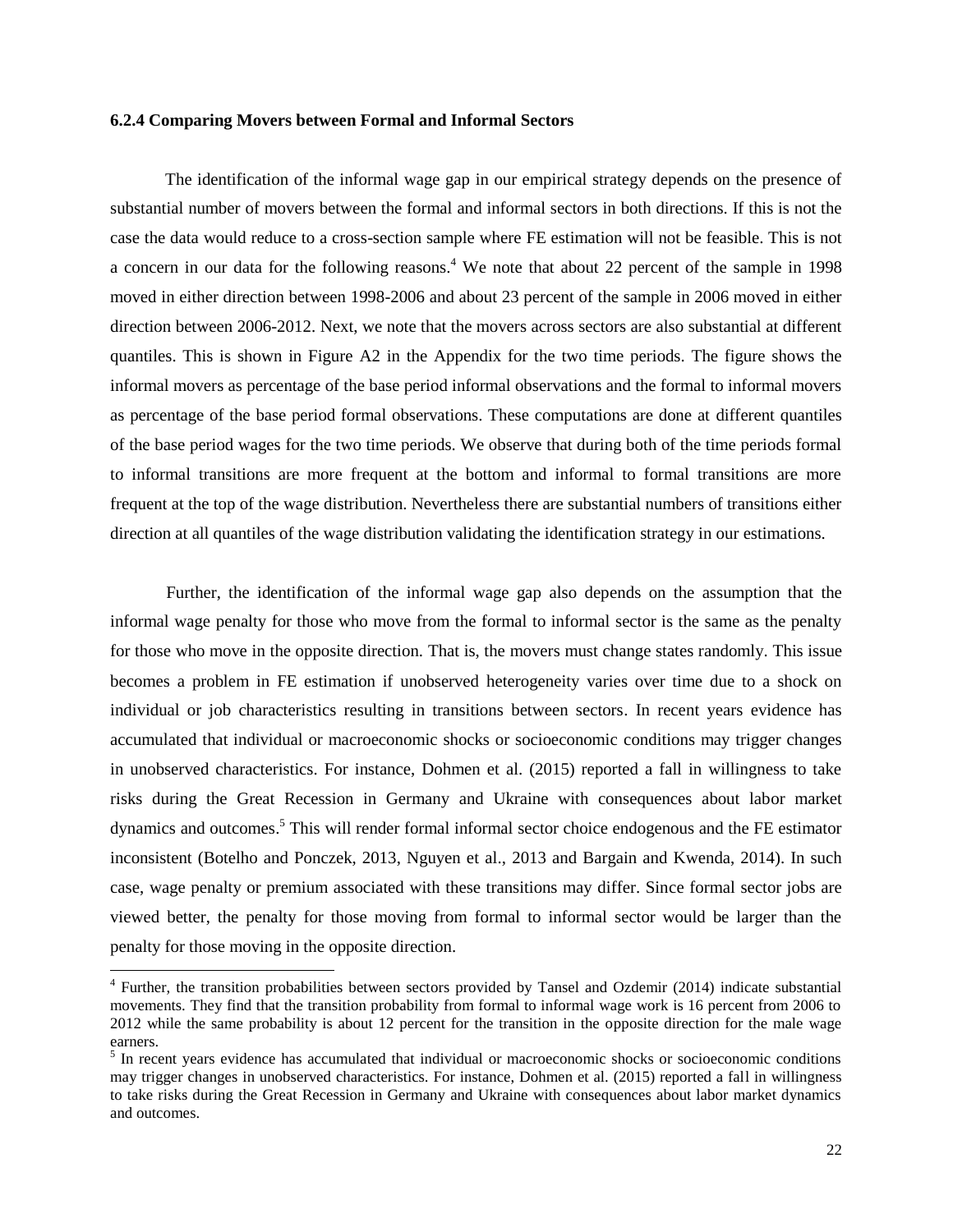In order to check for the relevance of such a possibility we carry out separate estimations of the wage gap for those moving from formal to informal sector and for those moving in the opposite direction. The resulting informal wage gaps are reported in Figure 1, Panels E and F. We observe that the informal wag gap for these two different transitions are similar except at the upper quantiles where the wage gap is larger for the formal to informal transitions than for the transitions in the opposite direction. Bargain and Kwenda found similar results in South Africa.

### **6.2.5 Informal Wage Penalty over Time**

We now relax the assumption of constant wage penalty over time. The time period studied in this paper does indeed involve different macro-economic conditions. Now we ask the question has the size of penalty changed during the period of analysis? In order to observe the possible changes in the size of informal wage penalty over time we perform the same analysis for the two time periods of 1998-2006 and 2006-2012. The summary results for the OLS and FE estimation are reported in Table 3 and the QR and FEQR estimates appear in Table 4. We observe that the OLS estimate of the informal wage penalty increases from 18 percent during 1998-2006 to 24 percent during 2006-2012 periods while the FE estimate increases from insignificance to 19 percent during the same time periods. For both of the period FE estimates are lower than the OLS estimates. Thus, there is evidence that informal wage penalty increased over time during the 1998-2012 period. Table 4 confirms this increase in informal wage penalty over time with QR and FEQR estimates. Further, focusing on the FEQR estimates in Table 4 observe that informal penalty slightly decreases across quantiles during the 1998-2006 period while it increases across the quantiles from about 14 in the lowest quantile to about 21 percent at the top quantile during the 2006-2012 period. This is consistent with the finding of increasing penalty across quantiles for the entire period of 1998-2012 which is one of the main conclusions of this paper.

> $#$  Insert Table 3 About Here  $#$  $#$  Insert Table 4 About Here  $#$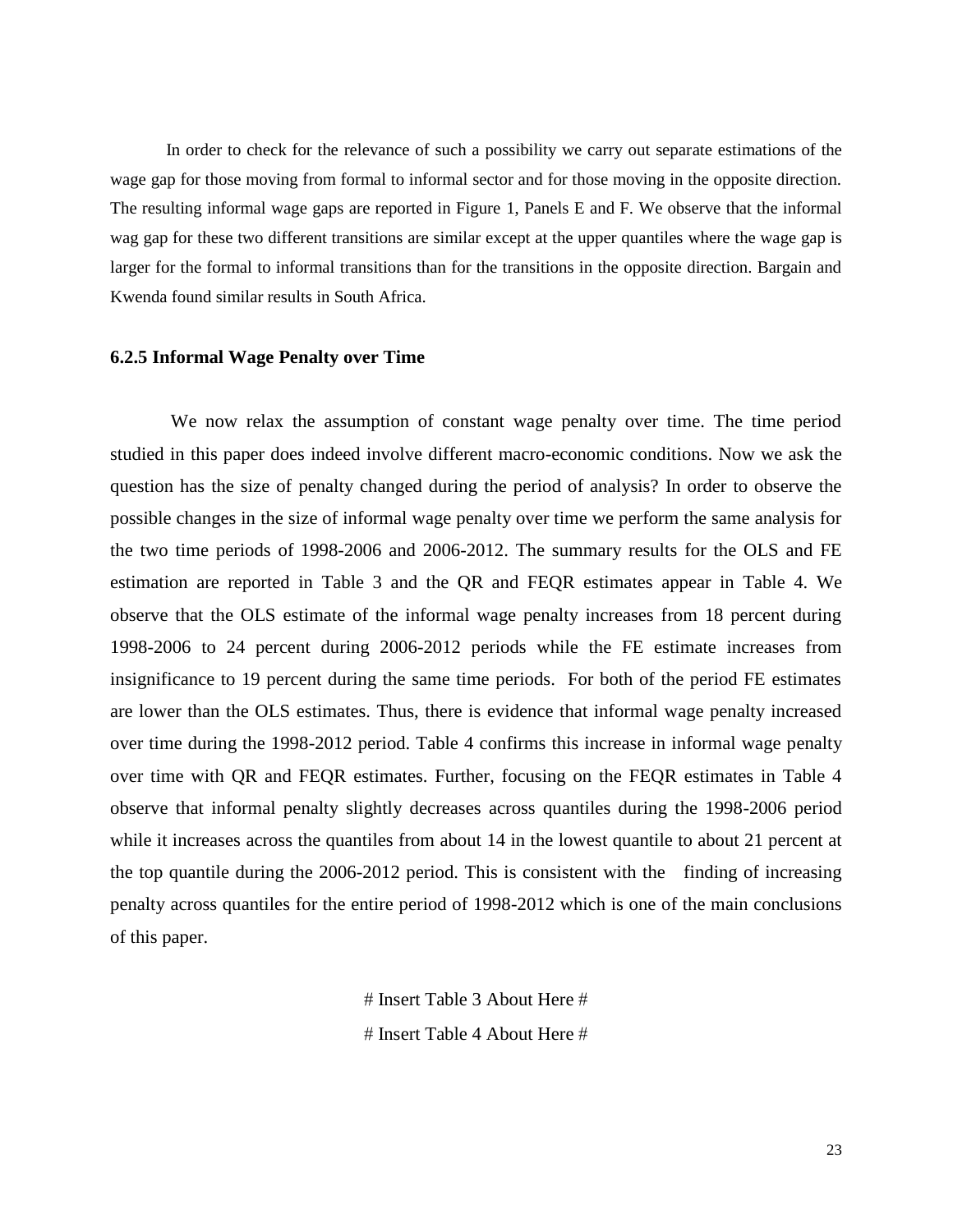#### **6.2.6 Informal Wage Penalty by Experience and Education**

In the previous sections we saw that the formal sector workers are more experienced and better educated. In this section we relax the assumption that wage returns to experience (as proxied by age) and education are the same in the formal and informal sectors. Interaction terms of informal sector dummy with experience and education indicates significant differences between the two sectors in these respects. Therefore, repeat the analysis for two subsamples differentiated by levels of experience and education. Namely, we consider those who are younger than the mean age of the sample and older than the mean age of the sample. We also consider those who are less educated (whose years of schooling is less than the mean for the sample) and better educated (whose years of schooling is more than the mean for the sample). The OLS and FE results are reported in Table 3 and the QR and FEQR results appear in Table 4.

The FE results where both the observable and unobservable individual heterogeneity are taken into account indicate that informal wage penalty is larger for the less experienced than for the better experienced. That is, the penalty decreases as individuals become more experienced. This is similar to what is found by Bargain and Kwenda (2014) in Brazil, Mexico and South Africa. In contrast, Botelho and Ponczek (2011) found in Brazil that there is no informal wage penalty for the young and that there is a penalty for the older workers. The FEQR results indicate that informal sector wage penalty is larger for the less experienced than for the more experienced at all quantiles. Further, for both experience groups the penalty increases across the quantiles and it is highest at the top of the distribution. These results confirm that the young has less experience and informal sector provides an entry level job for them with a larger penalty regardless of whether at low-paying or high-paying jobs as pointed out by Bosch and Maloney (2007).

Considering the two groups with different levels of education the FE results (which are lower than the OLS estimates) in Table 3 indicate no informal wage penalty for the less educated and about 13 percent penalty for the better educated. This is similar to what is found by Botelho and Ponczek (2011) in Brazil. The FEQR results in Table 4 indicate that penalty for the less educated is less than that for better educated at all quantiles. That is less educated face smaller penalties than the better educated. The penalty for the less educated are somewhat smaller at the bottom and at the top of the wage distribution than those in middle. For the better educated the penalty increases across the quantiles and it is twice as large at the top of the distribution than at the bottom. We can say that the informal wage penalty increases with education in Egypt. This is similar to the findings of Botelho and Ponczek (2011) in Brazil where informal penalty increases both with experience and education and larger at the bottom than at the top of the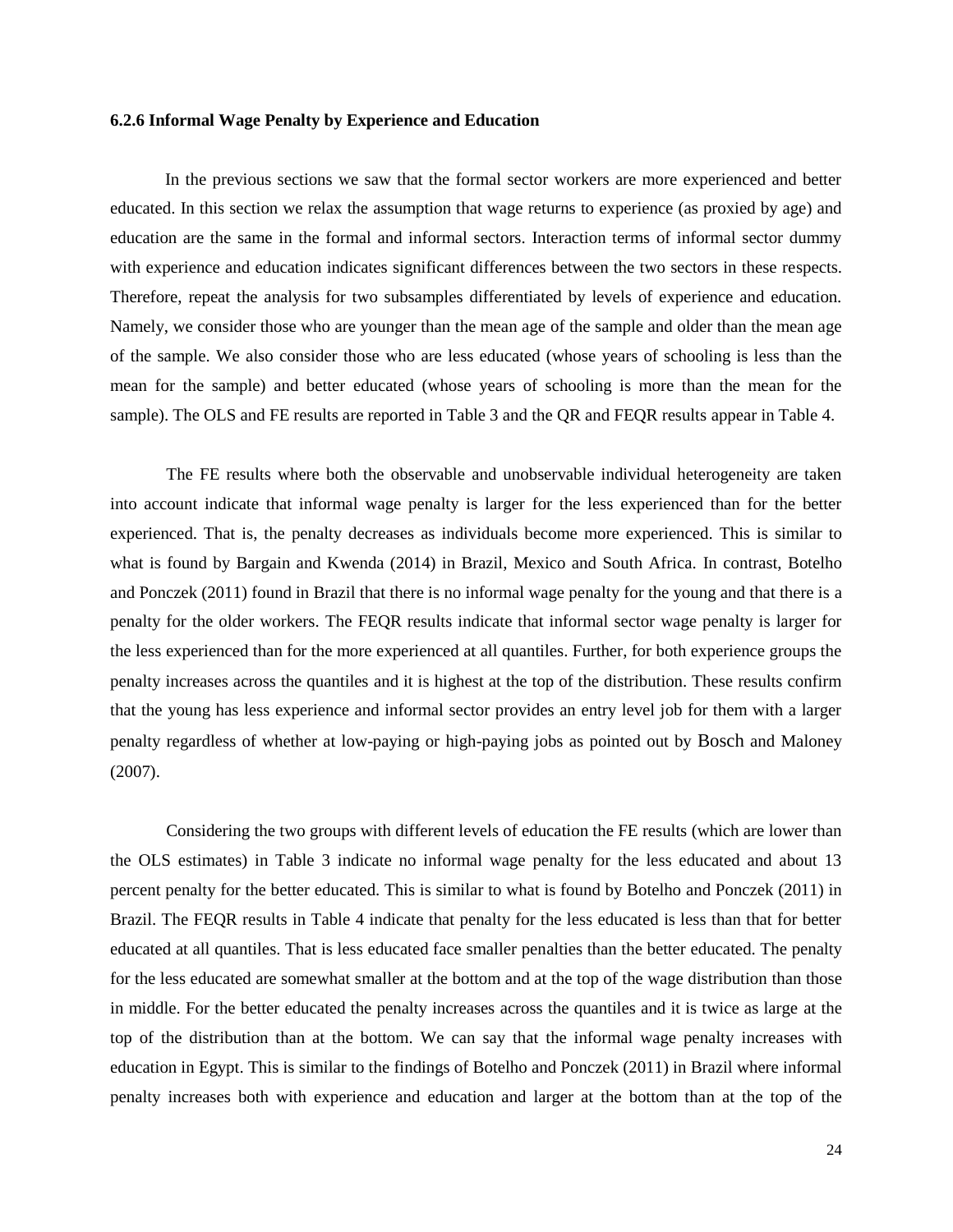distribution. Bargain and Kwenda (2014) find in Brazil, Mexico and South Africa that those with higher experience face smaller penalties than those with less experience and there is a larger penalty for those with higher education in Brazil and Mexico.

#### **6.2.7 Gender Dimension**

In this section we remark on our estimates for the female sample. However, our estimates for the females should be considered cautiously since we did not take into account their selection into labor force participation and the number of observations in the female sample is small. As remarked earlier a large fraction of women are either inactive or work as unpaid family workers in Egypt (Tansel and Ozdemir, 2014). Women are less likely to be informal than men. Table 2 shows that the mean log hourly wage is larger in the formal than in the informal sector. The raw wage penalty at the mean is 76 percent but reduces to 41 percent when observable characteristics are taken into account as in OLS estimation. The penalty increases to 55 percent when unobservable characteristics are considered as in FE estimation. The penalties increase somewhat across the quantiles with QR and increase somewhat across the quantiles with FEQR estimation. The informal wage penalty is substantially larger for women than for men. This could be due to a discrimination against women in the informal sector. In a way this explains why women move out of the labor market when they cannot locate a government or a formal sector job.

#### **7. Conclusions and Policy Implications**

This paper considers the private sector wage earners and examines the wage distribution in the Egyptian labor market during 1998-2012 using ELMPS panel data. We analyse the wage differential across formal and informal sectors. The motivation is to add to our understanding of the labor market in Egypt. We extend the previous work by using panel data fixed effect estimation and estimation across the wage distribution with quantile regression technique. Workers who cannot access formal employment yet cannot remain unemployed experience wage penalty in the informal sector compared to the wage earners in the formal sector where workers benefit from retirement and health and safety regulations. Penalties are smaller for the FE and FEQR estimates than for the OLS and QR estimates confirming that unobserved skills are important. Thus informal workers have disadvantage not only in observable but also in unobservable characteristics. Informal workers face a larger wage penalty at the top of the wage distribution than at lower parts implying that the largest penalty is between the best paid formal and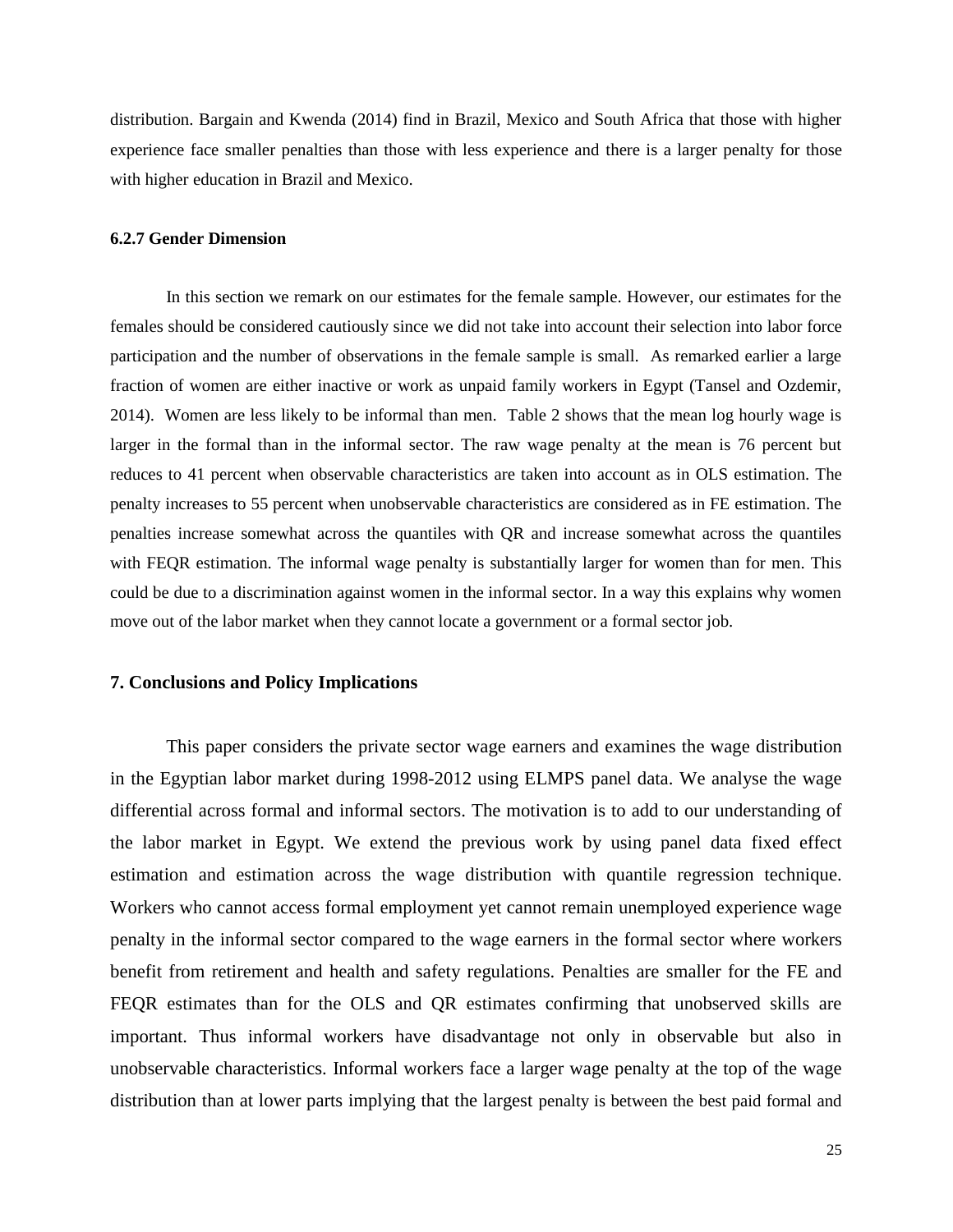best paid informal workers. The sensitivity analysis reveals that the main results are robust in qualitative terms in several dimensions. Further we find that the informal wage penalty has increased recently over time and it is larger for the better educated but smaller for the more experienced.

Informal wage earners are either younger or older than formal ones, they are less educated and more likely to work in construction. Construction sector employment has a wage premium. Married are less likely to be informal and has a wage premium. Greater Cairo is less likely to be informal and Urban Upper and Rural Upper has the highest likelihood of being informal. The likelihood of informality has increased recently possibly due to recent public sector retrenchment and the flexibility in employment relations brought about by the 2003 Labor Law. These issues need to be investigated further.

Our results are consistent with other studies which have shown that there is an informal sector penalty in developing countries. The results support the segmentation and exclusion hypothesis which implies that informal wage earners are prevented from the entry into formal sector that offer benefits and would prefer to move there if they had the opportunity. Accordingly, the informal wage workers constraint are in their mobility to the formal sector in Egypt as we conclude in this paper. Therefore, informal employment is not a choice in Egypt where identical workers receive higher wages in the formal sector than in the informal and exclusion from formality appears to be important.

In the literature earnings gap is taken as an evidence of the presence of institutional rigidities which may result in inequity and inefficiencies. However, it is difficult to say this in case of Egypt because although there are strict regulations in law there is no information on the extent of their enforcement and it is believed to be lacking. Therefore Egyptian labor market in general cannot be considered overly regulated in practice. However we can say that there is a large competitive informal sector in Egypt. Probably there is a more important segmentation along the public and private divide. Educated are known to queue for the public sector or formal sector jobs.

Government should implement policies that will alter the cost benefit calculations of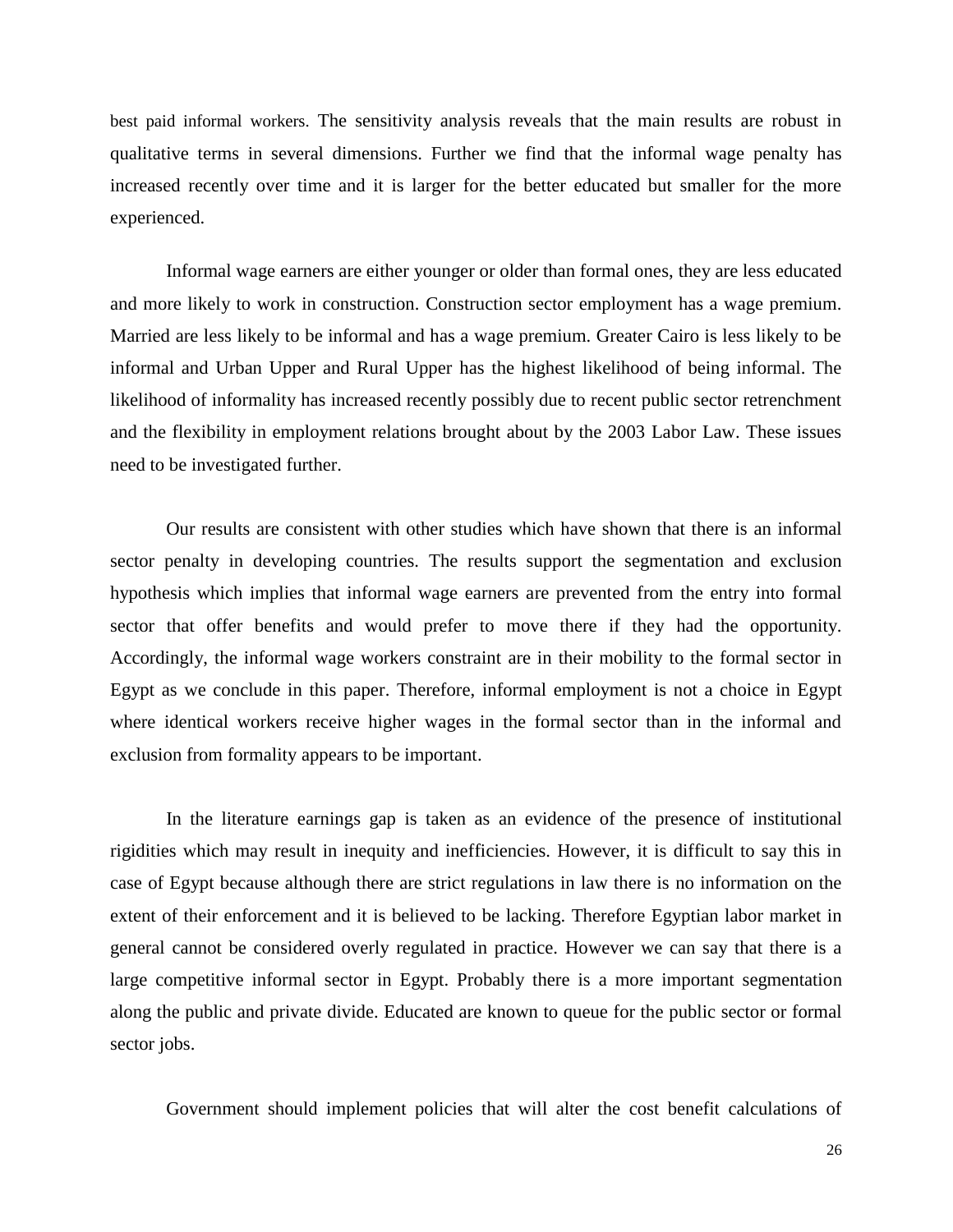sector choice by both the workers and the employers. One policy implication is that raising human capital levels of the poor will give them a chance to find a formal sector job and increase aggregate productivity of the economy. Another is that the reduction in social security contributions for the low skilled workers could be implemented. Formality could increase if it is made easier to comply with. Therefore, further reforms in addition to the 2003 Labor Law changes could encourage formality

We believe that the informal wage penalty understates the disadvantage of the informal wage work. Considering the nonpecuniary advantages and disadvantages of formal and informal employment remains a challenge for future work.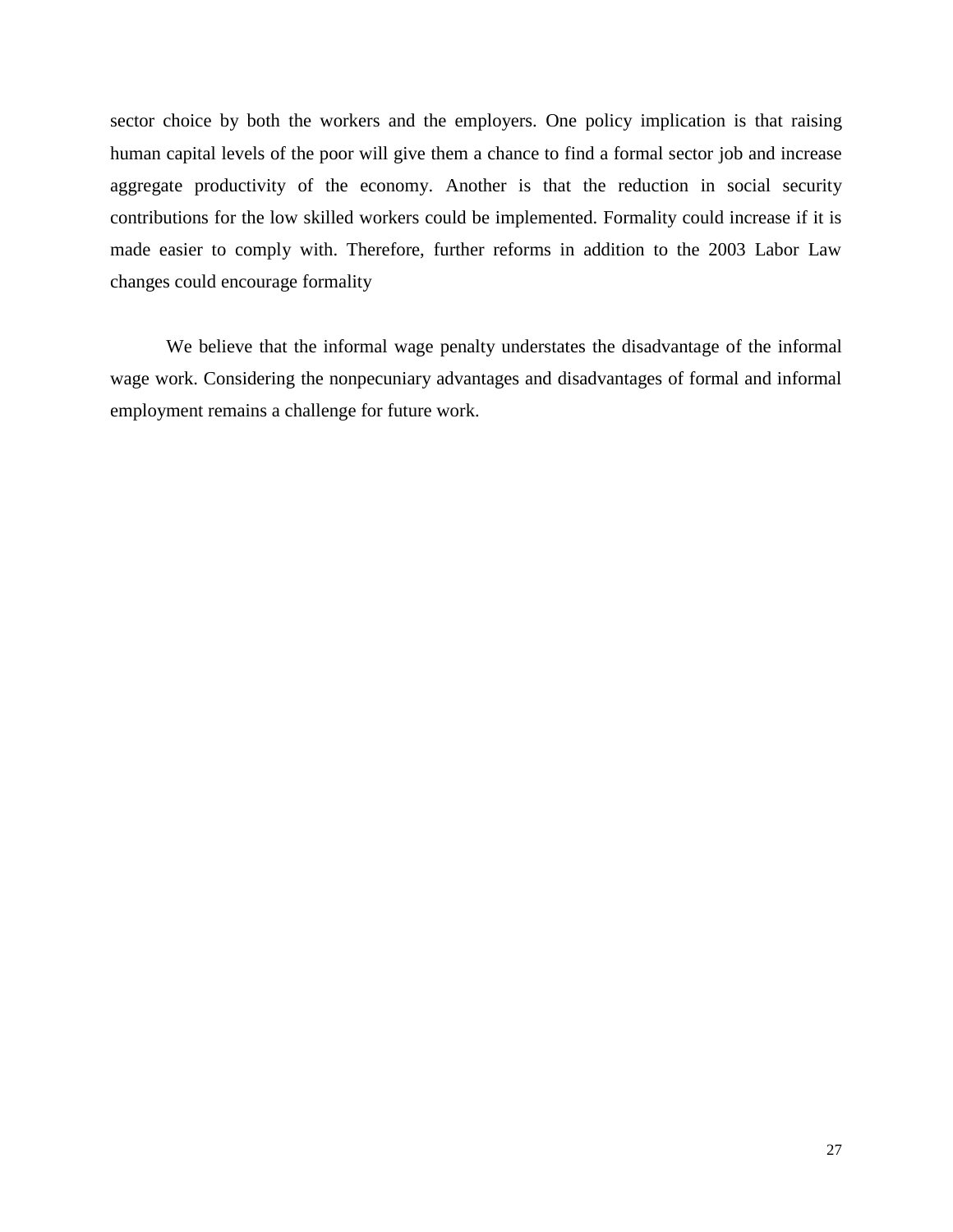### **References**

- Alloush, M., Chartouni, C., Gatti, R. and Silva, J. (2013) "Informality and Exclusion: Evidence from Lebanon and Syria." IZA Journal of Labor Policy, 2:18.
- Angel-Urdinola, D. F. and Kuddo, A. (2011) "Key Characteristics of Employment Regulations in the Middle East and North Africa", World Bank, Washington, D.C.: World Bank. https://openknowledge.worldbank.com/handle/10986/10893.
- Amin, G. (2014) "Egypt Country Report Policies and Mechanisms for Integration into the Workforce and Job Creation", Egypt Country Report for the 2014 Ministerial Conference on Youth Employment, How to Improve, Trough Skills Development and Job Creation, Access of Africa's Youth to the World of Work, Abidjan, Côte d'Ivoire, 21-23 July, 2014.
- Arai, M. (2003) "Wages, profits, and capital intensity: evidence from matched worker-firm data", *Journal of Labor Economics*, 21, 593–618.
- Arias, O. and Khamis, M. (2008) "Comparative Advantage, Segmentation and Informal Earnings: A Marginal Treatment Effects Approach", Bonn, Germany: Institute for the Study of Labor (IZA) Discussion Paper No. 3916, <http://ftp.iza.org/dp3916.pdf>
- Assaad, R. (1997) "The Effects of Public Sector Hiring and Compensation Policies on the Egyptian Labor Market", *The World Bank Economic Review*, 11(1): 85–118.
- Assaad, R. (2009) "Labor Supply, Employment and Unemployment in the Egyptian Economy, 1988-2006", In: Assaad R (ed) *The Egyptian Labor Market Revisited*. Cairo, Egypt: American University in Cairo Press with Economic Research Forum, pp 1–52.
- Assaad, R. and Krafft, C. (2013) "The Evolution of Labor Supply and Unemployment in the Egyptian Economy: 1988-2012", Cairo, Egypt, Economic Research Forum (ERF), Working Paper No: 806.
- Assaad, R. and Krafft, C. (2014) "The Egypt labor Market Panel Survey: Introducing the 2012 Round", *IZA Journal of Labor and Development*, 2(8): 1-30.
- Badaoui, E., Strobl, E., and Walsh, F. (2008) "Is There an Informal Employment Wage Penalty? Evidence from South Africa", *Economic Development and Cultural Change*, 56: 683– 710.
- Bargain, O. and Kwenda, P. (2014) "The Informal Sector Wage Gap: New Evidence Using Quantile Estimations on Panel Data", *Economic Development and Cultural Change*, 63(1): 117-153.
- Bertola, G. and Garibaldi, P. (2001) "Wages and the Size of Firms in Dynamic Matching Models", Review of Economic Dynamics, 4(2): 335–368.
- Blunch, N.-H. (2015) "Bound to lose, bound to win? The financial crisis and the informal-formal sector earnings gap in Serbia", *IZA Journal of Labor & Development*, **4(**13): 1-34.
- Bosch, M., and Maloney, W. (2007) "Comparative Analysis of Labor Market Dynamics Using Markov Processes: An Application to Informality." Working Paper no. WPS4429, World Bank, Washington, DC.
- Botelho, F., and Ponczek, V. (2011) "Segmentation in the Brazilian Labor Market", *Economic Development and Cultural Change*, 59(2): 437–63.
- Brown, C. and Medoff, J. (1989) "The employer size–wage effect", *Journal of Political Economy*, 97, 1027–1059.
- Bulow, J. and Summers, L. (1986) "A theory of dual labor markets, with applications to industrial policy, discrimination, and Keynesian unemployment", *Journal of Labor Economics*, 4, 376–414.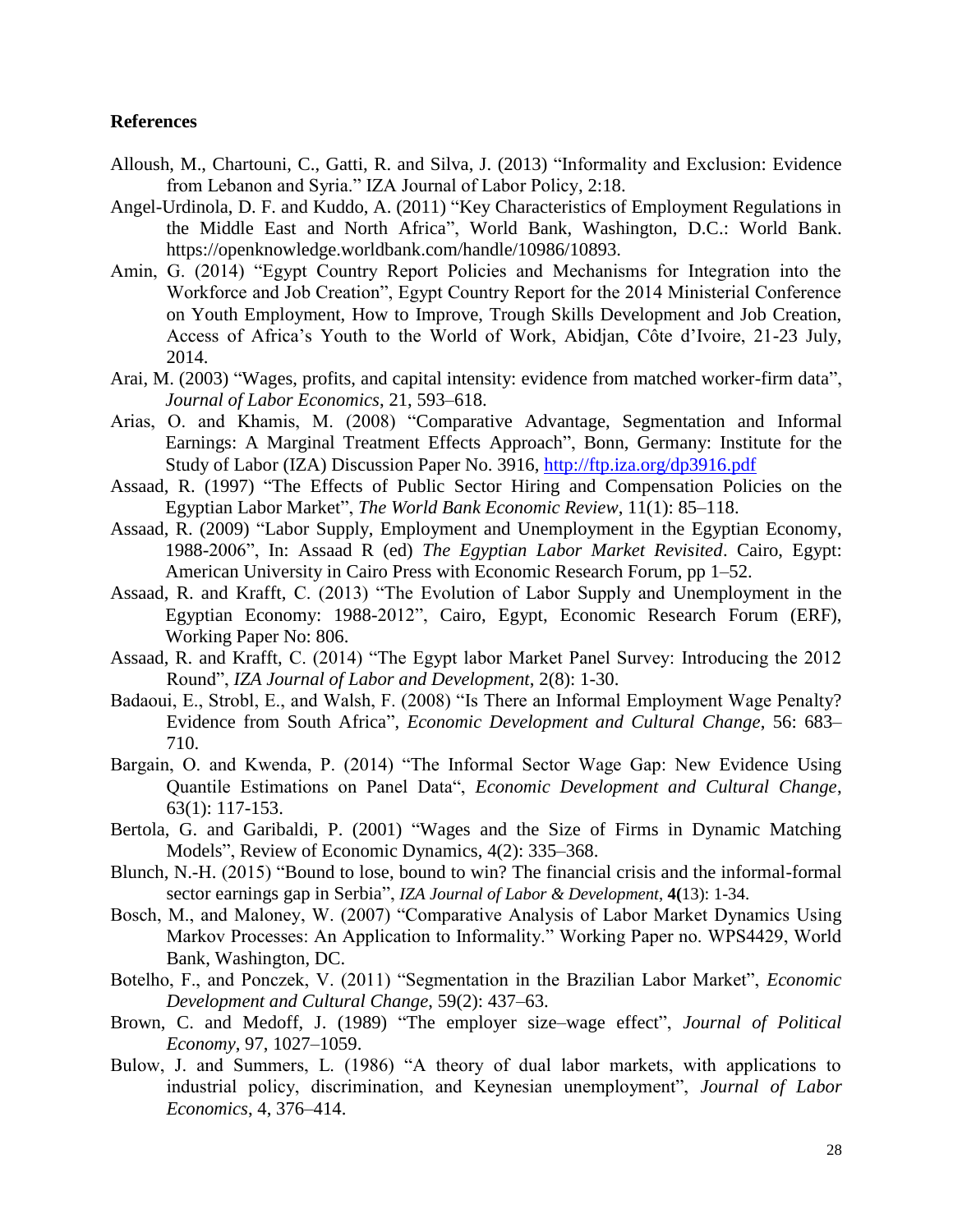- Calderon-Madrid, A. (1999) "Job Stability and Labour Mobility in Mexico During the 1990s", working paper, Centro de Estudios Economico, Mexico.
- Canay, I. A. (2011) "A Simple Approach to Quantile Regression for Panel Data", *The Econometrics Journal*, 14(3): 368–386.
- Cunningham, W. and Maloney, W.F. (2001) "Heterogeneity among Mexico's Microenterprises: An Application of Factor and Cluster Analysis", Economic *Development and Cultural Change*, 50, 131–156.
- Carneiro, F.G. and Henley, A, (2001) "Modelling Formal vs. Informal Employment and Earnings: Microeconometric Evidence for Brazil", University of Wales at Aberystwyth, Management and Business Working Paper No. 2001-15, 1–20.
- Central Agency for Public Mobilization and Statistics (CAPMAS) (2014) Statistical Year Book of A.R.E., Cairo, Egypt.
- De Soto, H. (1989). The Other Path: The Invisible Revolution in the Third World. New York, NY: HarperCollins.
- Dickens, W. and Lang, K. (1985) "A Test of Dual Market Theory", American Economic Review, 75(4): 1-22.
- Dohmen, T., Lehmann, H., and Pignatti, N. (2015) "Time-varying individual risk attitudes over the Great Recession: A comparison of Germany and Ukraine", Bologno, Italy: Alma mater Studiorum, Universita di Bologna, Department of Economics, Quaderni - Working Paper DSE no:1025.
- Fields, G.S. (1975) "Rural-urban migration, urban unemployment and underemployment, and job-search activity in LDCs", *Journal of Development Economics*, 2(2): 165–187.
- Fields, G. S. (1990). Labour market modelling and the urban informal sector: Theory and evidence. In D. Turnham, B. Salomé, & A. Schwarz (Eds.), The informal sector revisited (pp. 49–69). Paris: Organisation for Economic Co-operation and Development.
- Firpo, S. (2007) "Efficient Semiparametric Estimation of Quantile Treatment Effects", *Econometrica*, 75(1): 259–76.
- Falco, P., Kerr, A., Rankin, N., Sandefur, J., and Teal, F. (2011) "The Returns to Formality and Informality in Urban Africa", Special Issue of *Labour Economics*, 18: 23–31.
- Fortin, N., Lemieux, T., Firpo, S. (2011) "Chapter 1 Decomposition Methods in Economics", Handbook of Labor Economics, Volume 4, Part A, 1–102.
- Funkhouser, E. (1997) "Mobility and Labor Market Segmentation: The Urban Labor Market in El Salvador", *Economic Development and Cultural Change*, 46(1): 123–53.
- Gatti R., D. Angel-Urdinola, J. Silva, and A. Bodor, 2014. Striving for Better Jobs. The Challenges of Informality in Middle East and North Africa Region. Washington, DC: World Bank, Directions in Development, No: 90271.
- Gong, X., and A. van Soest. 2002. "Wage Differentials and Mobility in the Urban Labor Market: A Panel Data Analysis for Mexico", *Labor Economics*, 9(4): 513–29.
- Gunther, I and Launov, A. (2006) "Competitive and Segmented Informal labor Markets", Bonn, Germany: Institute for the Study of Labor (IZA) Discussion Paper No. 2349. [http://www.iza.org/conference\\_files/worldb2006/2733.pdf](http://www.iza.org/conference_files/worldb2006/2733.pdf)
- Hart, K. (1971) "Informal Income Opportunities and Urban Employment in Ghana", In: Jolly R et al. (eds) *Third World Employment: Problems and Strategy*, Harmondsworth, UK: Penguin.
- Hayter, S., and Stoevska, V. and Yanta, T (2011) "Social Dialogue Indicators International Statistical Inquiry 2008-09 Technical Brief", Industrial and Employment Relations Department, Department of Statistics, Geneva, Switzerland: International Labor Office.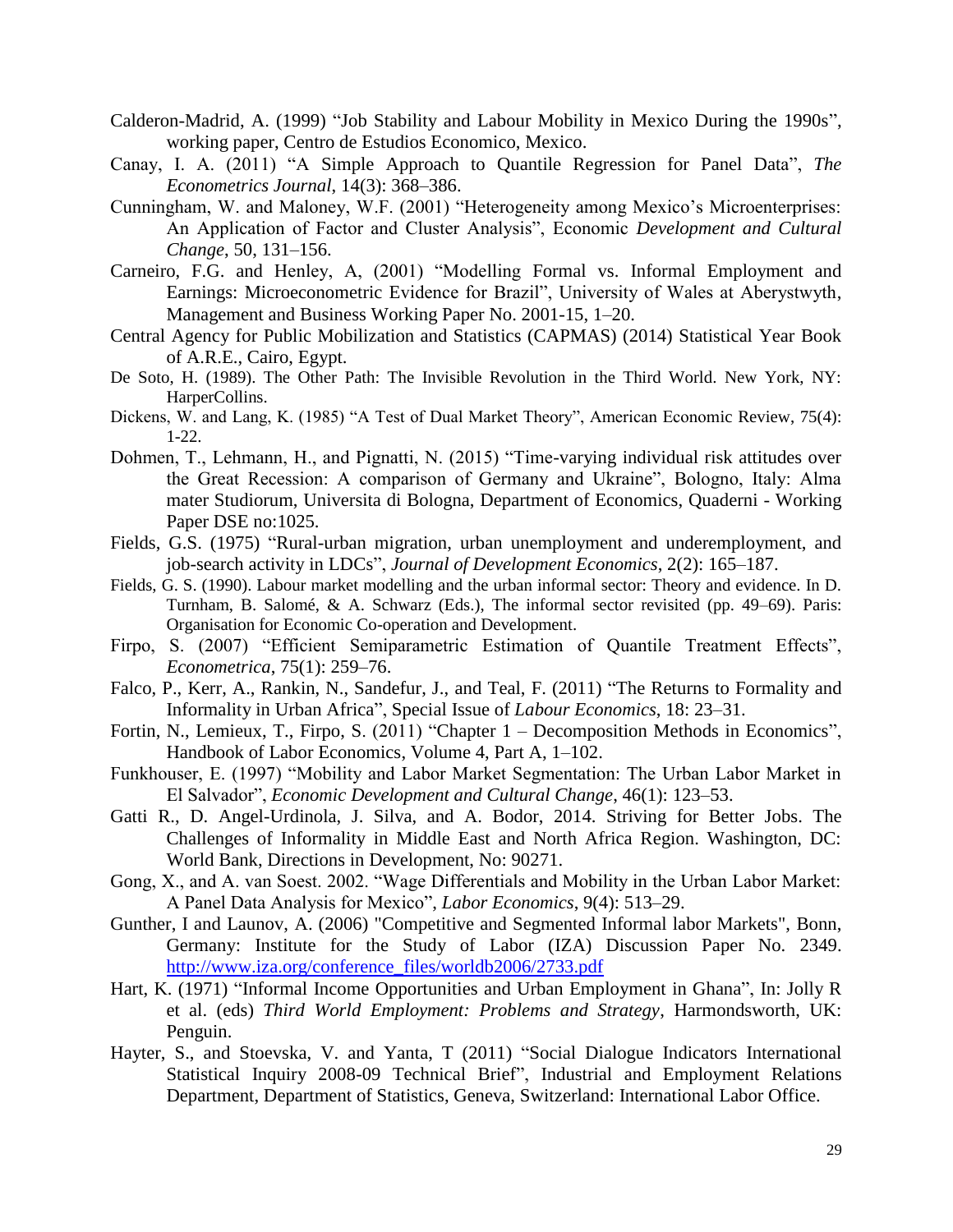- Heckman, J. and Hotz, V. (1986) "An investigation of the labor market earnings of Panamian males", *The Journal of Human Resources*, 21(4): 507–542.
- Henley, A., Arabsheibani, G.R. and Carneiro, F.G. (2009) "On defining and measuring the informal sector: Evidence from Brazil", World Development, 37(5): 992-1003.
- Kingdon, G. and Knight, J. (2994) "Unemployment in South Africa: The Nature of the Beast", *World Development*, 32, 391–408.
- Koenker, R. (2004) "Quantile Regression for Longitudinal Data", *Journal of Multivariate Analysis*, 91(1): 74–89.
- Lehmann, H. and Zaiceva, A. (2013) "Informal Employment in Russia: Incidence, Determinants and Labor Market Segmentation", Working Paper DSE N930, University of Bologna: 1– 47.
- Leontaridi, M. (1998) "Segmented Labour Markets: Theory and Evidence", *Journal of Economic Surveys*, 12(1):103-9.
- Lohmann, T. (2010) "Labor Regulation and Female Labor Market Participation A Country Study of Egypt", Regional Programme Economic Integration of Women-MENA, EconoWin, Bonn, Germany: Deutsche Gesellschaft für Technische Zusammenarbeit (GTZ) GmbH.
- Loayza, N.V. (1996) "The economics of the informal sector: a simple model and some empirical evidence from Latin America", Carnegie-Rochester Conference Series on Public Policy, 45, 129– 162.
- Magnac, T., (1991) "Segmented or competitive labor markets", *Econometrica*, 59(1): 165–187.
- Maloney, W. F. (1999) "Does Informality Imply Segmentation in Urban labor Markets? Evidence from Sectoral Transitions in Mexico", *World Bank Economic Review*, 13(3): 275–302.
- Maloney, W. F. (2004) "Informality revisited", *World Development*, 32(7): 1159-78.
- Marcouiller, D., Ruiz de Castilla, V., and Woodruff, C. (1997) "Formal Measures of the Informal-Sector Wage Gap in Mexico, El Salvador, and Peru", *Economic Development and Cultural Change* 45(2): 367–92.
- Mazumdar, D. (1975) "The theory of urban employment in less developed countries", *World Development*, 4: 655–679.
- Nguyen, H.C., Nordman, C.J. and Roubaud, F. (2013) "Who Suffers the Penalty? A Panel Data Analysis of Earnings Gaps in Vietnam", *The Journal of Development Studies*, 49(12): 1694–1710.
- Oi, W. Y. and Idson, T. L. (1999) "Firm Size and Wages", *In Handbook of Labor Economics*, vol. 3B, ed. Orley Ashenfelter and David Card, 2165-2214. New York: Elsevier Science.
- Perry, G., Maloney, W., Arias, O., Fajnzylber, P., Mason, A., and Saavedra-Chanduvi, J. (eds), (2007) "Informality: Exit and Exclusion", Washington, D.C.: World Bank Latin America and Caribbean Studies No. 40008.
- Pradhan, M and Van Soest, A. (1995) "Formal and informal sector employment in urban areas of Bolivia", *Labour Economics*, 2(3): 275–297.
- Pratap, S. and Quintin, E. (2006) "Are Labor Markets Segmented in Developing Countries? A Semiparametric Approach", *European Economic Review*, 50: 1817–1841.
- Ringuede, S. (1998) "An efficiency wage model for small firms: firm size and wages", *Economic Letters*, 59(2): 263–268.
- Roushdy, R. and Selwaness, I. (2015) "Duration to Coverage: Dynamics of Access to Social Security in the Egyptian Labor Market in the 1998-2012 Period", In R. Assaad & C. Krafft (Eds.), *The Egyptian Labor Market in an Era of Revolution*. Oxford, UK: Oxford University Press.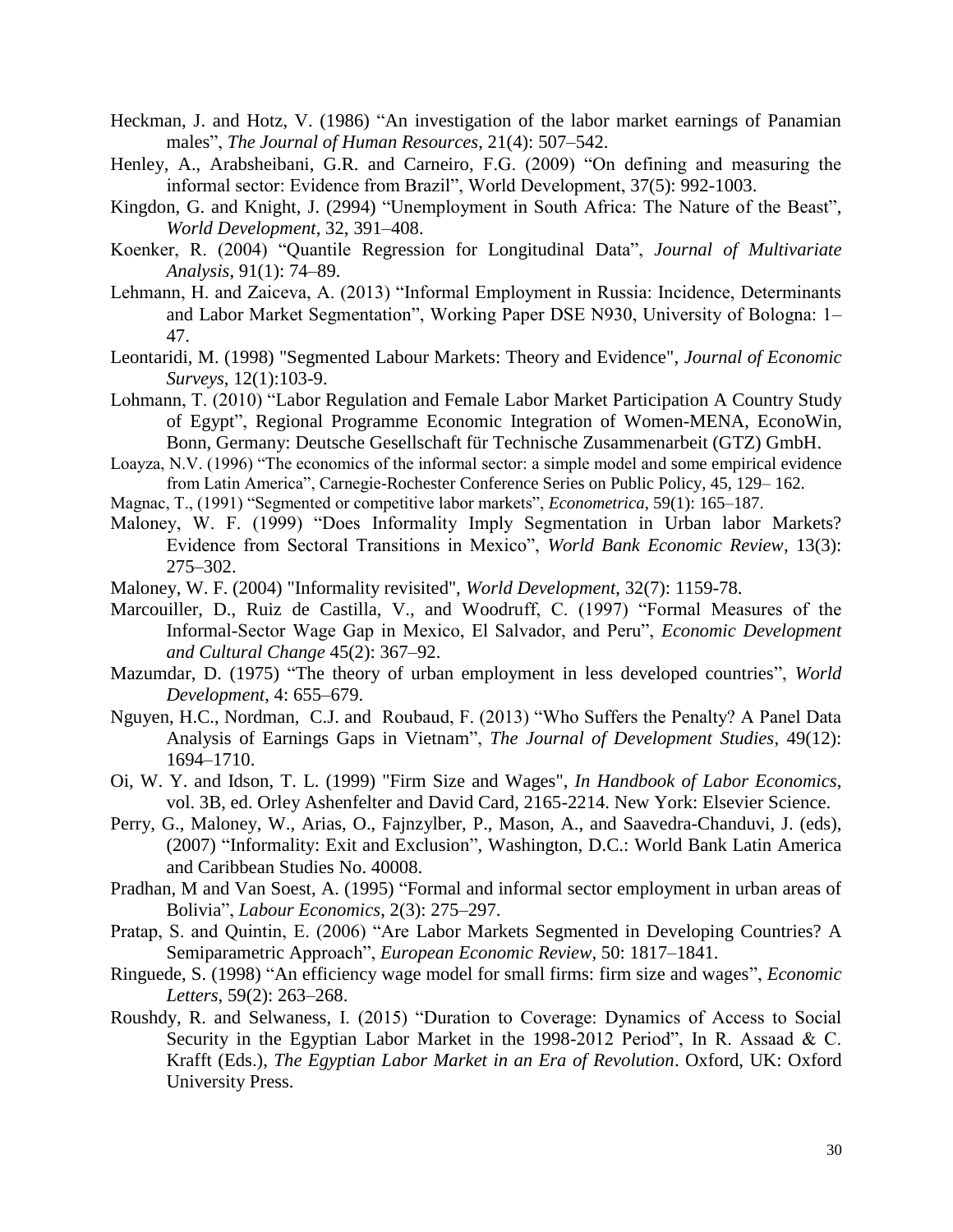- Rosen, S. (1986) "The Theory of Equalizing Differences", *In Handbook of Labor Economics*, vol. 1, ed. Orley Ashenfelter and Richard Layard, 641-92. Amsterdam: Elsevier Science.
- Roy, A. D. (1951) "Some Thoughts on the Distribution of Earnings", *Oxford Economic Papers*, 3(2): 135-46.
- Ruffer, T. and Knight, J. (2007) "Informal Sector Labor Markets in Developing Countries", Oxford Policy Management, University of Oxford.
- Said, M. (2009) "The Fall and Rise of Earnings and Inequality in Egypt: New Evidence from the Egypt Labor Market Panel survey 2006", In: Assaad R (ed) *The Egyptian Labor Market Revisited*. Cairo, Egypt: American University in Cairo Press with Economic Research Forum, pp 53–85.
- Smith, J. and Todd, P. (2005) "Does matching overcome LaLonde's critique of nonexperimental estimators?", *Journal of Econometrics*, 125(1–2): 305–353.
- Söderbom, M., Teal, F., and Wambugu, A. (2005) "Unobserved Heterogeneity and the Relation Between Earnings and Firm Size: Evidence from two Developing Countries", *Economics Letters*, 87: 153–159.
- Stroble, E., and Thornton, R. (2004) "Do Large Employers Pay More in Developing Countries? The Case of Five African Countries", *Journal of Economic Development*, 29(1): 137–161.
- Staneva, A. and Arabsheibani, G. (2014) "Is There an Informal Employment Wage Premium? Evidence from Tajikistan", *IZA Journal of Labor & Development*, 3(1): 1-24.
- Tannuri-Pianto, M.E., and Pianto, D.M. (2008) "Informal Employment in Brazil-a Choice at the Top and Segmentation at the Bottom: A Quantile Regression Approach", Serie de Textos para Discussao no. 236, Universidade de Brasilia.
- Tansel, A. (1997) "Informal Sector Earnings Determination in Turkey," *ERF, Regional Trade, Finance and Labor Markets in Transition,* Conference Proceedings, September, 7-9, 1997, Beirut, Lebanon: 153-161.
- Tansel, A. (2002) "Wage-Earners Self-Employment and Gender in the Informal Sector in Turkey," 2002, ERC Working Paper No: 00/15, Ankara and ERF (Economic Research Forum) Working Paper: 0102, Cairo, Egypt. Background paper for *Engendering Development*, World Bank, Washington, D.C.
- Tansel, A. (2000) "Formal and Informal Sector Choice of Wage Earners and their Wages in Turkey," in *Informal Sector I*, ed. by Tuncer Bulutay, State Institute of Statistics, 2000, Ankara. pp.125-150. Also in 1999 Cairo, Egypt: Economic Research Forum (ERF) Working paper no: 199905.
- Tansel, A. and Kan, E.O. (2012) "The Formal/Informal Employment Earnings Gap: Evidence from Turkey", Bonn, Germany: Institute for the Study of Labor (IZA) Discussion Paper No. 6556.<http://ftp.iza.org/dp6556.pdf>
- Tansel, A. and Ozdemir, Z. A. (2014) "Determinant of Transitions Across Formal/Informal Sectors in Egypt", Bonn, Germany: Institute for the Study of Labor (IZA) Discussion Paper No. 8773. <http://ftp.iza.org/dp8773.pdf>
- Tansel, A., Keskin, H. I. and Ozdemir, Z. A. (2015) "Is there a Government Sector Wage Premium in Egypt?" Mimeo. Ankara, Turkey: Department of Economics, Middle East Technical University.
- Tokman, V. (1982) "Unequal development and the absorption of labour: Latin America 1950– 1980", *CEPAL Review*, 17: 121–133.
- Wahba, J. (2009) "Informality in Egypt: a Stepping Stone or a Dead End?", Cairo, Egypt: Economic Research Forum (ERF), Working Paper No: 456.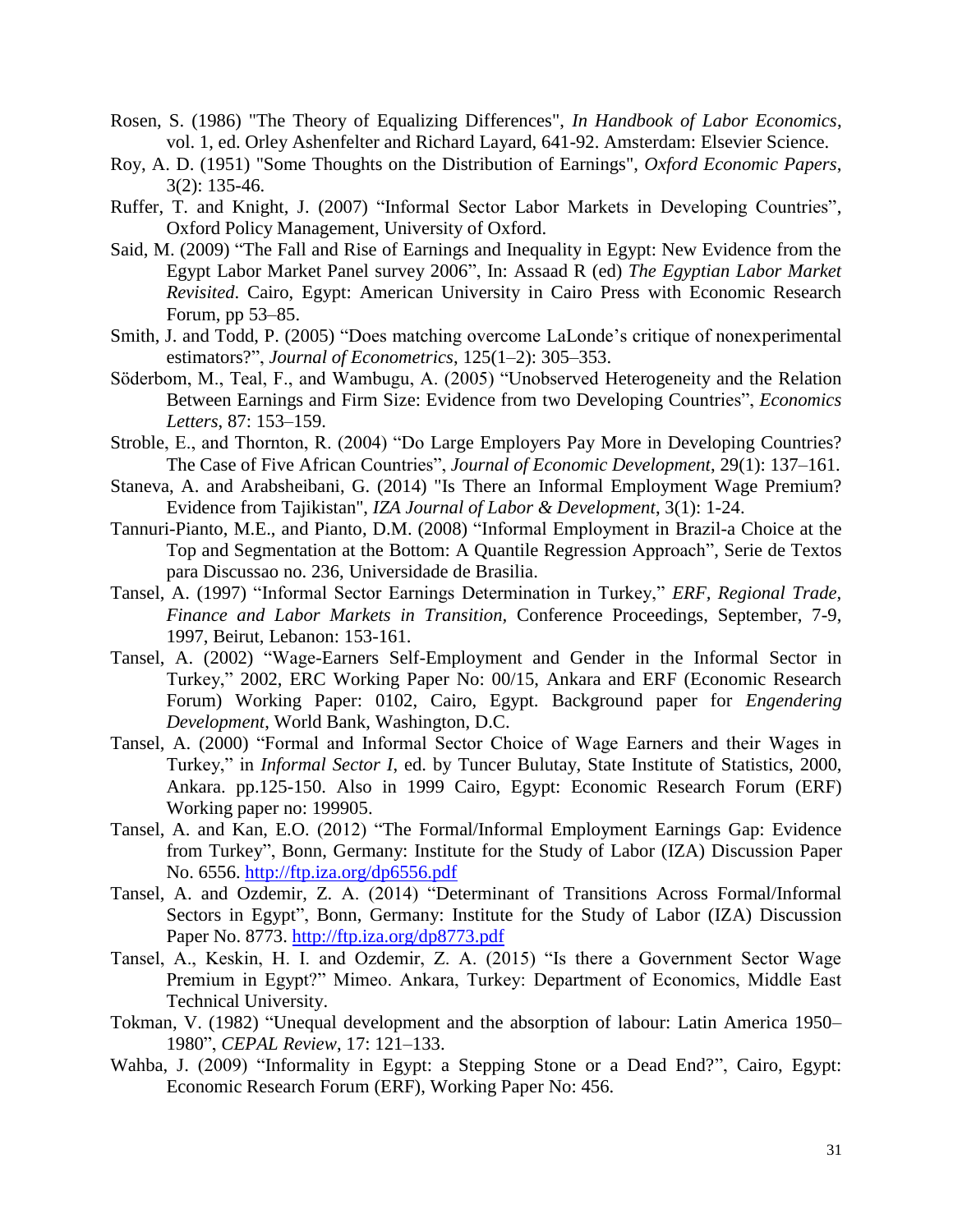- Wahba, J. and Assaad, R. (2015) "Flexible Labor Regulations and Informality in Egypt", Cairo, Egypt: Economic Research Forum (ERF), Working Paper No: 915.
- World Bank (2014) Arab Republic of Egypt: More Jobs Better Jobs: A Priority of Egypt. Washington D.C. Report no: 88447-EG, Poverty Reduction and Economic Management Department Middle East and North Africa Region. The World Bank.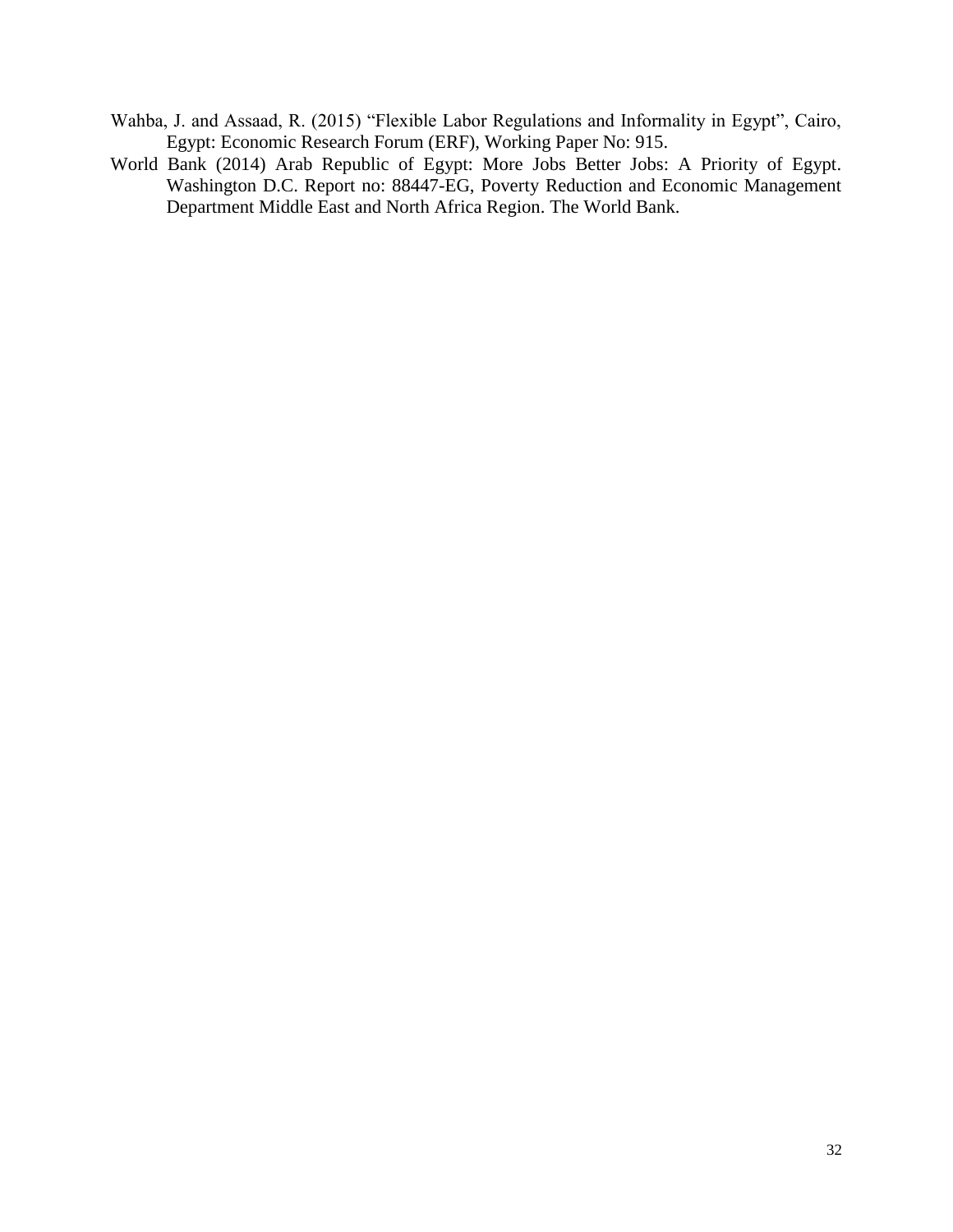|                            | <b>Male</b>   |                    |          | Female             |  |  |
|----------------------------|---------------|--------------------|----------|--------------------|--|--|
|                            |               | <b>Wage Earner</b> |          | <b>Wage Earner</b> |  |  |
| <b>VARIABLES</b>           | formal        | informal           | formal   | informal           |  |  |
|                            | mean          | mean               | mean     | mean               |  |  |
| <b>Log Hourly Wage</b>     | 1.58          | 1.25               | 1.62     | 0.85               |  |  |
|                            | (0.63)        | (0.54)             | (0.68)   | (0.60)             |  |  |
| <b>Weekly Hours</b>        | 57.13         | 66.00              | 47.42    | 57.42              |  |  |
|                            | (17.59)       | (34.21)            | (10.13)  | (15.53)            |  |  |
| Age                        | 36.10         | 30.24              | 36.68    | 30.17              |  |  |
|                            | (9.41)        | (9.70)             | (9.93)   | (9.17)             |  |  |
| <b>Age Square</b>          | 1391.49       | 1008.71            | 1444.35  | 994.04             |  |  |
|                            | (726.80)      | (677.46)           | (815.16) | (640.13)           |  |  |
| <b>Year of Schooling</b>   | 10.52         | 7.67               | 13.87    | 9.40               |  |  |
|                            | (4.59)        | (4.28)             | (3.73)   | (5.33)             |  |  |
| <b>Household Size</b>      | 5.06          | 5.67               | 4.47     | 5.10               |  |  |
|                            | (2.47)        | (2.75)             | (1.61)   | (2.11)             |  |  |
| <b>Marital</b>             |               |                    |          |                    |  |  |
| single 23.00               |               | 45.90              | 54.00    | 79.90              |  |  |
| married 77.00              |               | 54.10              | 46.00    | 20.10              |  |  |
| <b>Children</b>            |               |                    |          |                    |  |  |
| no child 36.90             |               | 40.60              | 64.20    | 66.10              |  |  |
| with child 63.10           |               | 59.40              | 35.80    | 33.90              |  |  |
| <b>Firm Size</b>           |               |                    |          |                    |  |  |
|                            | $1 - 4$ 25.00 | 56.40              | 4.90     | 27.50              |  |  |
| $5 - 9$ 6.90               |               | 22.80              | 9.50     | 16.30              |  |  |
| $10 - 24$ 9.40             |               | 10.60              | 18.80    | 20.20              |  |  |
| $30 - 498.90$              |               | 4.00               | 22.70    | 8.90               |  |  |
| $50 - 99$ $9.60$           |               | 2.80               | 12.10    | 1.50               |  |  |
| More than 100 40.20        |               | 3.30               | 32.00    | 25.60              |  |  |
| <b>Sector</b>              |               |                    |          |                    |  |  |
| Manufacturing 43.10        |               | 27.60              | 22.90    | 46.40              |  |  |
| Construction 5.80          |               | 28.60              | 7.70     | 0.00               |  |  |
| Trade 13.90                |               | 21.40              | 17.00    | 24.50              |  |  |
| Transportation 21.80       |               | 10.30              | 2.60     | 0.00               |  |  |
| Finance and Services 15.40 |               | 12.10              | 49.80    | 29.10              |  |  |
| <b>Region</b>              |               |                    |          |                    |  |  |
| Greater. Cairo 35.80       |               | 18.50              | 68.50    | 58.50              |  |  |
| Alexandria, Sz. C. 16.80   |               | 10.60              | 18.30    | 7.70               |  |  |
| Urban Lower 9.10           |               | 13.50              | 5.40     | 6.70               |  |  |
| Urban Upper 5.20           |               | 7.80               | 1.70     | 5.00               |  |  |
| Rural Lower 22.40          |               | 29.40              | 6.10     | 22.10              |  |  |

### **TABLE 1: DESCRIPTIVE STATISTICS FOR PRIVATE FORMAL AND PRIVATE INFORMAL SAMPLE BY GENDER, EGYPT, 1998-2012**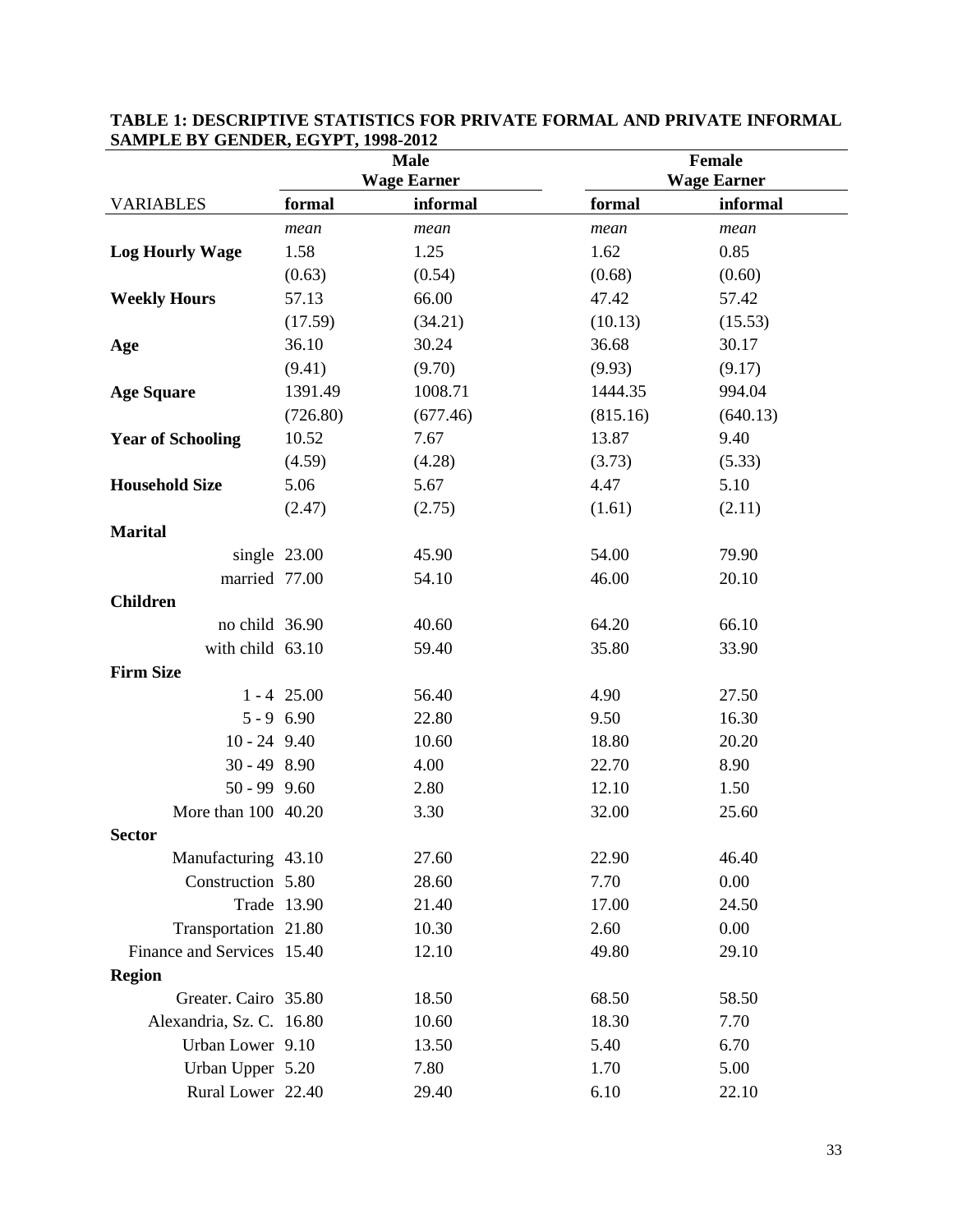| Rural Upper 10.80    |            | 20.20 |       |       |
|----------------------|------------|-------|-------|-------|
| Year                 |            |       |       |       |
|                      | 1998 20.40 | 22.40 | 23.30 | 26.00 |
|                      | 2006 43.50 | 44.30 | 44.50 | 42.80 |
|                      | 2012 36.20 | 33.20 | 32.10 | 31.20 |
|                      |            |       |       |       |
| Number of Obs.       | 999        | 1977  | 80    | 68    |
| Informal Sector (%)  | 33.57      | 66.43 | 54.05 | 45.95 |
| Total Number of Obs. |            | 2976  |       | 148   |
| Total Number of ID's |            | 1398  |       | 72    |

Notes: 1) The descriptive statistics in this table use the weighted observations which take attrition into account.

2) Standard deviations are in parenthesis for the continuous variable.

3) Log hourly wage is in Egyptian pounds real 2012 prices deflated using consumer price index.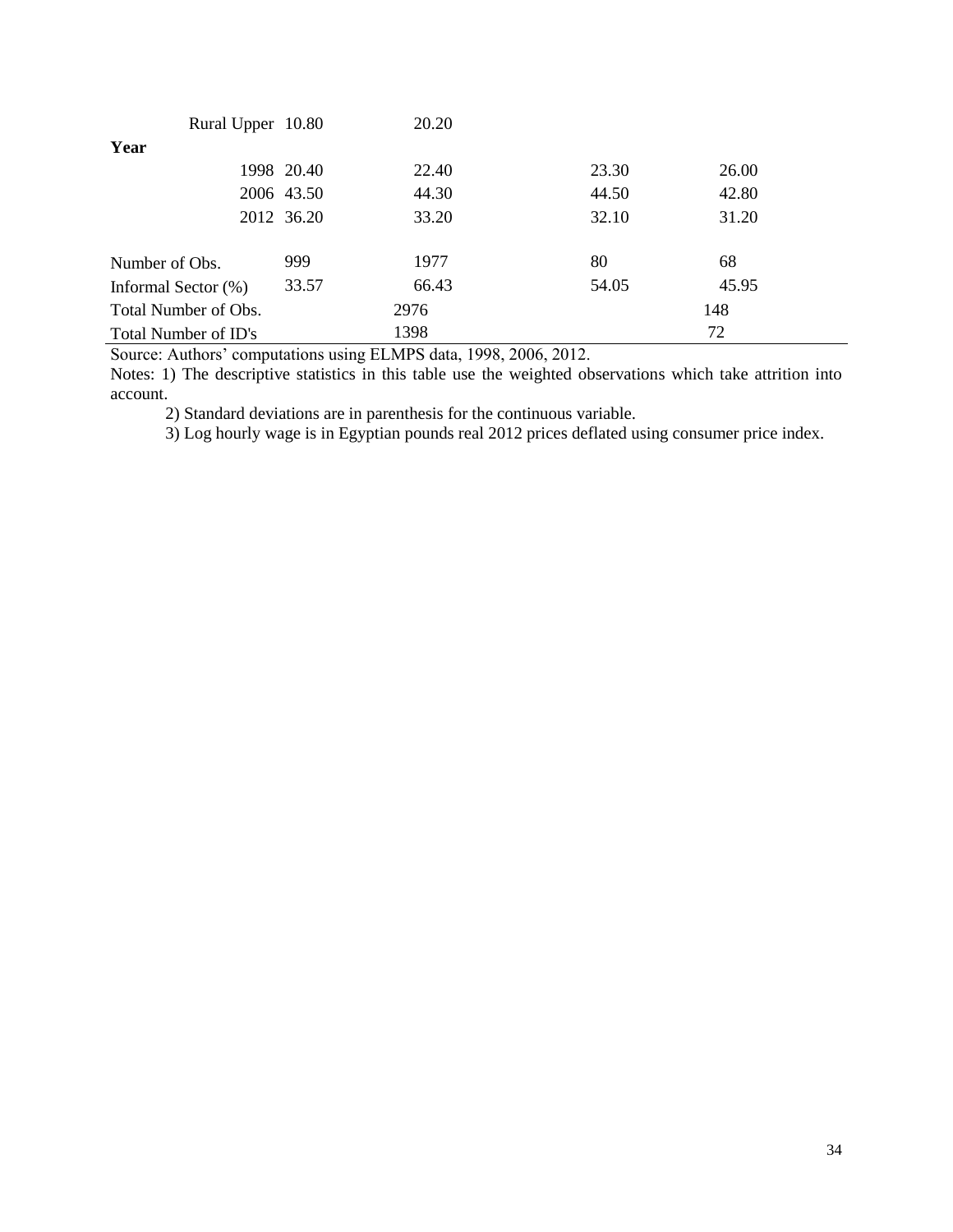

**FIGURE 1**: Estimates of the Informal Sector Wage Penalty Alternative Estimators, Male Sample, Egypt, 1988-2012

Notes: 1) Panel A gives the raw informal log wage gap at the mean (solid horizontal line) and at different quantiles (solid curve) and the dashed lines and shaded area show the 95% confidence intervals. Panel B, C and D give informal versus formal wage penalty using OLS and FE estimates (solid horizontal lines) and QR, FEQR and IPW-FEQR estimates (solid horizontal curves) respectively. The dashed horizontal lines indicate robust 95% confidence intervals for the OLS and FE estimates. The shaded areas show the bootstrapped 95% confidence intervals in the case of OR, FEQR and IPW-FEQR estimates.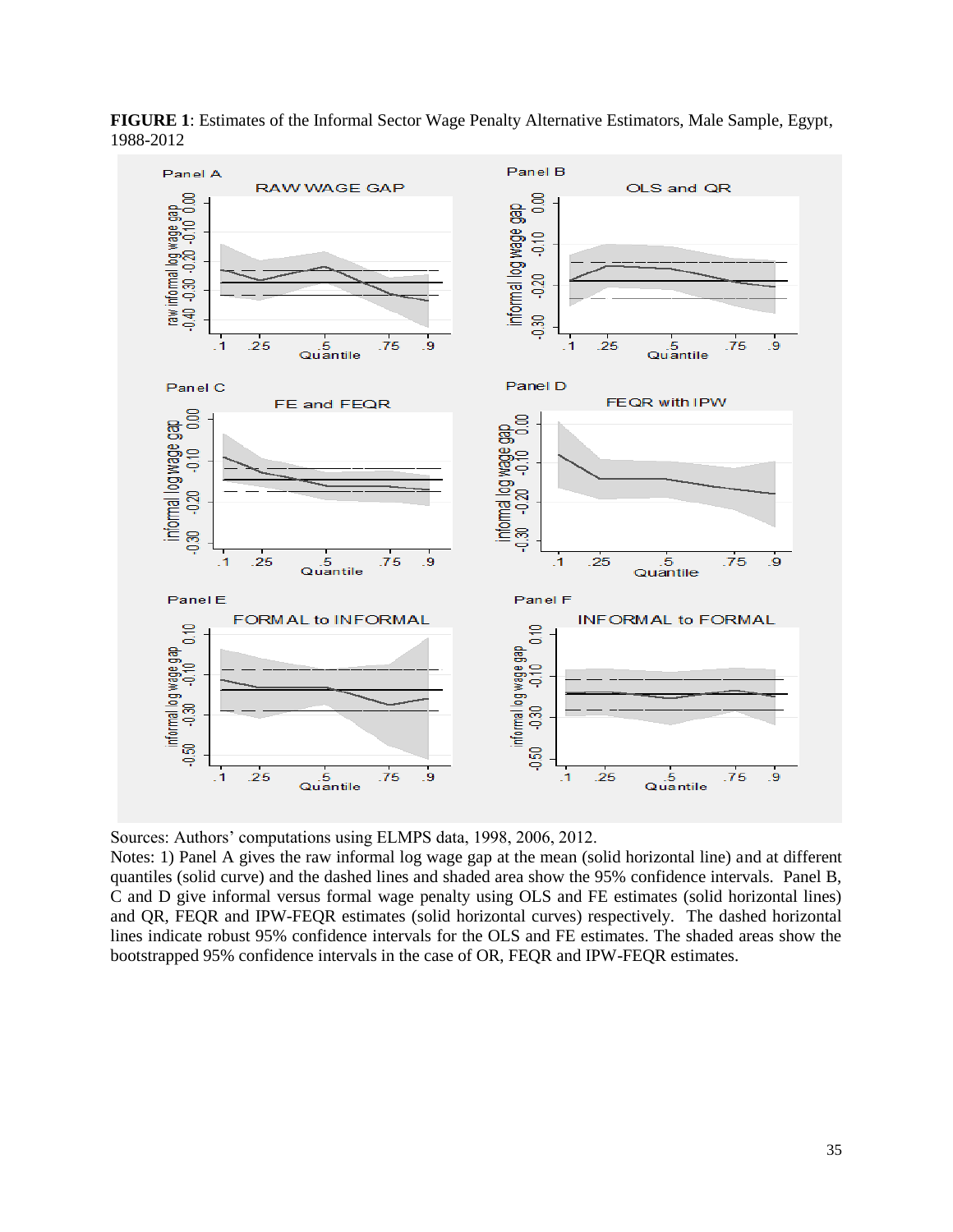**FIGURE 2**: Kernel Density Estimates of Log Hourly Wage in Formal and Informal Sector, Egypt, 1998, 2006 and 2012.



Sources: Authors' computations using ELMPS data, 1998, 2006, 2012.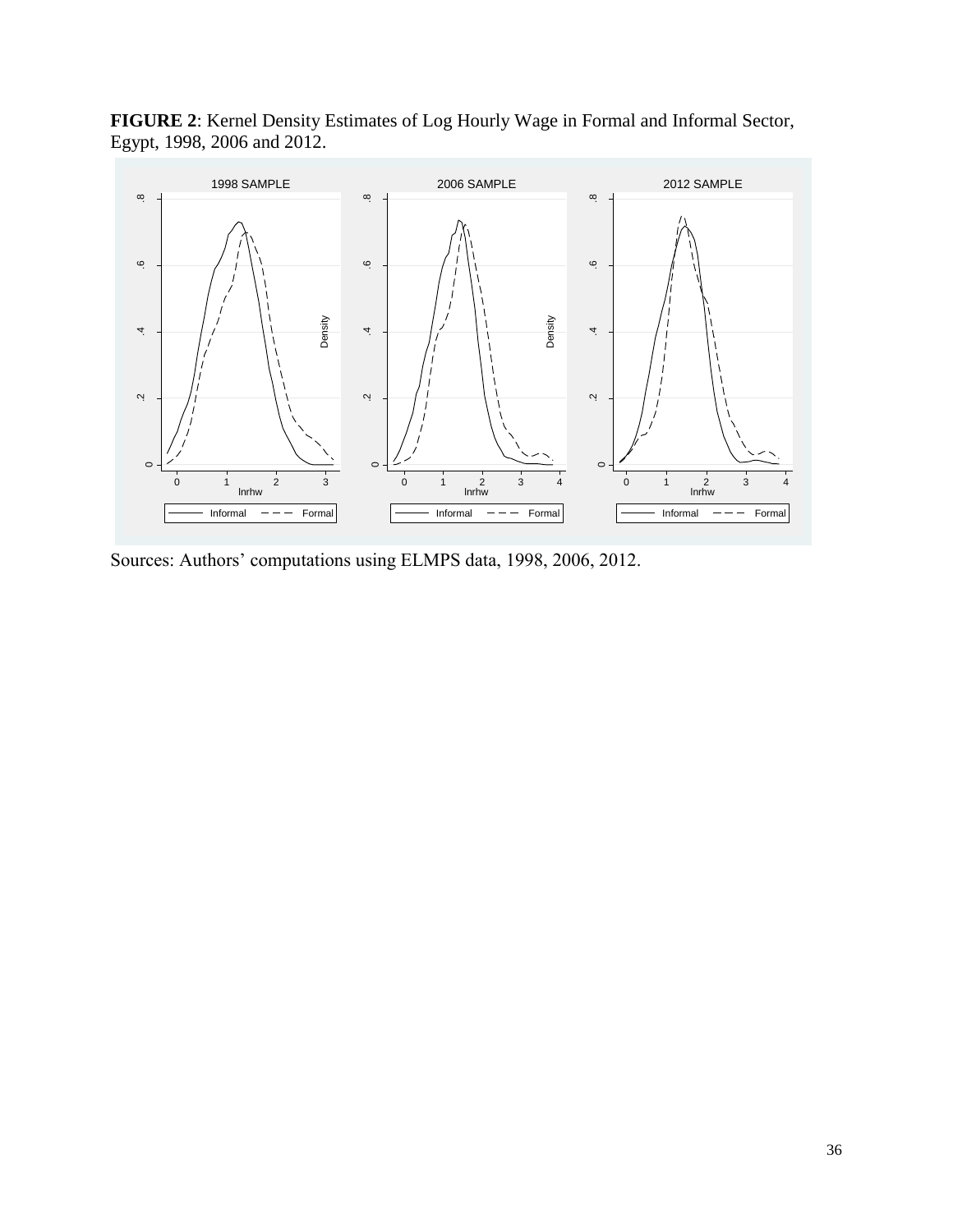### **TABLE 2: SUMMARY OF ESTIMATION RESULTS: INFORMAL EMPLOYMENT WAGE GAP BY GENDER, EGYPT, 1998-2012**

|                          |             | <b>MALE</b>   |              |                |                |              |  |  |  |
|--------------------------|-------------|---------------|--------------|----------------|----------------|--------------|--|--|--|
|                          | mean        | q1            | q2           | q <sub>3</sub> | q4             | q5           |  |  |  |
| <b>Estimation Method</b> |             |               |              |                |                |              |  |  |  |
| <b>RAW WAGE GAP</b>      |             |               |              |                |                |              |  |  |  |
| Informal Wage Gap        | $-0.273***$ | $-0.2283***$  | $-0.2668***$ | $-0.2185***$   | $-0.3117***$   | $-0.3373***$ |  |  |  |
| OLS and QR               |             |               |              |                |                |              |  |  |  |
| Informal Wage Gap        | $-0.180***$ | $-0.1826***$  | $-0.1462***$ | $-0.1408$ ***  | $-0.1733***$   | $-0.1996***$ |  |  |  |
| FE and FEQR              |             |               |              |                |                |              |  |  |  |
| Informal Wage Gap        | $-0.147***$ | $-0.0912***$  | $-0.1283***$ | $-0.1604***$   | $-0.1613***$   | $-0.1717***$ |  |  |  |
|                          |             | <b>FEMALE</b> |              |                |                |              |  |  |  |
|                          | mean        | q1            | q2           | q <sub>3</sub> | q <sub>4</sub> | q5           |  |  |  |
| <b>Estimation Method</b> |             |               |              |                |                |              |  |  |  |
| <b>RAW WAGE GAP</b>      |             |               |              |                |                |              |  |  |  |
| Informal Wage Gap        | $-0.761***$ | $-0.5754***$  | $-0.7419***$ | $-0.8274***$   | $-0.9808$ ***  | $-0.5862**$  |  |  |  |
| OLS and QR               |             |               |              |                |                |              |  |  |  |
| Informal Wage Gap        | $-0.408***$ | $-0.3621***$  | $-0.3397***$ | $-0.4697***$   | $-0.4615**$    | $-0.8455***$ |  |  |  |
| FE and FEQR              |             |               |              |                |                |              |  |  |  |
| Informal Wage Gap        | $-0.552***$ | $-0.5818***$  | $-0.6052***$ | $-0.5724***$   | $-0.4173***$   | $-0.4180***$ |  |  |  |

Sources: Authors' computations using ELMPS data, 1998, 2006, 2012.

Notes: 1) \*\*\*, \*\* and \* indicate significance at 1, 5 and 10 percent levels respectively.

2) OLS indicates ordinary least squares estimates. QR indicates quantile regression estimates. FE is fixed effect estimates. FEQR is the fixed effect quantile regression estimates.

3) Regression coefficient on the table are based on the regressions using the variables reported in Table1 except that firm size is excluded. QR and FEQR regressions also do not include the firm size dummies since time-invariant factors are captured in fixed effects.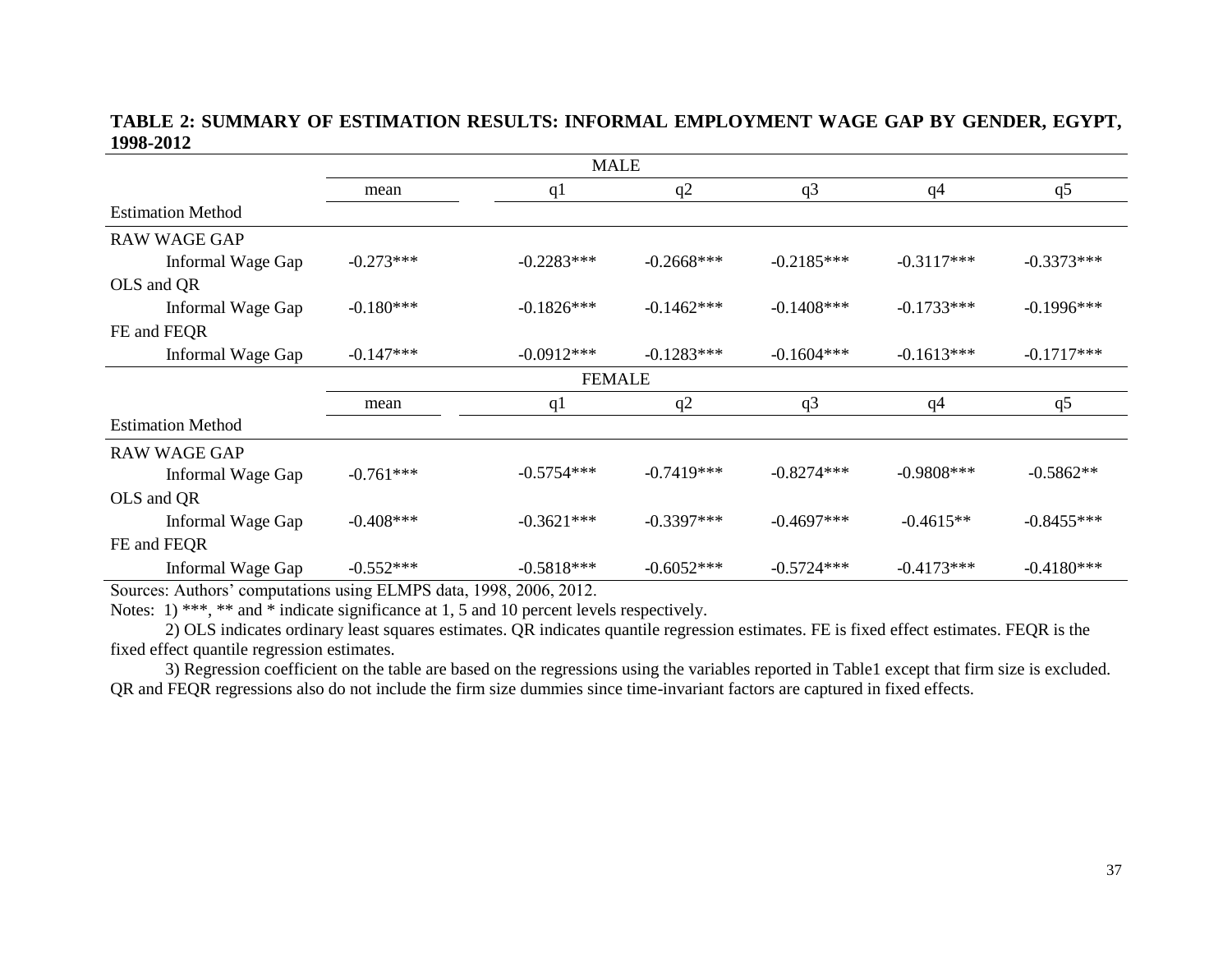|                                           |                   |             | <b>MALE</b>   |  |
|-------------------------------------------|-------------------|-------------|---------------|--|
| <b>SUBSAMPLE</b>                          |                   | <b>OLS</b>  | <b>FE</b>     |  |
| 1998-2006                                 |                   |             |               |  |
|                                           | Informal Wage Gap | $-0.179***$ | $-0.0989$     |  |
| Observations                              |                   | 1,504       | 1,505         |  |
| R-squared                                 |                   | 0.222       | 0.323         |  |
| 2006-2012                                 |                   |             |               |  |
|                                           | Informal Wage Gap | $-0.241***$ | $-0.188***$   |  |
| <b>Observations</b>                       |                   | 2,069       | 2,069         |  |
| R-squared                                 |                   | 0.189       | 0.134         |  |
| <b>Age<mean age<="" b=""></mean></b>      |                   |             |               |  |
|                                           | Informal Wage Gap | $-0.158***$ | $-0.210***$   |  |
| Observations                              |                   | 1,697       | 1,687         |  |
| R-squared                                 |                   | 0.196       | 0.263         |  |
| <b>Age&gt;Mean Age</b>                    |                   |             |               |  |
|                                           | Informal Wage Gap | $-0.188***$ | $-0.129*$     |  |
| Observations                              |                   | 1,277       | 1,276         |  |
| R-squared                                 |                   | 0.152       | 0.093         |  |
| <b>Years of Sch&lt; Mean Years of Sch</b> |                   |             |               |  |
|                                           | Informal Wage Gap | $-0.0332$   | $-0.103$      |  |
| <b>Observations</b>                       |                   | 1,357       | 1,352         |  |
| R-squared                                 |                   | 0.192       | 0.161         |  |
| <b>Years of Sch&gt; Mean Years of Sch</b> |                   |             |               |  |
|                                           | Informal Wage Gap | $-0.245***$ | $-0.129*$     |  |
| Observations                              |                   | 1,617       | 1,276         |  |
| R-squared                                 |                   | 0.250       | 0.093         |  |
|                                           |                   |             | <b>FEMALE</b> |  |
| <b>SUBSAMPLE</b>                          |                   | <b>OLS</b>  | <b>FE</b>     |  |
| 1998-2006                                 |                   |             |               |  |
|                                           | Informal Wage Gap | $-0.329**$  | $-0.636***$   |  |
| Observations                              |                   | 94          | 94            |  |
| R-squared                                 |                   | 0.538       | 0.620         |  |
| 2006-2012                                 |                   |             |               |  |
|                                           | Informal Wage Gap | $-0.528***$ | $-0.608***$   |  |
| Observations                              |                   | 105         | 105           |  |

### **TABLE 3: SUMMARY RESULTS BY THE SUBSAMPLES OF TWO TIME PERIODS, AGE AND EDUCATION 1998-2012, EGYPT**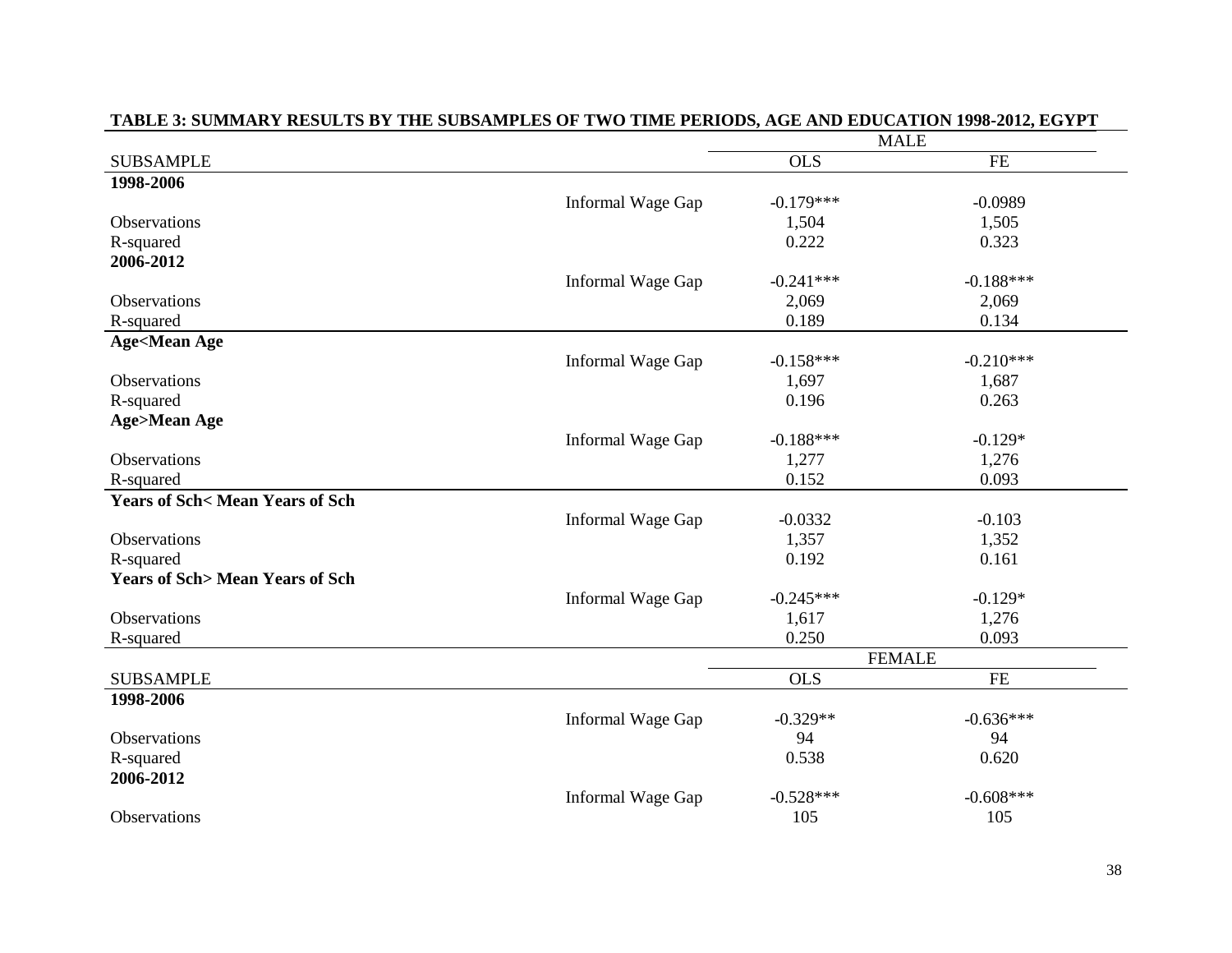| R-squared                                 |                   | 0.587       | 0.574       |
|-------------------------------------------|-------------------|-------------|-------------|
| <b>Age<mean age<="" b=""></mean></b>      |                   |             |             |
|                                           | Informal Wage Gap | $-0.540***$ | $-0.848***$ |
| <b>Observations</b>                       |                   | 83          | 82          |
| R-squared                                 |                   | 0.602       | 0.678       |
| <b>Age&gt;Mean Age</b>                    |                   |             |             |
|                                           | Informal Wage Gap | $-0.355$    | $-0.464$    |
| Observations                              |                   | 65          | 63          |
| R-squared                                 |                   | 0.574       | 0.581       |
| <b>Years of Sch&lt; Mean Years of Sch</b> |                   |             |             |
|                                           | Informal Wage Gap | $-0.422*$   | $-1.179**$  |
| <b>Observations</b>                       |                   | 55          | 54          |
| R-squared                                 |                   | 0.412       | 0.673       |
| <b>Years of Sch&gt; Mean Years of Sch</b> |                   |             |             |
|                                           | Informal Wage Gap | $-0.356**$  | $-0.323**$  |
| Observations                              |                   | 93          | 91          |
| R-squared                                 |                   | 0.586       | 0.663       |

Notes: 1) \*\*\*, \*\* and \* indicate significance at 1, 5 and 10 percent levels respectively.

2) OLS indicates ordinary least squares estimates. FE is fixed effect estimates.

3) The Mean Age for the male sample is 32.3, The Mean Age for the female sample is 33.8. The Mean Years of Schooling for the male sample is 8.62, The Mean Years of Schooling for the female sample is 11.67.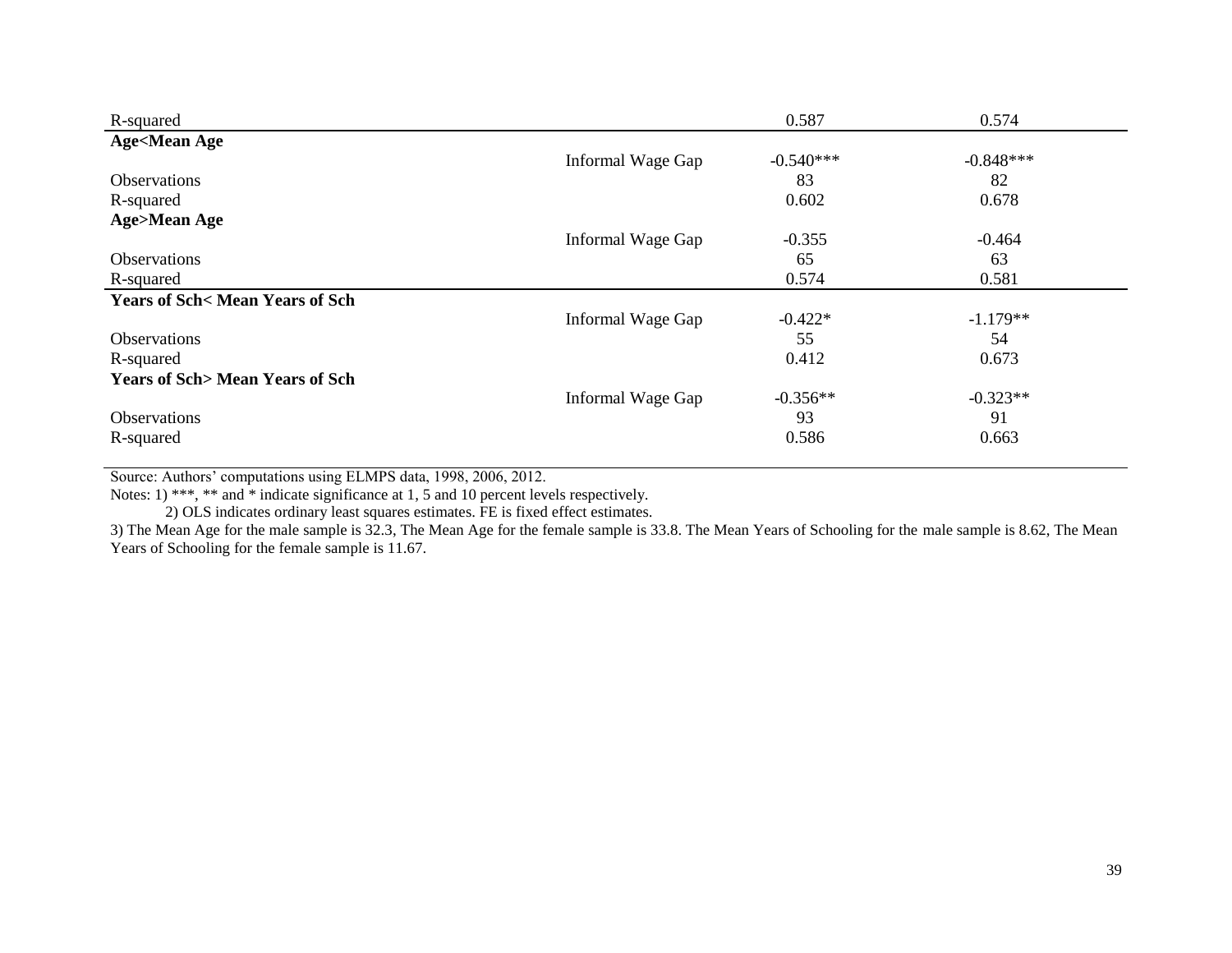### **TABLE 4: SUMMARY RESULTS BY QUANTILES FOR THE SUBSAMPLES BY TWO TIME PERIODS, AGE AND EDUCATION 1998-2012, EGYPT**

|                                                     | <b>MALE</b>  |               |                |                |                |               |              |                |               |                |
|-----------------------------------------------------|--------------|---------------|----------------|----------------|----------------|---------------|--------------|----------------|---------------|----------------|
|                                                     |              |               | <b>QR</b>      |                |                |               |              | <b>FEQR</b>    |               |                |
| <b>SUBSAMPLE</b>                                    | Q1           | Q2            | Q <sub>3</sub> | Q <sub>4</sub> | Q <sub>5</sub> | Q1            | Q2           | Q <sub>3</sub> | Q4            | Q <sub>5</sub> |
| 1998-2006                                           |              |               |                |                |                |               |              |                |               |                |
| Informal Wage Gap                                   | $-0.1638***$ | $-0.1031**$   | $-0.1451***$   | $-0.1853***$   | $-0.1976***$   | $-0.1049***$  | $-0.0989***$ | $-0.0989***$   | $-0.0989***$  | $-0.0955***$   |
| Observations                                        | 1,504        | 1,504         | 1,504          | 1,504          | 1,504          | 1,505         | 1,505        | 1,505          | 1,505         | 1,505          |
| Pseudo R-squared                                    | 0.155        | 0.149         | 0.123          | 0.113          | 0.128          | 0.604         | 0.675        | 0.697          | 0.599         | 0.430          |
| 2006-2012                                           |              |               |                |                |                |               |              |                |               |                |
| Informal Wage Gap                                   | $-0.2545***$ | $-0.2064***$  | $-0.1940***$   | $-0.2284***$   | $-0.2320***$   | $-0.1429***$  | $-0.1690***$ | $-0.1884***$   | $-0.2023***$  | $-0.2072***$   |
| <b>Observations</b>                                 | 2,069        | 2,069         | 2,069          | 2,069          | 2,069          | 2,069         | 2,069        | 2,069          | 2,069         | 2,069          |
| Pseudo R-squared                                    | 0.130        | 0.129         | 0.107          | 0.093          | 0.106          | 0.180         | 0.234        | 0.290          | 0.238         | 0.189          |
| <b>Age<mean age<="" b=""></mean></b>                |              |               |                |                |                |               |              |                |               |                |
| Informal Wage Gap                                   | $-0.1951***$ | $-0.0809**$   | $-0.1068**$    | $-0.1485***$   | $-0.1811***$   | $-0.1694***$  | $-0.2078***$ | $-0.2076***$   | $-0.2114***$  | $-0.2169***$   |
| Observations                                        | 1,697        | 1,697         | 1,697          | 1,697          | 1,697          | 1,697         | 1,697        | 1,697          | 1,697         | 1,697          |
| Pseudo R-squared                                    | 0.139        | 0.131         | 0.119          | 0.102          | 0.092          | 0.251         | 0.317        | 0.380          | 0.344         | 0.306          |
| <b>Age&gt;Mean Age</b>                              |              |               |                |                |                |               |              |                |               |                |
| Informal Wage Gap                                   | $-0.1585***$ | $-0.1994***$  | $-0.1674***$   | $-0.1526**$    | $-0.2472***$   | $-0.0999$ *** | $-0.1445***$ | $-0.1445***$   | $-0.1442***$  | $-0.1903***$   |
| Observations                                        | 1,277        | 1,277         | 1,277          | 1,277          | 1,277          | 1,278         | 1,278        | 1,278          | 1,278         | 1,278          |
| Pseudo R-squared                                    | 0.124        | 0.095         | 0.074          | 0.083          | 0.113          | 0.175         | 0.196        | 0.264          | 0.245         | 0.220          |
| <b>Years of Sch&lt; Mean</b><br><b>Years of Sch</b> |              |               |                |                |                |               |              |                |               |                |
| Informal Wage Gap                                   | $-0.0929$    | $-0.0646$     | $-0.0431$      | 0.0061         | $-0.0336$      | $-0.0780*$    | $-0.1033***$ | $-0.1052***$   | $-0.1000$ *** | $-0.0803*$     |
| Observations                                        | 1.357        | 1,357         | 1,357          | 1,357          | 1,357          | 1,357         | 1,357        | 1,357          | 1,357         | 1,357          |
| Pseudo R-squared                                    | 0.150        | 0.146         | 0.108          | 0.085          | 0.079          | 0.371         | 0.398        | 0.391          | 0.352         | 0.325          |
| <b>Years of Sch&gt;Mean</b><br><b>Years of Sch</b>  |              |               |                |                |                |               |              |                |               |                |
| Informal Wage Gap                                   | $-0.2168***$ | $-0.1998$ *** | $-0.2054***$   | $-0.1976***$   | $-0.3021$ ***  | $-0.1074***$  | $-0.1348***$ | $-0.1705***$   | $-0.2030***$  | $-0.1980***$   |
| <b>Observations</b>                                 | 1,617        | 1,617         | 1,617          | 1,617          | 1,617          | 1,618         | 1,618        | 1,618          | 1,618         | 1,618          |
| Pseudo R-squared                                    | 0.143        | 0.155         | 0.137          | 0.147          | 0.159          | 0.228         | 0.255        | 0.269          | 0.238         | 0.217          |
|                                                     |              |               |                |                | <b>FEMALE</b>  |               |              |                |               |                |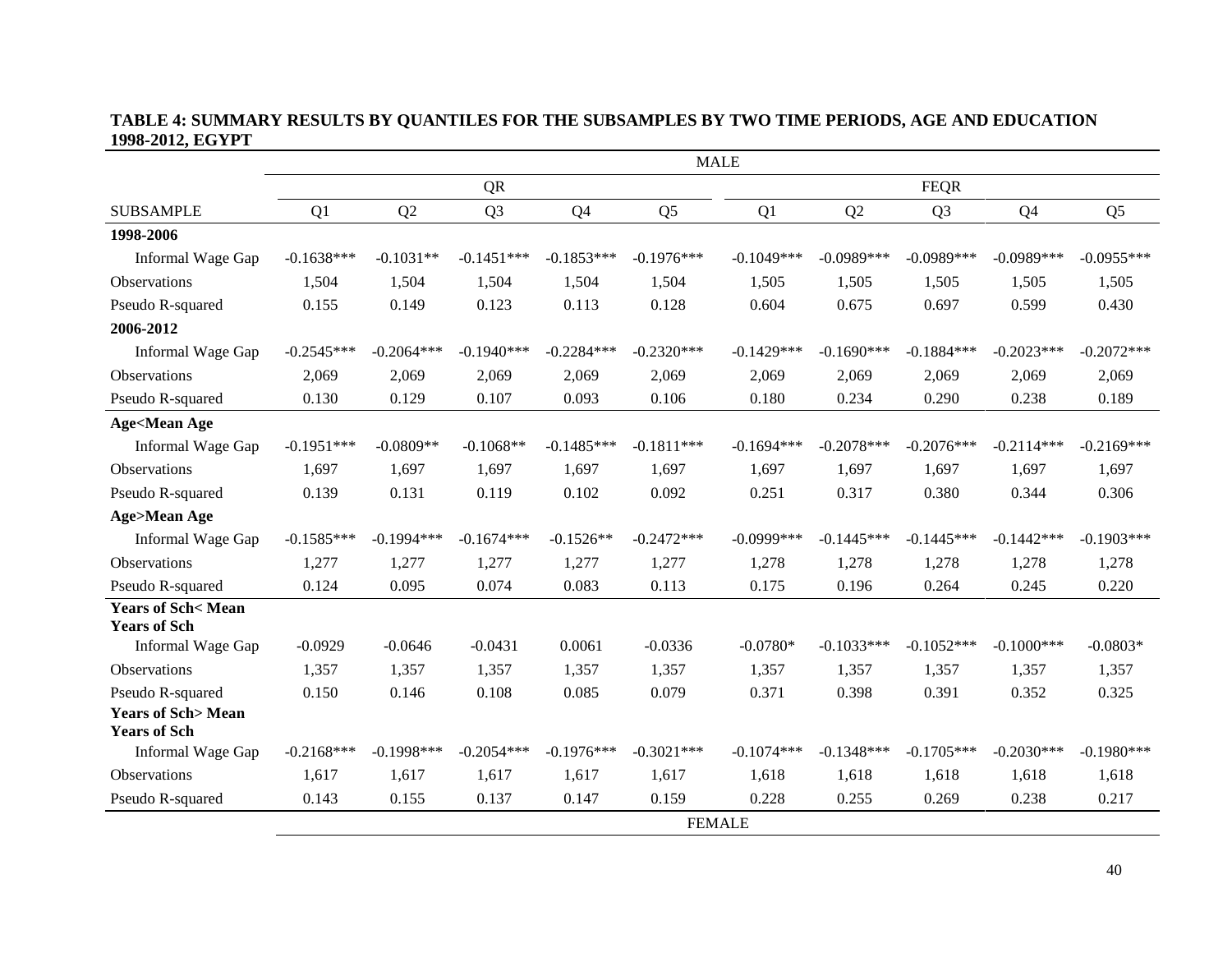|                                                     |            |             | <b>QR</b>      |                |                |              |              | <b>FEQR</b>    |                |                |
|-----------------------------------------------------|------------|-------------|----------------|----------------|----------------|--------------|--------------|----------------|----------------|----------------|
| <b>SUBSAMPLE</b>                                    | Q1         | Q2          | Q <sub>3</sub> | Q <sub>4</sub> | Q <sub>5</sub> | Q1           | Q2           | Q <sub>3</sub> | Q <sub>4</sub> | Q <sub>5</sub> |
| 1998-2006                                           |            |             |                |                |                |              |              |                |                |                |
| Informal Wage Gap                                   | $-0.3434*$ | $-0.2516$   | $-0.2083$      | $-0.2962$      | $-0.2385$      | $-0.6391***$ | $-0.6329***$ | $-0.6357***$   | $-0.6386***$   | $-0.6058***$   |
| <b>Observations</b>                                 | 94         | 94          | 94             | 94             | 94             | 94           | 94           | 94             | 94             | 94             |
| Pseudo R-squared                                    | 0.404      | 0.368       | 0.384          | 0.395          | 0.472          | 0.947        | 0.953        | 0.963          | 0.964          | 0.966          |
| 2006-2012                                           |            |             |                |                |                |              |              |                |                |                |
| Informal Wage Gap                                   | $-0.3434*$ | $-0.2516$   | $-0.2083$      | $-0.2962$      | $-0.2385$      | $-0.5628***$ | $-0.5938***$ | $-0.6053***$   | $-0.5757***$   | $-0.6825***$   |
| Observations                                        | 94         | 94          | 94             | 94             | 94             | 105          | 105          | 105            | 105            | 105            |
| Pseudo R-squared                                    | 0.404      | 0.368       | 0.384          | 0.395          | 0.472          | 0.894        | 0.896        | 0.885          | 0.858          | 0.851          |
| <b>Age<mean age<="" b=""></mean></b>                |            |             |                |                |                |              |              |                |                |                |
| Informal Wage Gap                                   | $-0.3864$  | $-0.5235**$ | $-0.4572*$     | $-0.4711*$     | $-1.0510***$   | $-0.9664***$ | $-0.8648***$ | $-0.8690***$   | $-0.8775***$   | $-0.9762***$   |
| <b>Observations</b>                                 | 83         | 83          | 83             | 83             | 83             | 83           | 83           | 83             | 83             | 83             |
| Pseudo R-squared                                    |            | 0.406       | 0.395          | 0.489          | 0.524          | 0.679        | 0.682        | 0.697          | 0.689          | 0.678          |
| <b>Age&gt;Mean Age</b>                              |            |             |                |                |                |              |              |                |                |                |
| Informal Wage Gap                                   | $-0.4759$  | $-0.6056$   | $-0.3122$      | $-0.1560$      | $-0.4187$      | $-0.4058***$ | $-0.4118***$ | $-0.4132***$   | $-0.4067***$   | $-0.4524***$   |
| <b>Observations</b>                                 | 65         | 65          | 65             | 65             | 65             | 65           | 65           | 65             | 65             | 65             |
| Pseudo R-squared                                    | 0.505      | 0.452       | 0.429          | 0.450          | 0.526          | 0.665        | 0.633        | 0.645          | 0.638          | 0.693          |
| <b>Years of Sch&lt; Mean</b><br><b>Years of Sch</b> |            |             |                |                |                |              |              |                |                |                |
| Informal Wage Gap                                   | $-0.3256$  | $-0.2397$   | $-0.4056$      | $-0.5836$      | $-0.6647$      | $-0.9431***$ | $-0.5673***$ | $-0.6808***$   | $-0.7320***$   | $-0.7374***$   |
| <b>Observations</b>                                 | 55         | 55          | 55             | 55             | 55             | 55           | 55           | 55             | 55             | 55             |
| Pseudo R-squared                                    | 0.311      | 0.325       | 0.263          | 0.331          | 0.516          | 0.912        | 0.905        | 0.877          | 0.877          | 0.881          |
| <b>Years of Sch&gt;Mean</b><br><b>Years of Sch</b>  |            |             |                |                |                |              |              |                |                |                |
| Informal Wage Gap                                   | $-0.3454$  | $-0.2834$   | $-0.4215*$     | $-0.4232$      | $-0.5021$      | $-0.3887***$ | $-0.3532***$ | $-0.3434***$   | $-0.2937***$   | $-0.2954**$    |
| <b>Observations</b>                                 | 93         | 93          | 93             | 93             | 93             | 93           | 93           | 93             | 93             | 93             |
| Pseudo R-squared                                    | 0.532      | 0.459       | 0.423          | 0.383          | 0.438          | 0.646        | 0.594        | 0.577          | 0.641          | 0.687          |

Notes: 1) \*\*\*, \*\* and \* indicate significance at 1, 5 and 10 percent levels respectively.

2) OLS indicates ordinary least squares estimates. FE is fixed effect estimates. QR is quantile regression estimates. FEQR is fixed effect quantile estimates.

3) The Mean Age for the Male Sample İs 32.3, the Mean Age for the Female Sample is 33.8. The Mean Years of Schooling for the Male Sample is 8.62,

the Mean Years of Schooling for the Female Sample is 11.67.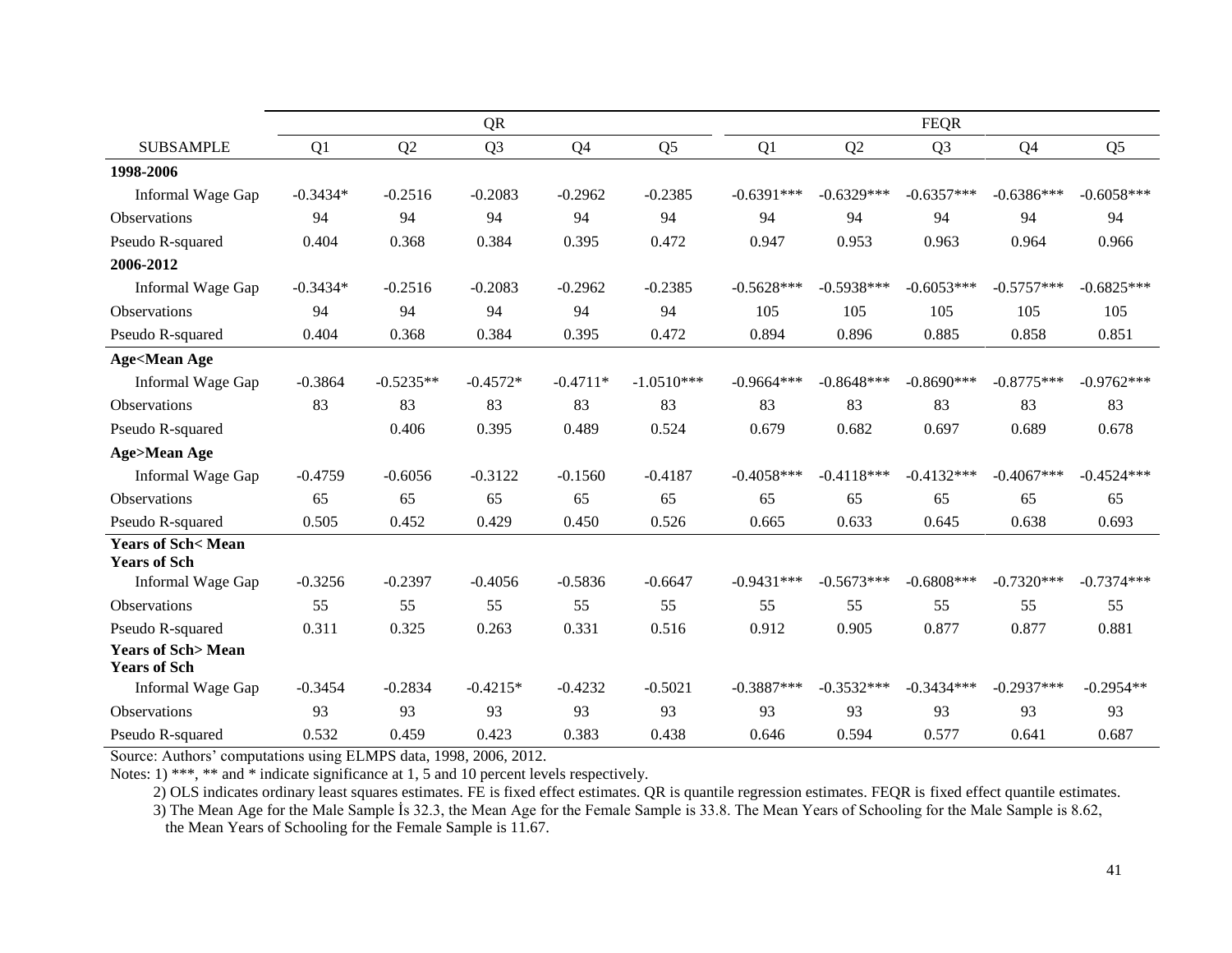### **Appendix**

| TABLE A1: PROBIT ESTIMATION OF PROPENSITY TO BE IN THE INFORMAL SECTOR. BY GENDER. EGYPT. |  |
|-------------------------------------------------------------------------------------------|--|
| 1998-2012                                                                                 |  |

|                          | <b>MALE</b>   | <b>FEMALE</b>    |
|--------------------------|---------------|------------------|
| <b>VARIABLES</b>         | <b>PROBIT</b> | <b>PROBIT</b>    |
| Age                      | $-0.0247***$  | $-0.0454**$      |
|                          | (0.0054)      | (0.0217)         |
| Age2                     | $0.0002***$   | 0.0004           |
|                          | (0.0001)      | (0.0003)         |
| Year of Schooling        | $-0.0248***$  | $-0.0353***$     |
|                          | (0.0017)      | (0.0072)         |
| Married                  | $-0.0873***$  | $-0.0505$        |
|                          | (0.0212)      | (0.0936)         |
| Sector                   |               |                  |
| Construction             | $0.3385***$   | $\boldsymbol{0}$ |
|                          | (0.0234)      | (0)              |
| Trade                    | $0.1536***$   | 0.0918           |
|                          | (0.0203)      | (0.0977)         |
| Transportation           | $-0.0733***$  | $\boldsymbol{0}$ |
|                          | (0.0214)      | (0)              |
| Finance & Services       | $0.0662***$   | 0.0115           |
|                          | (0.0232)      | (0.0928)         |
| Region                   |               |                  |
| Alexandria, Sz C.        | $0.0150***$   | $-0.1297$        |
|                          | (0.0236)      | (0.0959)         |
| Urban Lower              | 0.1519        | $-0.0658$        |
|                          | (0.0246)      | (0.1448)         |
| Urban Upper              | $0.1166***$   | 0.0387           |
|                          | (0.0255)      | (0.1525)         |
| Rural Lower              | $0.1016***$   | 0.0968           |
|                          | (0.0224)      | (0.1218)         |
| Rural Upper              | $0.1144***$   | $\boldsymbol{0}$ |
|                          | (0.0276)      | (0)              |
| Year                     |               |                  |
| 2006                     | 0.0311        | $-0.0553$        |
|                          | (0.0206)      | (0.0882)         |
| 2012                     | $0.1193***$   | 0.0354           |
|                          | (0.0218)      | (0.0999)         |
| Wald Chi-Sq. (15 and 12) | 616.57        | 50.82            |
| Pseudo R- Square         | 0.2375        | 0.2507           |
| Observations             | 2,974         | 142              |

Sources: Authors' computations using ELMPS data, 1998, 2006, 2012.

Notes: 1) \*\*\*, \*\* and \* indicate significance at 1, 5 and 10 percent levels respectively.

2) Standart errors are in parenthesis.

3) The dependent variable takes the value of one if informal sector and zero otherwise.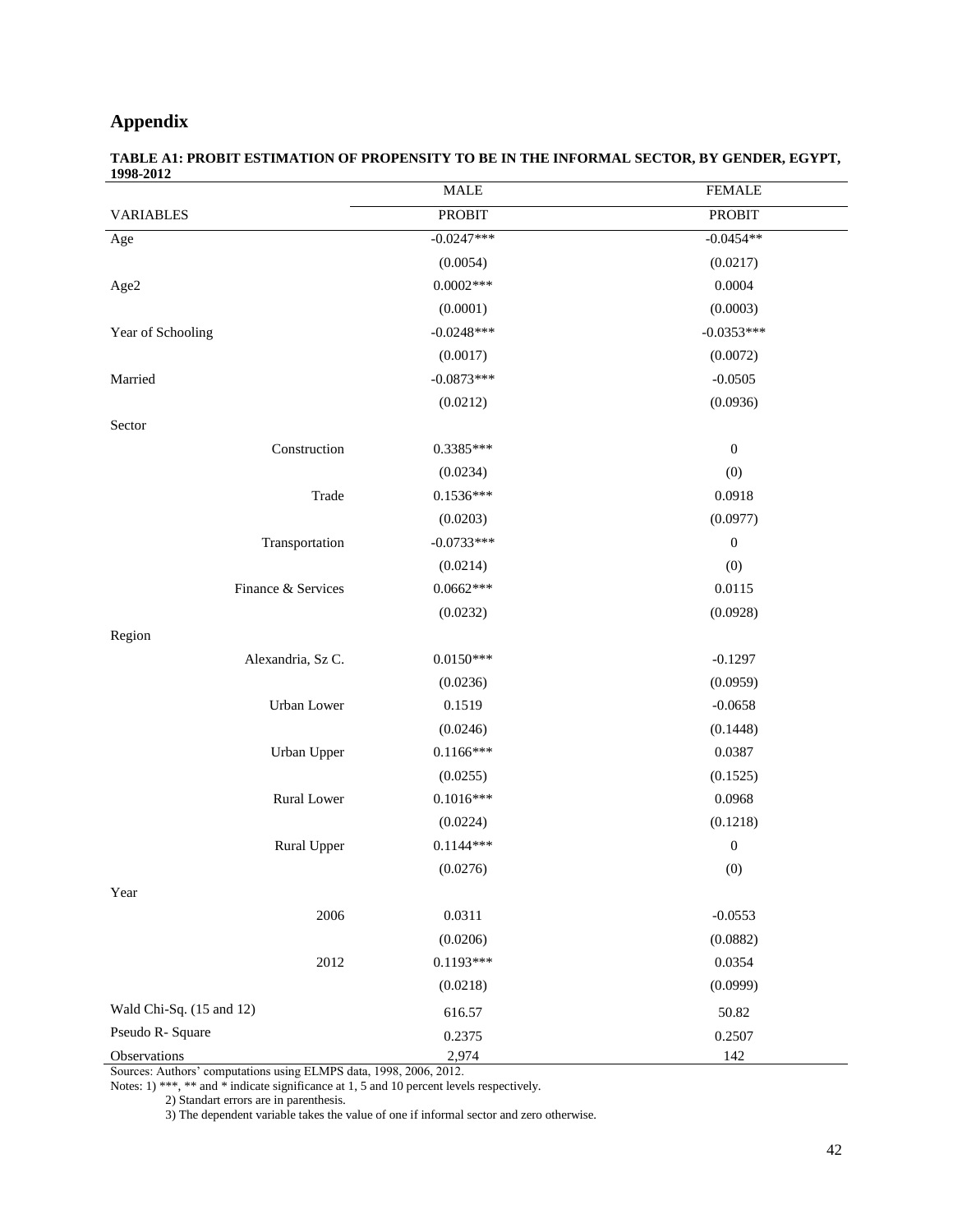

**FIGURE A1:** Kernel Density Estimates of the Propensity Scores, by Gender, Egypt, 1998-2012

Sources: Authors' computations using ELMPS data, 1998, 2006, 2012.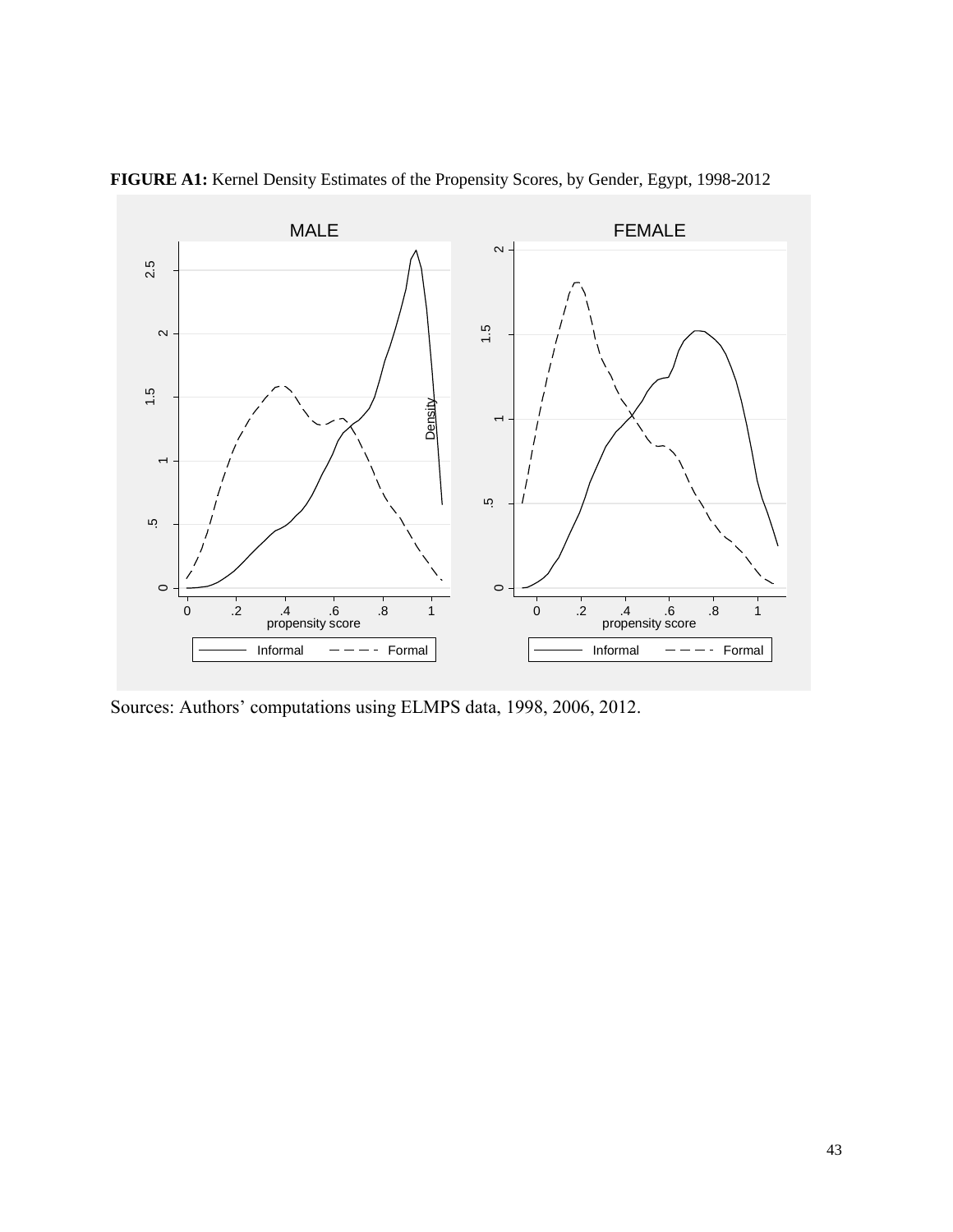

**FIGURE A2:** Distribution of the Proportion of Movers in and out of the Formal and Informal Sectors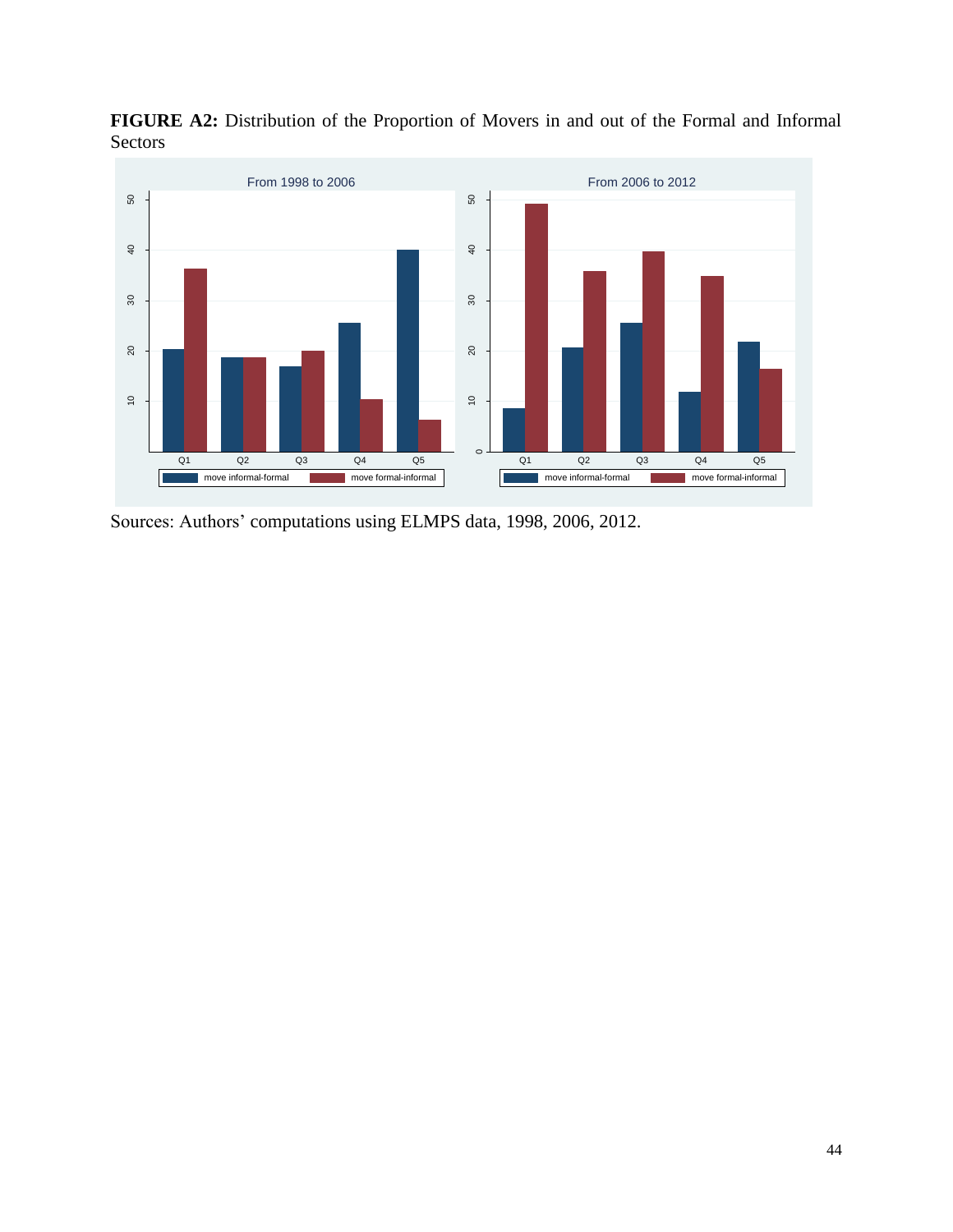| DIFFERENCES ESTIMATES, MADE SAMI DE, EGTI I, 1770-2012 |                |                |                |                |                |               |
|--------------------------------------------------------|----------------|----------------|----------------|----------------|----------------|---------------|
|                                                        | (1)            | (2)            | (3)            | (4)            | (5)            | (6)           |
| <b>VARIABLES</b>                                       | <b>OLS</b>     | <b>OLS</b>     | <b>OLS</b>     | $\rm FE$       | $FE$           | <b>FD</b>     |
|                                                        |                |                |                |                |                |               |
| <b>Informal Sector</b>                                 | $-0.155***$    | $-0.180***$    | $-0.159***$    | $-0.147***$    | $-0.139***$    | $-0.142***$   |
|                                                        | (0.0230)       | (0.0237)       | (0.0265)       | (0.0370)       | (0.0377)       | (0.0361)      |
| Age                                                    | $0.0435***$    | $0.0313***$    | $0.0310***$    | $0.0472***$    | $0.0467***$    | $0.0502***$   |
|                                                        | (0.00628)      | (0.00695)      | (0.00695)      | (0.0135)       | (0.0136)       | (0.0160)      |
| Age2                                                   | $-0.000428***$ | $-0.000297***$ | $-0.000296***$ | $-0.000520***$ | $-0.000515***$ |               |
|                                                        |                |                |                |                |                | $0.000667***$ |
|                                                        | $(8.74e-05)$   | $(9.24e-05)$   | $(9.25e-05)$   | (0.000120)     | (0.000120)     | (0.000152)    |
| Years of Schooling                                     | 0.00999***     | $0.0133***$    | $0.0124***$    |                |                |               |
|                                                        | (0.00238)      | (0.00232)      | (0.00238)      |                |                |               |
| Married                                                |                | 0.0999***      | $0.104***$     | $0.138***$     | $0.139***$     | $0.126***$    |
|                                                        |                | (0.0281)       | (0.0283)       | (0.0402)       | (0.0405)       | (0.0397)      |
| Children                                               |                | $-0.0328$      | $-0.0346$      | $-0.00940$     | $-0.0179$      | $-0.00794$    |
|                                                        |                | (0.0235)       | (0.0234)       | (0.0346)       | (0.0347)       | (0.0387)      |
| Household Size                                         |                | $-0.00754*$    | $-0.00722*$    | 0.00531        | 0.00587        | 0.00292       |
|                                                        |                | (0.00398)      | (0.00398)      | (0.00644)      | (0.00643)      | (0.00704)     |
| Firm Size                                              |                |                |                |                |                |               |
| $5 - 9$                                                |                |                | 0.0102         |                | $-0.0194$      |               |
|                                                        |                |                | (0.0267)       |                | (0.0333)       |               |
| $10 - 24$                                              |                |                | $-0.0565*$     |                | $-0.0468$      |               |
|                                                        |                |                | (0.0311)       |                | (0.0413)       |               |
| $30 - 49$                                              |                |                | 0.0335         |                |                |               |
|                                                        |                |                |                |                | $-0.0186$      |               |
|                                                        |                |                | (0.0498)       |                | (0.0713)       |               |
| $50 - 99$                                              |                |                | $-0.0454$      |                | $-0.00849$     |               |
|                                                        |                |                | (0.0528)       |                | (0.0664)       |               |
| More than 100                                          |                |                | $0.0684*$      |                | 0.0572         |               |
|                                                        |                |                | (0.0377)       |                | (0.0551)       |               |
| Sector                                                 |                |                |                |                |                |               |
| Construction                                           |                | $0.274***$     | $0.277***$     | $0.310***$     | $0.307***$     | $0.300***$    |
|                                                        |                | (0.0266)       | (0.0270)       | (0.0576)       | (0.0593)       | (0.0593)      |
| Trade                                                  |                | $-0.159***$    | $-0.154***$    | $-0.0606$      | $-0.0592$      | $-0.0711$     |
|                                                        |                | (0.0282)       | (0.0293)       | (0.0523)       | (0.0534)       | (0.0518)      |
| Transportation                                         |                | $0.0803***$    | $0.0922***$    | $0.133**$      | $0.135**$      | $0.156**$     |
|                                                        |                | (0.0302)       | (0.0340)       | (0.0609)       | (0.0633)       | (0.0676)      |
| Finance&Services                                       |                | $-0.0638*$     | $-0.0608*$     | 0.0696         | 0.0759         | 0.0827        |
|                                                        |                | (0.0343)       | (0.0348)       | (0.0529)       | (0.0537)       | (0.0569)      |
| Region                                                 |                |                |                |                |                |               |
| Alexandria, Sz. C.                                     | $-0.0927***$   | $-0.119***$    | $-0.121***$    |                |                |               |
|                                                        | (0.0344)       | (0.0335)       | (0.0335)       |                |                |               |
| Urban Lower                                            | $-0.102***$    | $-0.117***$    | $-0.119***$    |                |                |               |
|                                                        | (0.0333)       | (0.0318)       | (0.0320)       |                |                |               |
| <b>Urban Upper</b>                                     | $-0.158***$    | $-0.178***$    | $-0.179***$    |                |                |               |
|                                                        | (0.0360)       | (0.0350)       | (0.0352)       |                |                |               |
| Rural Lower                                            | $-0.159***$    | $-0.178***$    | $-0.184***$    |                |                |               |
|                                                        | (0.0327)       | (0.0318)       | (0.0320)       |                |                |               |
| Rural Upper                                            | $-0.00811$     | $-0.0848**$    | $-0.0853**$    |                |                |               |
|                                                        | (0.0352)       | (0.0363)       | (0.0364)       |                |                |               |
| Year                                                   |                |                |                |                |                |               |
| 2006                                                   | $0.134***$     | $0.125***$     | $0.129***$     | $0.160**$      | $0.162**$      | $0.226***$    |
|                                                        | (0.0261)       | (0.0259)       | (0.0260)       | (0.0773)       | (0.0780)       | (0.0873)      |
| 2012                                                   | $0.162***$     | $0.136***$     | $0.135***$     | 0.187          | 0.184          | $0.297*$      |
|                                                        | (0.0285)       | (0.0292)       | (0.0292)       | (0.138)        | (0.140)        | (0.157)       |

### **TABLE A2: MINCER EARNINGS EQUATIONS, OLS, FIXED EFFECT AND FIRT DIFFERENCES ESTIMATES, MALE SAMPLE, EGYPT, 1998-2012**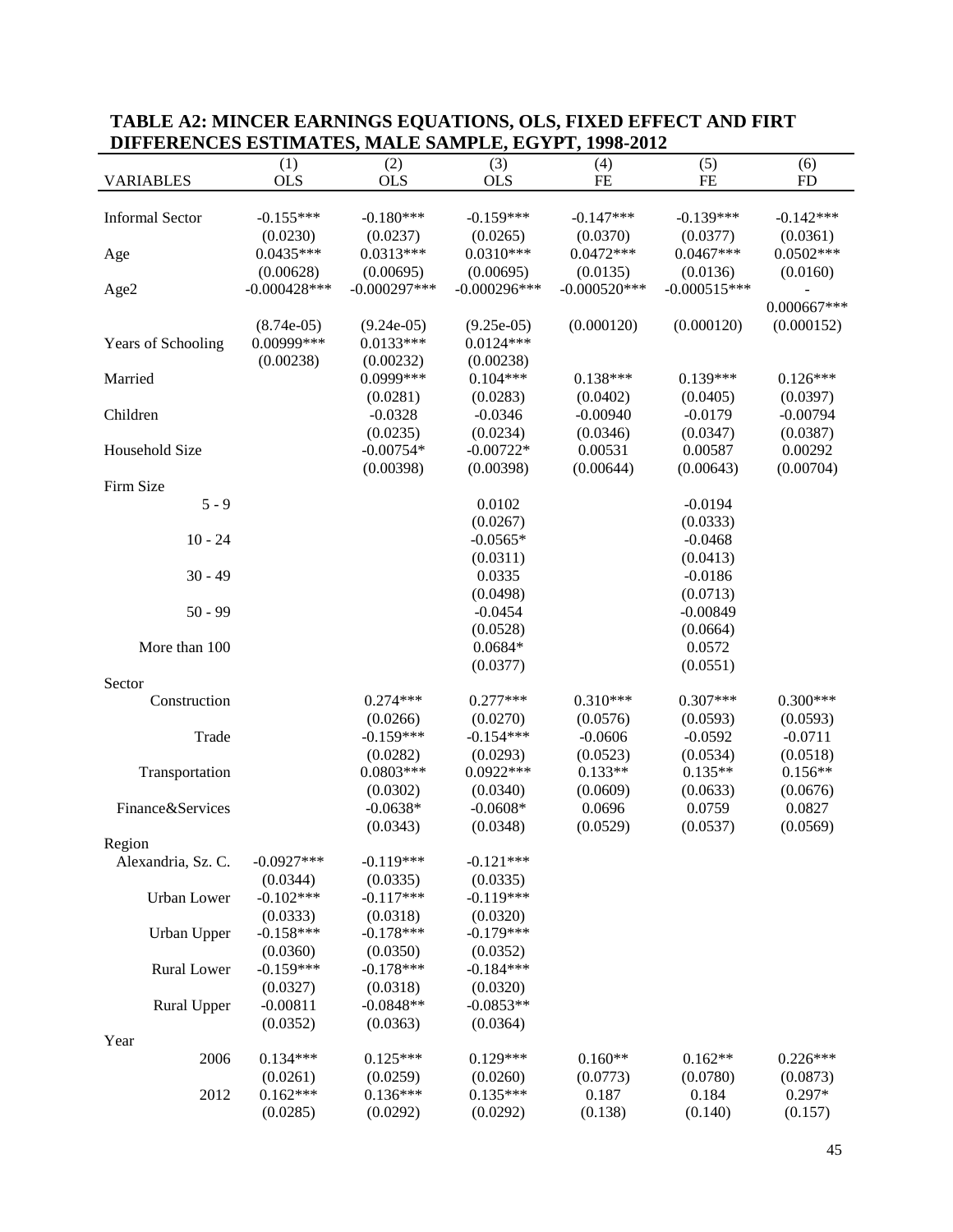| Constant            | $0.443***$<br>(0.111) | $0.680***$<br>(0.119) | $0.669***$<br>(0.120) | 0.205<br>(0.289) | 0.211<br>(0.294) |         |
|---------------------|-----------------------|-----------------------|-----------------------|------------------|------------------|---------|
| <b>Observations</b> | 2.975                 | 2.974                 | 2,962                 | 2.975            | 2.963            | 1,499   |
| Number of id        |                       |                       |                       | 1,398            | 1,398            |         |
| R-squared           | 0.142                 | 0.206                 | 0.209                 | 0.179            | 0.182            | 0.165   |
| Log Likelihood      | $-2352$               | $-2234$               | $-2219$               | $-947.3$         | $-932.1$         | $-1478$ |

Notes: 1) \*\*\*, \*\* and \* indicate significance at 1, 5 and 10 percent levels respectively.

2) Robust standard errors are in parenthesis.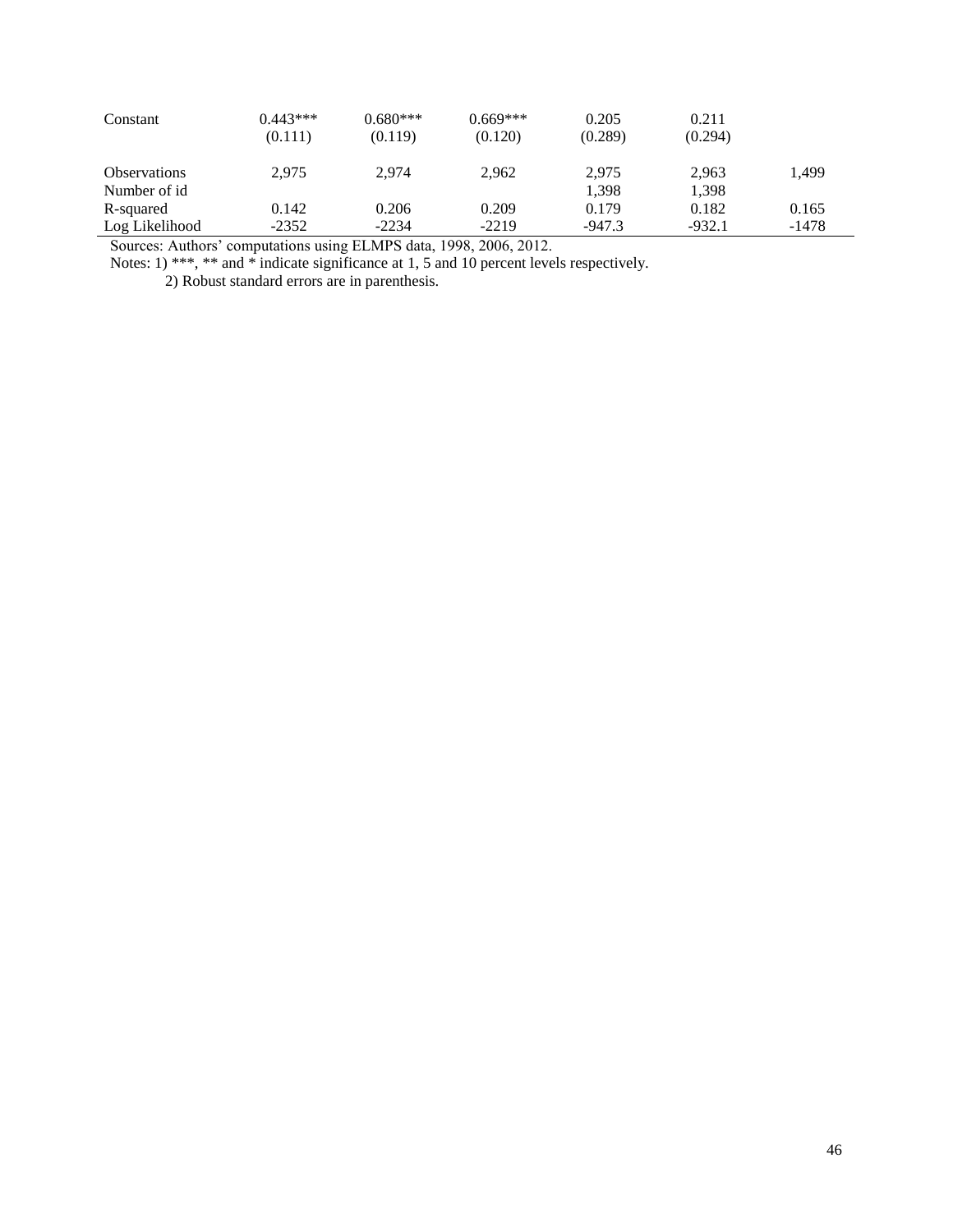| 1770-4014              |              |              |               |              |              |
|------------------------|--------------|--------------|---------------|--------------|--------------|
|                        | (1)          | (2)          | (3)           | (4)          | (5)          |
| <b>VARIABLES</b>       | q10          | q25          | q50           | q75          | q90          |
|                        |              |              |               |              |              |
| <b>Informal Sector</b> | $-0.1826***$ | $-0.1462***$ | $-0.1408$ *** | $-0.1733***$ | $-0.1996***$ |
|                        | (0.0323)     | (0.0336)     | (0.0292)      | (0.0333)     | (0.0483)     |
| Age                    | $0.0450***$  | $0.0313***$  | $0.0386***$   | $0.0243**$   | $0.0296***$  |
|                        | (0.0102)     | (0.0087)     | (0.0077)      | (0.0097)     | (0.0107)     |
| Age Square             | $-0.0005***$ | $-0.0003***$ | $-0.0004***$  | $-0.0002$    | $-0.0002$    |
|                        | (0.0001)     | (0.0001)     | (0.0001)      | (0.0001)     | (0.0001)     |
| Years of Schooling     | 0.0028       | $0.0107***$  | $0.0119***$   | $0.0166***$  | $0.0195***$  |
|                        | (0.0030)     | (0.0032)     | (0.0025)      | (0.0036)     | (0.0043)     |
| Married                | $0.0927**$   | $0.1595***$  | $0.1179***$   | $0.0831**$   | 0.0477       |
|                        | (0.0365)     | (0.0296)     | (0.0281)      | (0.0407)     | (0.0496)     |
| Children               | 0.0169       | $-0.0215$    | $-0.0450*$    | $-0.0201$    | $-0.0453$    |
|                        | (0.0336)     | (0.0263)     | (0.0263)      | (0.0352)     | (0.0356)     |
| Household Size         | $-0.0022$    | 0.0017       | $-0.0058$     | $-0.0132**$  | $-0.0135*$   |
|                        | (0.0068)     | (0.0056)     | (0.0051)      | (0.0058)     | (0.0070)     |
| Sector                 |              |              |               |              |              |
| Construction           | $0.3951***$  | $0.3487***$  | $0.2704***$   | $0.2216***$  | $0.1458***$  |
|                        | (0.0405)     | (0.0382)     | (0.0292)      | (0.0378)     | (0.0479)     |
| Trade                  | $-0.1497***$ | $-0.1713***$ | $-0.1693***$  | $-0.1229***$ | $-0.1510***$ |
|                        | (0.0376)     | (0.0363)     | (0.0360)      | (0.0438)     | (0.0512)     |
| Transportation         | $0.0957*$    | $0.1456***$  | $0.1163***$   | $0.0780*$    | $-0.0104$    |
|                        | (0.0503)     | (0.0397)     | (0.0329)      | (0.0439)     | (0.0476)     |
| Finance&Services       | $-0.0974**$  | $-0.0683*$   | $-0.0999$ *** | $-0.0282$    | 0.0234       |
|                        | (0.0478)     | (0.0368)     | (0.0380)      | (0.0412)     | (0.0562)     |
| Region                 |              |              |               |              |              |
| Alexandria, Sz. C.     | $-0.1298***$ | $-0.1257***$ | $-0.0577$     | $-0.0617$    | $-0.0985*$   |
|                        | (0.0476)     | (0.0378)     | (0.0362)      | (0.0444)     | (0.0574)     |
| <b>Urban</b> Lower     | $-0.1307***$ | $-0.1139***$ | $-0.0918**$   | $-0.0941**$  | $-0.0917$    |
|                        | (0.0402)     | (0.0358)     | (0.0418)      | (0.0397)     | (0.0588)     |
| Urban Upper            | $-0.3331***$ | $-0.2081***$ | $-0.1423***$  | $-0.1246***$ | $-0.1202*$   |
|                        | (0.0556)     | (0.0456)     | (0.0429)      | (0.0459)     | (0.0656)     |
| <b>Rural Lower</b>     | $-0.2927***$ | $-0.1841***$ | $-0.1116***$  | $-0.1045**$  | $-0.1228**$  |
|                        | (0.0498)     | (0.0441)     | (0.0382)      | (0.0408)     | (0.0552)     |
| Rural Upper            | $-0.2063***$ | $-0.1193***$ | $-0.0356$     | $-0.0222$    | $-0.0354$    |
|                        | (0.0484)     | (0.0366)     | (0.0442)      | (0.0532)     | (0.0576)     |
| Year                   |              |              |               |              |              |
| 2006                   | $0.1443***$  | 0.1009***    | $0.1083***$   | $0.1343***$  | $0.1577***$  |
|                        | (0.0353)     | (0.0368)     | (0.0299)      | (0.0354)     | (0.0436)     |
| 2012                   | $0.1958***$  | $0.1512***$  | $0.0910**$    | $0.1290***$  | $0.1469***$  |
|                        | (0.0426)     | (0.0423)     | (0.0354)      | (0.0395)     | (0.0446)     |
| Constant               | $-0.0530$    | $0.2760*$    | 0.4957***     | 1.0498***    | 1.3006***    |
|                        | (0.1968)     | (0.1505)     | (0.1308)      | (0.1522)     | (0.1842)     |
|                        |              |              |               |              |              |
| Pseudo R-Square        | 0.1343       | 0.1355       | 0.1125        | 0.1051       | 0.1181       |
| Observations           | 2,974        | 2,974        | 2,974         | 2,974        | 2,974        |

**TABLE A3: MINCER EARNINGS EQUATIONS, QUANTILE REGRESSION, MALE SAMPLE, EGYPT, 1998-2012**

Notes: 1) \*\*\*, \*\* and \* indicate significance at 1, 5 and 10 percent levels respectively.

2) Bootstrap standard errors are in parenthesis (100 replications).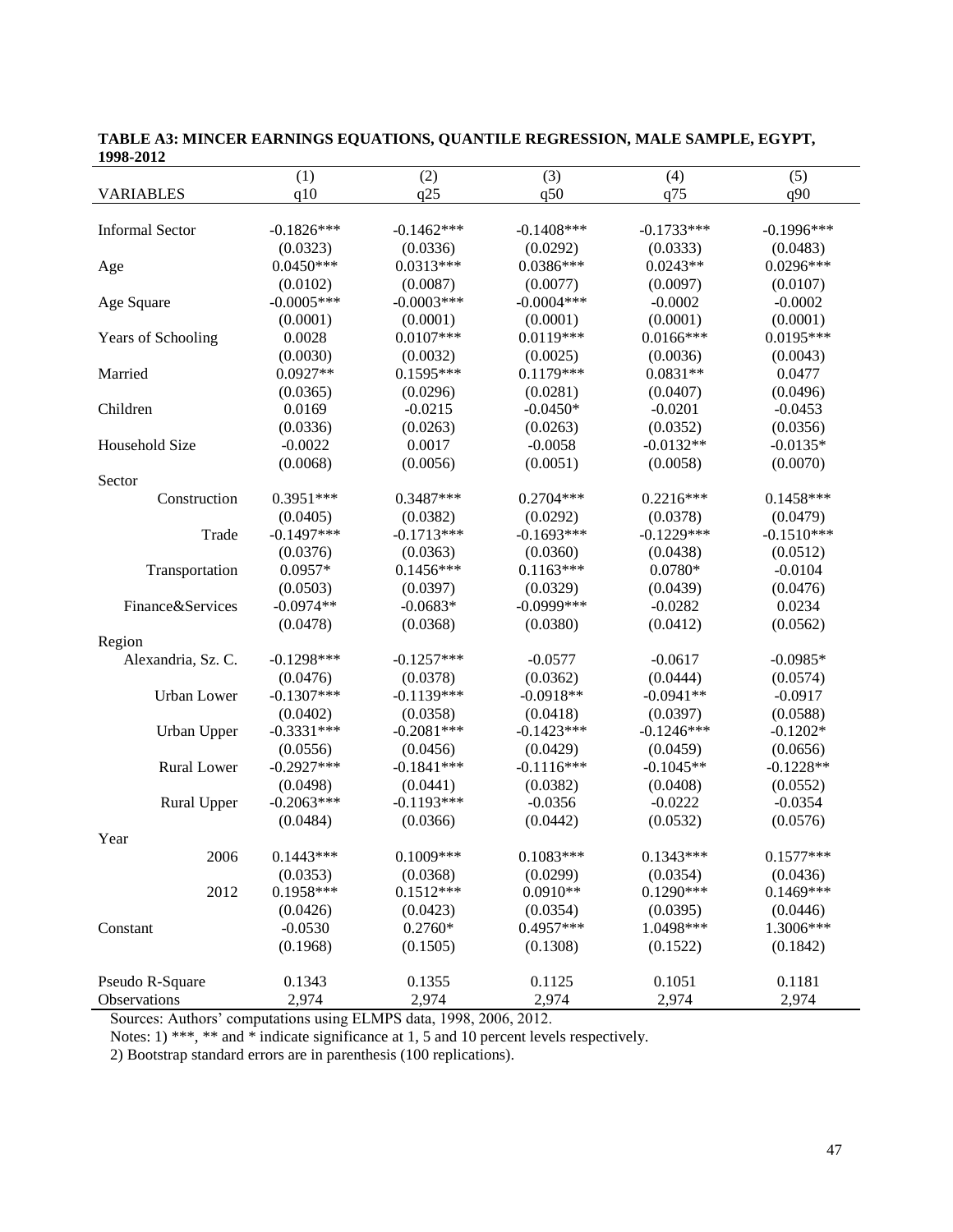| 571.011 LE, EU II I, 1770-2012 |              |              |              |              |              |
|--------------------------------|--------------|--------------|--------------|--------------|--------------|
|                                | (1)          | (2)          | (3)          | (4)          | (5)          |
| <b>VARIABLES</b>               | q10          | q25          | q50          | q75          | q90          |
|                                |              |              |              |              |              |
| <b>Informal Sector</b>         | $-0.0912***$ | $-0.1283***$ | $-0.1604***$ | $-0.1613***$ | $-0.1717***$ |
|                                | (0.0254)     | (0.0192)     | (0.0188)     | (0.0195)     | (0.0217)     |
| Age                            | $0.0442***$  | $0.0445***$  | $0.0481***$  | $0.0511***$  | $0.0523***$  |
|                                | (0.0082)     | (0.0050)     | (0.0068)     | (0.0070)     | (0.0076)     |
| Age Square                     | $-0.0005***$ | $-0.0005***$ | $-0.0005***$ | $-0.0006***$ | $-0.0006***$ |
|                                | (0.0001)     | (0.0001)     | (0.0001)     | (0.0001)     | (0.0001)     |
| Married                        | $0.1549***$  | $0.2017***$  | $0.1620***$  | $0.1151***$  | $0.0590*$    |
|                                | (0.0339)     | (0.0264)     | (0.0263)     | (0.0252)     | (0.0314)     |
| Children                       | 0.0108       | 0.0042       | $-0.0220$    | $-0.0417**$  | 0.0035       |
|                                | (0.0243)     | (0.0171)     | (0.0167)     | (0.0185)     | (0.0277)     |
| Household Size                 | 0.0000       | $0.0062*$    | $0.0056*$    | $0.0056*$    | 0.0066       |
|                                | (0.0056)     | (0.0032)     | (0.0030)     | (0.0030)     | (0.0048)     |
| Sector                         |              |              |              |              |              |
| Construction                   | $0.3253***$  | $0.3275***$  | $0.3070***$  | 0.2809***    | $0.3001***$  |
|                                | (0.0350)     | (0.0213)     | (0.0211)     | (0.0235)     | (0.0325)     |
| Trade                          | $-0.0963***$ | $-0.0737***$ | $-0.0546***$ | $-0.0366*$   | $-0.0524*$   |
|                                | (0.0354)     | (0.0263)     | (0.0202)     | (0.0220)     | (0.0272)     |
| Transportation                 | $0.1365***$  | $0.1085***$  | $0.1230***$  | $0.1432***$  | $0.1771***$  |
|                                | (0.0312)     | (0.0202)     | (0.0244)     | (0.0292)     | (0.0436)     |
| Finance & Services             | 0.0446       | $0.0589**$   | $0.0572**$   | $0.0696***$  | $0.1001***$  |
|                                | (0.0367)     | (0.0274)     | (0.0278)     | (0.0254)     | (0.0313)     |
| Year                           |              |              |              |              |              |
| 2006                           | $0.1274***$  | $0.1418***$  | $0.1404***$  | $0.1531***$  | $0.1796***$  |
|                                | (0.0303)     | (0.0254)     | (0.0218)     | (0.0207)     | (0.0290)     |
| 2012                           | $0.1542***$  | $0.1575***$  | $0.1943***$  | $0.1779***$  | $0.2409***$  |
|                                | (0.0337)     | (0.0281)     | (0.0274)     | (0.0201)     | (0.0324)     |
| Constant                       | $-0.1436$    | 0.0212       | $0.2079**$   | 0.3848***    | $0.5131***$  |
|                                | (0.1463)     | (0.0866)     | (0.1012)     | (0.1221)     | (0.1436)     |
| Pseudo R-Square                | 0.2184       | 0.2417       | 0.2232       | 0.1948       | 0.1730       |
| <b>Observations</b>            | 2,975        | 2,975        | 2,975        | 2,975        | 2,975        |

|                                 | TABLE A4: MINCER EARNINGS EQUATIONS, FIXED EFFECT QUANTILE REGRESSION, MALE |
|---------------------------------|-----------------------------------------------------------------------------|
| <b>SAMPLE, EGYPT, 1998-2012</b> |                                                                             |

Notes: 1) \*\*\*, \*\* and \* indicate significance at 1, 5 and 10 percent levels respectively.

2) Bootstrap standard errors are in parenthesis (100 replications).